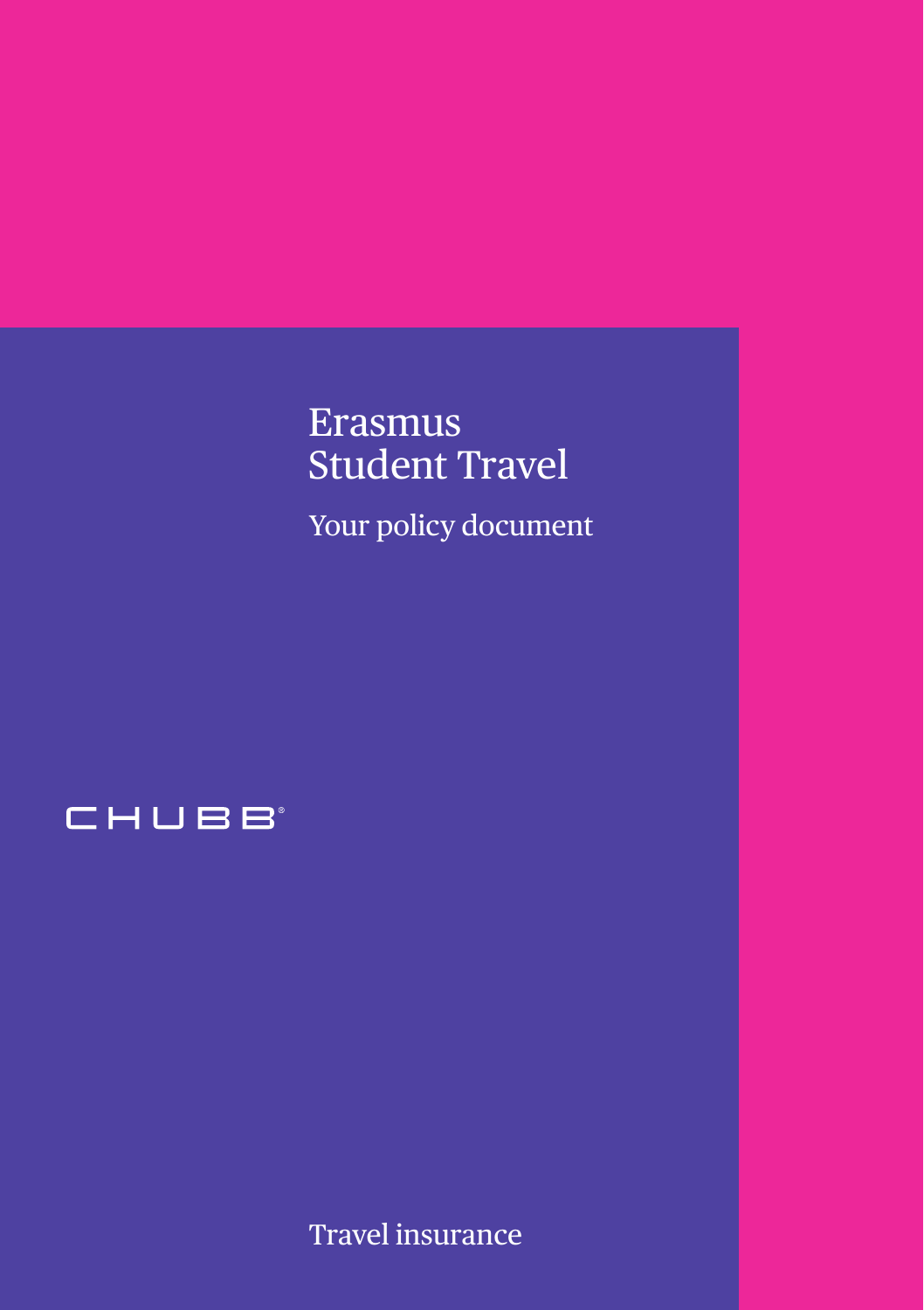## Contact information

#### **Customer Services**

T 1800 200 035 or + 353 (0)1 440 1765 Call this number if your circumstances change and you need to update your policy or if you have a question.

## **Chubb Assistance**

#### T +353 (0)1 440 1762

#### **Insurer**

Chubb European Group SE trading as Chubb, Chubb Bermuda International and Combined Insurance, is authorised by the Autorité de contrôle prudentiel et de résolution (ACPR) in France and is regulated by the Central Bank of Ireland for conduct of business rules.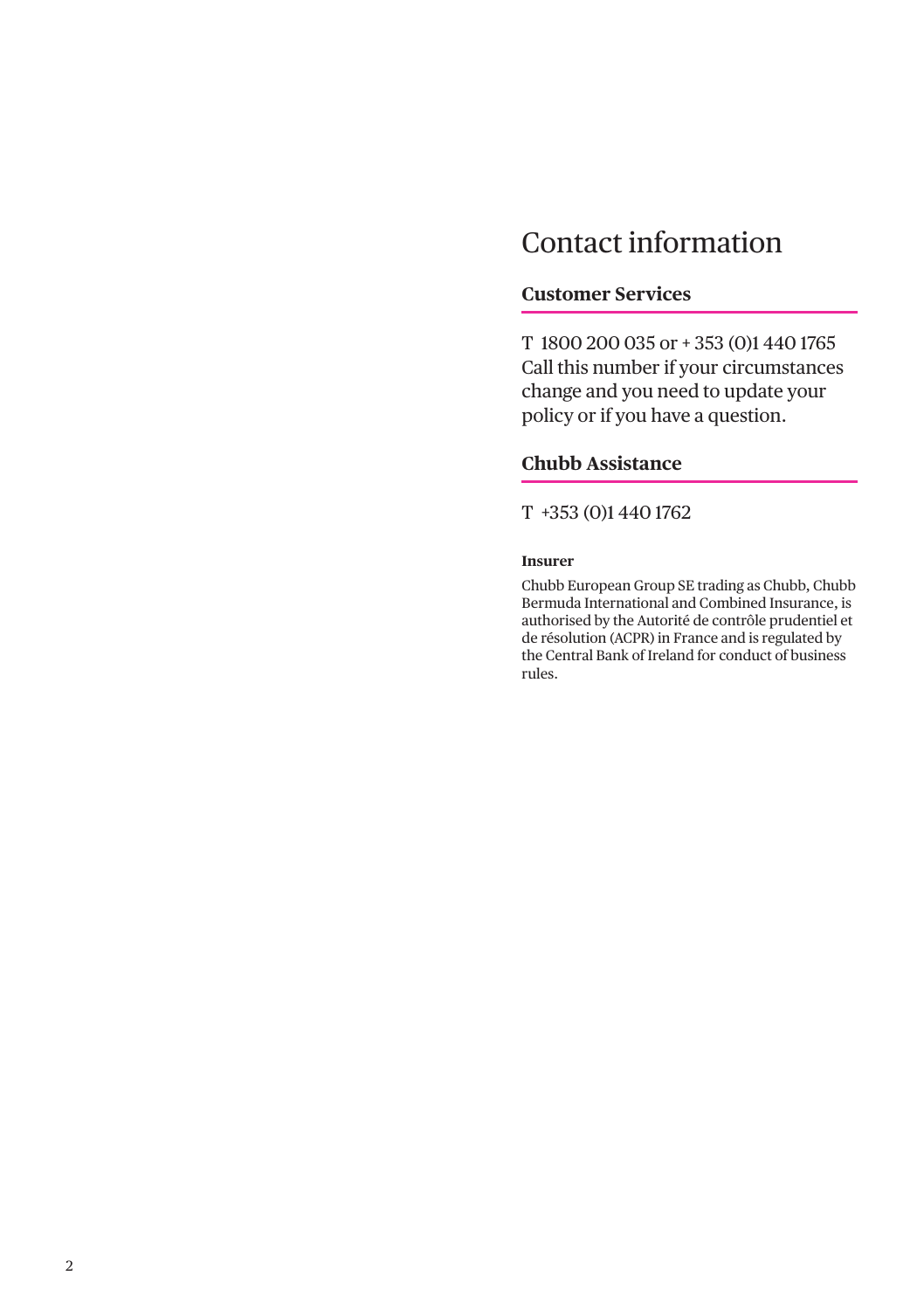## **Contents**

| Welcome<br><b>Advice for travellers</b><br><b>Key benefits</b><br><b>Information about COVID-19</b><br>The information you provide<br>Part I<br>$1.1$ Definitions<br>1.2 Journeys Covered<br>1.3 Journeys not Covered<br>1.4 Persons Insured<br>1.5 When cover operates for a Journey<br>1.6 Claims Conditions<br>1.7 Making a Claim<br>1.8 Health Declaration<br>Part II<br><b>Chubb Assistance</b><br><b>Part III</b><br><b>SECTION 1. Cancellation, Curtailment</b><br>or Rearrangement<br><b>SECTION 2. Travel Delay</b><br><b>SECTION 3. Personal Accident</b><br><b>SECTION 4. Medical and Additional</b><br><b>Expenses</b><br><b>SECTION 5. Hospital Benefit</b><br><b>SECTION 6. Personal Property</b><br><b>SECTION 7. Money</b> | Contact information | 02 |
|--------------------------------------------------------------------------------------------------------------------------------------------------------------------------------------------------------------------------------------------------------------------------------------------------------------------------------------------------------------------------------------------------------------------------------------------------------------------------------------------------------------------------------------------------------------------------------------------------------------------------------------------------------------------------------------------------------------------------------------------|---------------------|----|
|                                                                                                                                                                                                                                                                                                                                                                                                                                                                                                                                                                                                                                                                                                                                            |                     | 04 |
|                                                                                                                                                                                                                                                                                                                                                                                                                                                                                                                                                                                                                                                                                                                                            |                     | 05 |
|                                                                                                                                                                                                                                                                                                                                                                                                                                                                                                                                                                                                                                                                                                                                            |                     | 06 |
|                                                                                                                                                                                                                                                                                                                                                                                                                                                                                                                                                                                                                                                                                                                                            |                     | 07 |
|                                                                                                                                                                                                                                                                                                                                                                                                                                                                                                                                                                                                                                                                                                                                            |                     | 07 |
|                                                                                                                                                                                                                                                                                                                                                                                                                                                                                                                                                                                                                                                                                                                                            |                     |    |
|                                                                                                                                                                                                                                                                                                                                                                                                                                                                                                                                                                                                                                                                                                                                            |                     | 08 |
|                                                                                                                                                                                                                                                                                                                                                                                                                                                                                                                                                                                                                                                                                                                                            |                     | 12 |
|                                                                                                                                                                                                                                                                                                                                                                                                                                                                                                                                                                                                                                                                                                                                            |                     | 12 |
|                                                                                                                                                                                                                                                                                                                                                                                                                                                                                                                                                                                                                                                                                                                                            |                     | 13 |
|                                                                                                                                                                                                                                                                                                                                                                                                                                                                                                                                                                                                                                                                                                                                            |                     | 13 |
|                                                                                                                                                                                                                                                                                                                                                                                                                                                                                                                                                                                                                                                                                                                                            |                     | 14 |
|                                                                                                                                                                                                                                                                                                                                                                                                                                                                                                                                                                                                                                                                                                                                            |                     | 14 |
|                                                                                                                                                                                                                                                                                                                                                                                                                                                                                                                                                                                                                                                                                                                                            |                     | 14 |
|                                                                                                                                                                                                                                                                                                                                                                                                                                                                                                                                                                                                                                                                                                                                            |                     |    |
|                                                                                                                                                                                                                                                                                                                                                                                                                                                                                                                                                                                                                                                                                                                                            |                     | 16 |
|                                                                                                                                                                                                                                                                                                                                                                                                                                                                                                                                                                                                                                                                                                                                            |                     |    |
|                                                                                                                                                                                                                                                                                                                                                                                                                                                                                                                                                                                                                                                                                                                                            |                     |    |
|                                                                                                                                                                                                                                                                                                                                                                                                                                                                                                                                                                                                                                                                                                                                            |                     | 19 |
|                                                                                                                                                                                                                                                                                                                                                                                                                                                                                                                                                                                                                                                                                                                                            |                     | 20 |
|                                                                                                                                                                                                                                                                                                                                                                                                                                                                                                                                                                                                                                                                                                                                            |                     | 21 |
|                                                                                                                                                                                                                                                                                                                                                                                                                                                                                                                                                                                                                                                                                                                                            |                     |    |
|                                                                                                                                                                                                                                                                                                                                                                                                                                                                                                                                                                                                                                                                                                                                            |                     | 22 |
|                                                                                                                                                                                                                                                                                                                                                                                                                                                                                                                                                                                                                                                                                                                                            |                     | 24 |
|                                                                                                                                                                                                                                                                                                                                                                                                                                                                                                                                                                                                                                                                                                                                            |                     | 24 |
|                                                                                                                                                                                                                                                                                                                                                                                                                                                                                                                                                                                                                                                                                                                                            |                     | 26 |

| <b>SECTION 8. Loss of Passport/Driving</b> |    |
|--------------------------------------------|----|
| <b>Licence Expenses</b>                    | 27 |
| <b>SECTION 9. Hijack</b>                   | 28 |
| <b>SECTION 10. Personal Liability</b>      | 28 |
| <b>SECTION 11. Overseas Legal Advice</b>   |    |
| & Expenses                                 | 30 |
| <b>SECTION 12. Mugging</b>                 | 34 |
| <b>SECTION 13. Search and Rescue</b>       | 34 |
| <b>SECTION 14. Catastrophe</b>             | 34 |
| Part IV                                    |    |
| 4.1 General Exclusions                     | 35 |
| 4.2 General Conditions                     | 37 |
| 4.3 Claims Provisions                      | 38 |
| 4.4 Ending or Changing Your cover          | 39 |
| 4.5 Automatic ending of cover              | 40 |
| <b>Complaints Procedures</b>               | 40 |
| <b>Financial Services and Pensions</b>     |    |
| Ombudsman's                                | 40 |
| <b>Insurance Ireland</b>                   | 41 |
| <b>European Online Dispute Resolution</b>  |    |
| Platform                                   | 41 |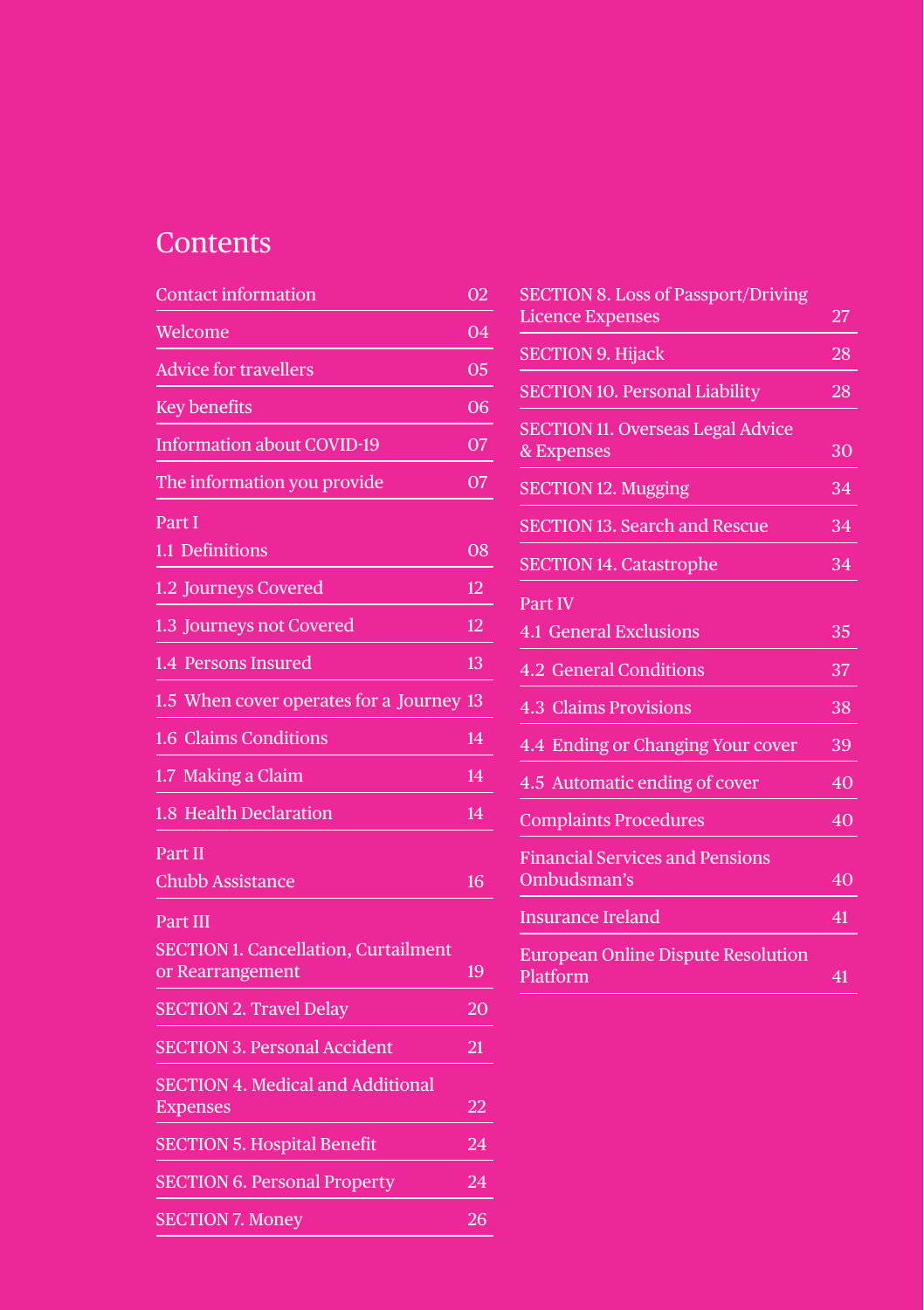## Welcome

#### **Erasmus Student Travel Insurance**

PLEASE NOTE: Terms in **bold** have the meanings given to them in the Definitions Sections, which appear in Parts I and III of this Policy.

This is **Your** Erasmus Student Travel Insurance Policy which, together with **Your** Policy Schedule and the information supplied in **Your** application, is a contract between **You** and **Us**.

In return for payment of the premium, **We** agree to insure **You** during the **Period of Insurance** in the manner and to the extent provided, and subject to the Policy Terms, Conditions and Exclusions.

The Policy Schedule shows the cover **You** have chosen and the Policy shows the most **We** will pay for each benefit.

If **You** have any questions please call **Us** on 1800 200 035 from within **Ireland** or +353 (0)1 440 1765 from outside **Ireland** or email: irelandenquiries@chubb.com

in your

James Duncan Authorised Official For Chubb European Group SE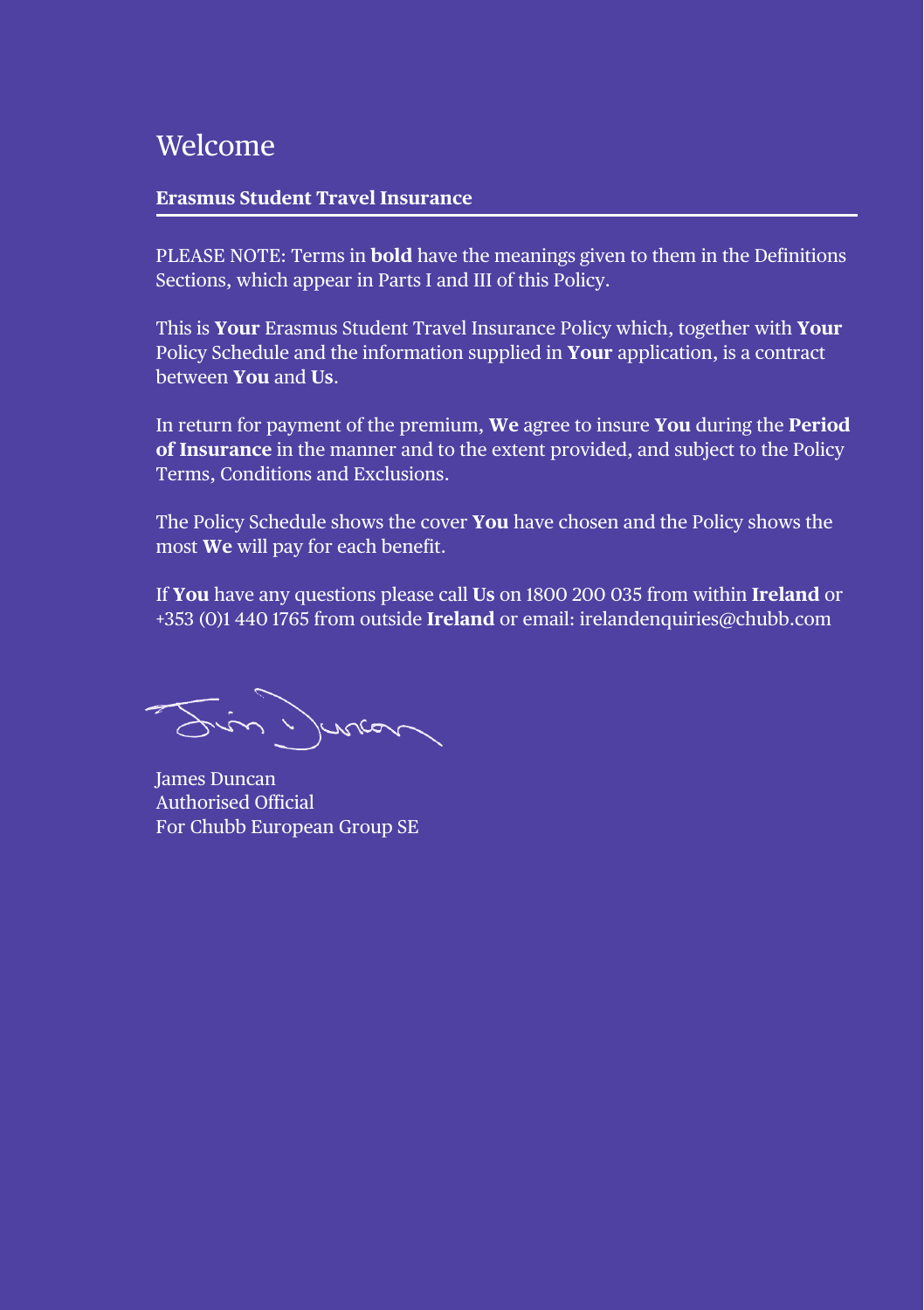## Advice for travellers

## **Reciprocal Health Agreements**

## **EEA**

If **You** intend travelling to countries within the European Economic Area (all EU countries plus Iceland, Liechtenstein, and Norway) **We** advise **You** to obtain a European Health Insurance Card (EHIC) to take with **You** when **You** travel. For more information about the EHIC, contact **Your** local Post Office or the Department of Health:

Department of Health and Children 50-58, Miesian Plaza Baggot St. Lower Dublin DO2 XWI4

Please visit the website below for further information website: https:// wservices/ehic/ehic.html

#### **Australia**

If **You** intend travelling to Australia and **You** are an **Irish** passport holder or otherwise eligible, **You** must register with Medicare if **You** require medical treatment there. (**You** can do this on arrival or after **You** have had treatment. Some treatment charges may be partially refunded by the Medicare scheme and **You** should try to make **Your Claim** while **You** are still in the country). If **You** do not, **We** may reject **Your Claim** or reduce the amount **We** pay **You**.

#### **Rest of the World**

If **You** are travelling to a country outside the European Economic Area or Australia, **You** may also be able to claim back some or all of the costs of any medical treatment **You** require. Please contact the Department of Health (details above) to find out more.

## **Travel Advice Unit of the Department of Foreign Affairs**

The Travel Advice Unit of the Department of Foreign Affairs and the World Health Organisation (WHO) periodically issue guidelines about locations around the world and whether it is advisable to travel to, or within, such locations. The **Person Insured** is strongly advised to contact the DFA's before travelling.

This Policy does not cover any **Holiday** involving travel to areas where the Department of Foreign Affairs allocates a security status of 'Avoid non-essential travel' or 'Do not travel'. If **You** are not sure whether there is a travel warning for Your destination, please check their website: www.dfa.ie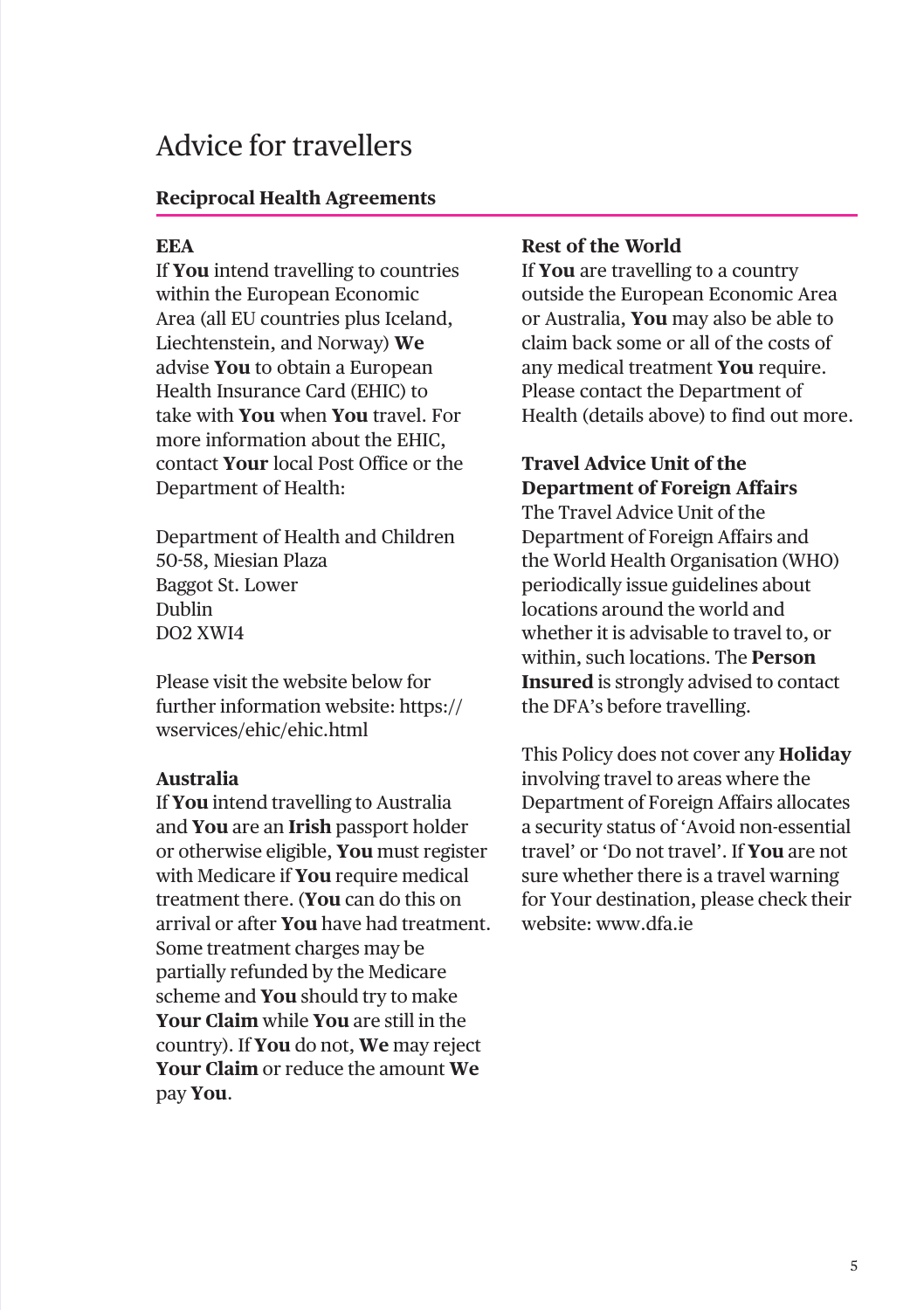## Key benefits

This is a summary table of cover and full terms and conditions are contained in the policy wording.

| <b>Key Benefits</b>                                                                           | <b>Key Exclusions</b>                                                                                                                                                                                                                                                                                 | <b>Maximum</b><br><b>Payable</b> | <b>Excess</b>                               |
|-----------------------------------------------------------------------------------------------|-------------------------------------------------------------------------------------------------------------------------------------------------------------------------------------------------------------------------------------------------------------------------------------------------------|----------------------------------|---------------------------------------------|
| Cancellation                                                                                  | illness or death of anyone not insured under<br>the policy (immediate family members) if You,<br>or any other Person Insured, were aware of any<br>reason, either at the time a Holiday was booked<br>or at the time You purchased this Policy, why<br>that Holiday might have to be cancelled        | €2,000                           | €100                                        |
| <b>Travel Delay</b>                                                                           | Must be delayed for at least 12 hours on the<br>outbound or return journey                                                                                                                                                                                                                            | €150                             | Nil (unless<br>the Holiday is<br>abandoned) |
| Baggage Delay                                                                                 | Must be a minimum of 12 hours after arriving at<br>vour destination                                                                                                                                                                                                                                   | €100                             | Nil                                         |
| Personal Accident                                                                             | if death, loss or disability is Due To disease or<br>any physical defect, injury or illness which<br>existed before the Holiday                                                                                                                                                                       | €15,000                          | Nil                                         |
| <b>Medical Expenses</b>                                                                       | Pre-existing conditions or travelling against the<br>advice of a doctor                                                                                                                                                                                                                               | €2,000,000                       | €100                                        |
| <b>Hospital Benefit</b>                                                                       | Any institution not recognised as a hospital in<br>country of treatment                                                                                                                                                                                                                               | €200                             | Nil                                         |
| Personal Property<br>- not covered if you<br>have chosen the<br>budget option                 | Max limit of any one item is $£250$<br>All valuables in total is $£250$<br>Items left unattended<br>(eg. on beach whilst swimming)                                                                                                                                                                    | €1,000                           | €100                                        |
| Lost/Stolen Money<br>(per person) - not<br>covered if you have<br>chosen the budget<br>option | If police report/hotel management report is not<br>provided to verify loss/theft of money                                                                                                                                                                                                             | €200                             | €100                                        |
| Loss of Passport/<br>Driving Licence                                                          | We will not pay unless a loss or theft is reported<br>to the Police (and the hotel management if the<br>loss or theft occurs in a hotel) within 24 hours<br>of discovery and We are provided with a copy<br>of the original written Police report and report<br>to the hotel management as applicable | €200                             | Nil                                         |
| Hijack                                                                                        | Any criminal act                                                                                                                                                                                                                                                                                      | €500                             | Nil                                         |
| Personal Liability                                                                            | Any wilful or malicious act                                                                                                                                                                                                                                                                           | €2,000,000                       | Nil                                         |
| Overseas Legal<br>Advice & Expenses                                                           | Any criminal or wilful act or any claim reported<br>24 months after the beginning of the incident<br>which led to the claim                                                                                                                                                                           | €15,000                          | Nil                                         |
| Mugging                                                                                       | If the mugger or attacker is known to You                                                                                                                                                                                                                                                             | €500                             | Nil                                         |
| Search and Rescue                                                                             | Must be provided by a recognised recovery<br>service                                                                                                                                                                                                                                                  | €5,000                           | Nil                                         |
| Catastrophe                                                                                   | Disinclination to travel                                                                                                                                                                                                                                                                              | €500                             | Nil                                         |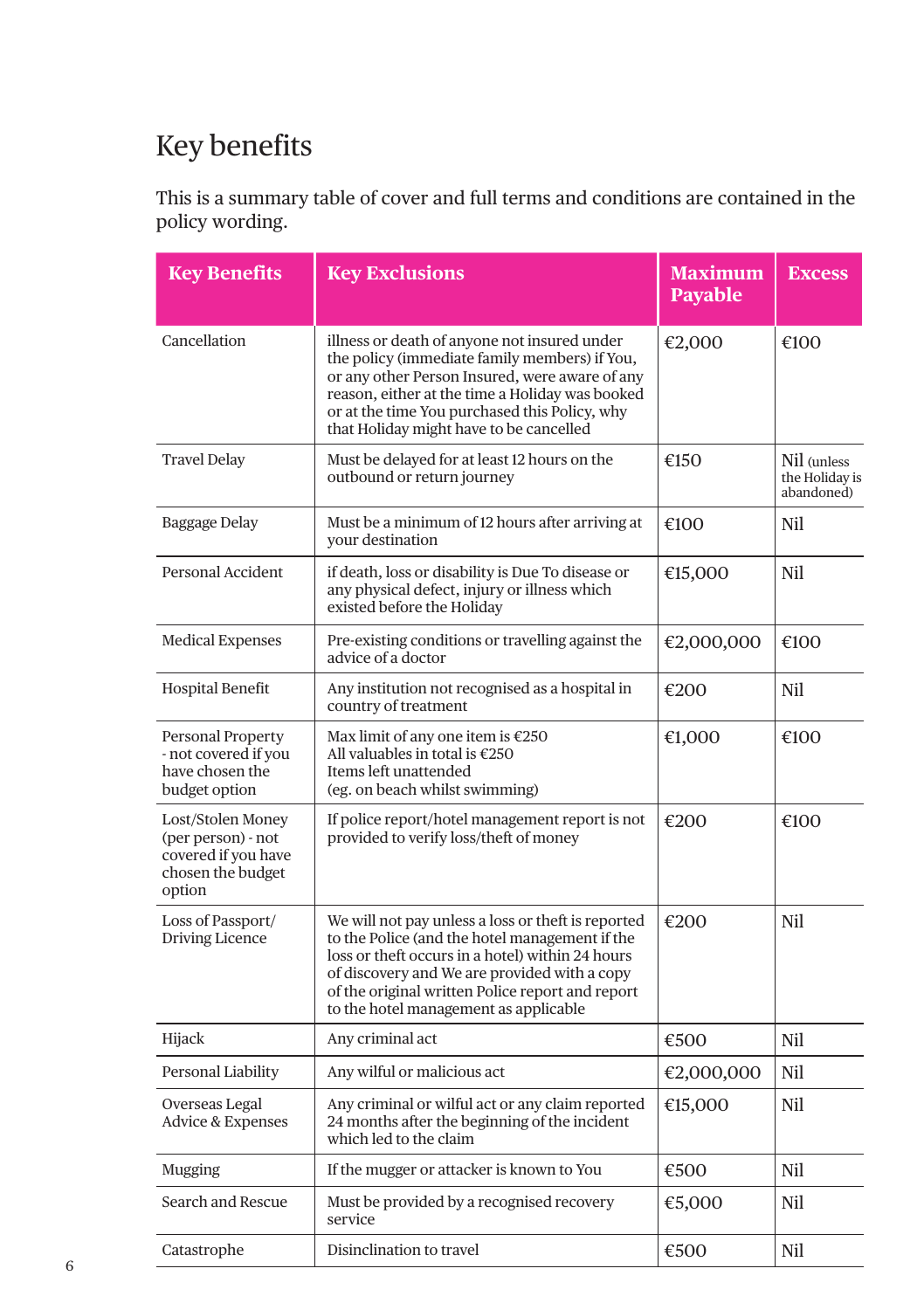## Important information about COVID-19

This Policy does not cover and **We** will not (under any sections) pay for claims of any kind directly or indirectly arising from, relating to or in any way connected with the Coronavirus Disease 19 (COVID-19) (or any mutation or variation thereof) and / or its outbreak. This exclusion applies to all sections of cover except for Section 4 – Medical Expenses and

Repatriation provided **You** are not travelling in, to or through any area to which the Department of Foreign Affairs has allocated a security status of 'Avoid non-essential travel' or 'Do not travel'. To the extent that any term or condition in the Policy may be inconsistent with this exclusion, this exclusion shall prevail.

## The information you provide

**We** use personal information which **You** supply to **Us** in order to write and administer this Policy, including any claims arising from it.

This information will include basic contact details such as **Your** name, address, and policy number, but may also include more detailed information about **You** (for example, **Your** age, health, details of assets, claims history) where this is relevant to the risk **We** are insuring, services **We** are providing or to a claim **You** are reporting.

**We** are part of a global group, and **Your** personal information may be shared with **Our** group companies in other countries as required to provide coverage under **Your** policy or to store **Your** information. **We** also use a number of trusted service providers, who will also have access to **Your** personal information subject to **Our** instructions and control.

**You** have a number of rights in relation to **Your** personal information, including rights of access and, in certain circumstances, erasure.

This section represents a condensed explanation of how **We** use **Your** personal information. For more information, **We** strongly recommend **You** read **Our** user-friendly Master Privacy Policy, available here: [https://](https://www.chubb.com/ie-en/footer/privacy-policy.aspx) [www.chubb.com/ie-en/footer/](https://www.chubb.com/ie-en/footer/privacy-policy.aspx) [privacy-policy.aspx.](https://www.chubb.com/ie-en/footer/privacy-policy.aspx) **You** can ask **Us** for a paper copy of the Privacy Policy at any time, by contacting **Us** at mailto:dataprotectionoffice.europe@ chubb.com.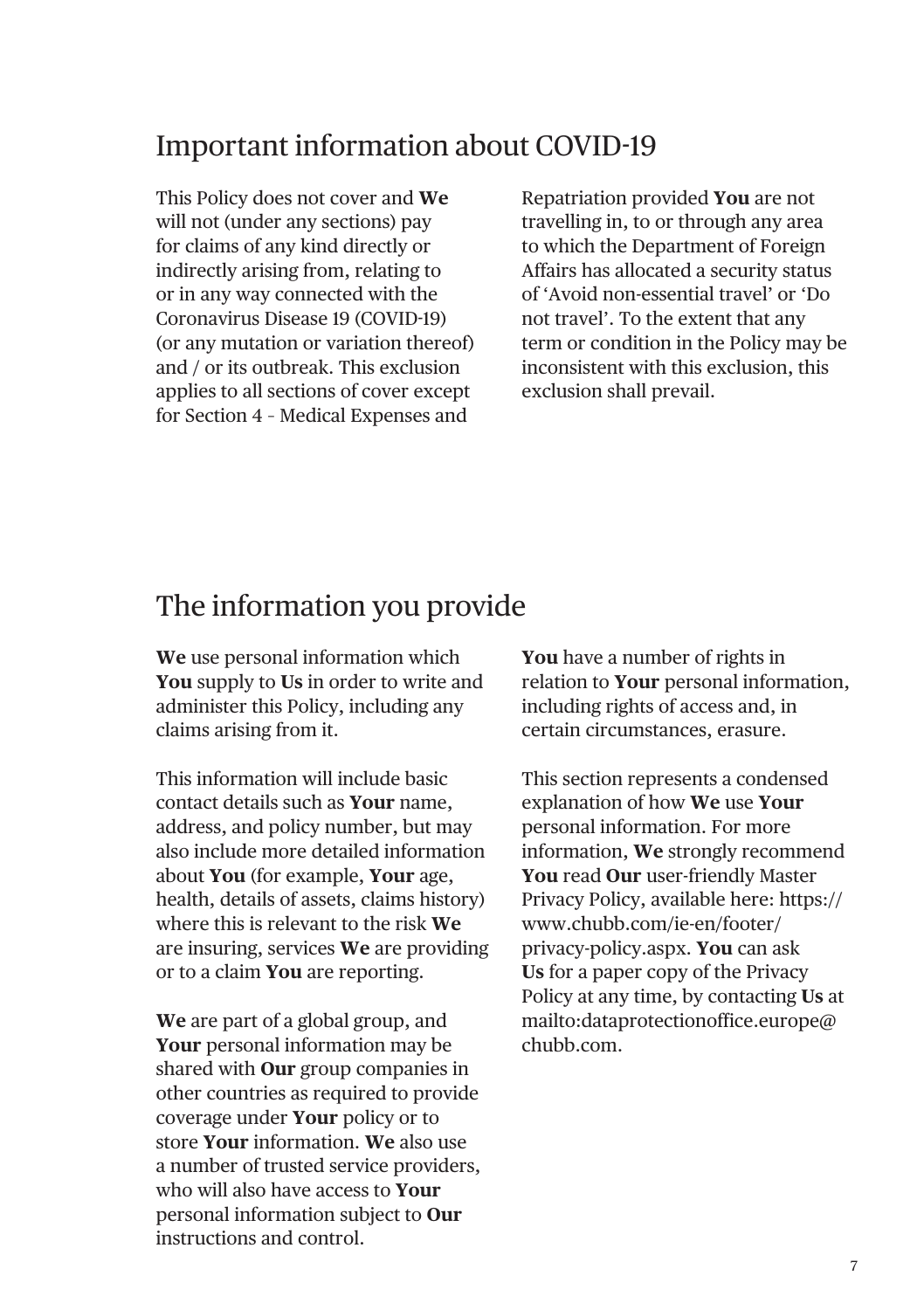## Part I

## **1.1 Definitions**

The following words and phrases will always have the same special meaning wherever they appear in the Policy in bold type and starting with a capital letter. Additional Definitions appear in Sections 3, 6, 7 and 11.

## **€**

Euro(s).

## **Abroad**

outside **Ireland**.

## **Accident**

a sudden identifiable violent external event that happens by chance and which could not be expected; or unavoidable exposure to severe weather conditions.

## **Cancellation Costs**

costs for unused travel and/or accommodation which **You** have paid or are contracted to pay and which cannot be recovered from any other source.

## **Chronic**

a Chronic condition is a condition that, based on current medical understanding, can be treated but not cured.

## **Chubb Assistance**

- a. the telephone advice, information and counselling services; and or
- b. the travel assistance and emergency medical and repatriation services, arranged by **Chubb**.

## **Claim(s)**

single loss or a series of losses **Due To** one cause covered by this Policy.

## **Country of Origin**

means either:

- a. the country which is the **Insured Person's** regular place of abode prior to the commencement of the **Journey**, or:
- b. any country for which the **Insured Person** holds a valid passport

## **Curtailment Costs**

reasonable additional travel and accommodation costs necessarily incurred in returning a **Person Insured** home provided that:

- a. such travel is of a standard no greater than the class of transport on the outbound journey; and
- b. the standard of accommodation is not superior to that of the **Journey**.

## **Doctor**

A doctor or specialist, registered or licenced to practise medicine under the laws of the country in which they practise who is neither:

- i. a **Person Insured**; or
- ii. a relative of a **Person Insured** unless approved by **Us**.

## **Due To**

directly or indirectly caused by, arising or resulting from, in connection with.

## **Excess**

the first part of any **Claim** which **You** must pay, as detailed below:

a. **Cancellation**, **Curtailment** and **Rearrangement**, *Personal Property*, *Money*, Catastrophe €100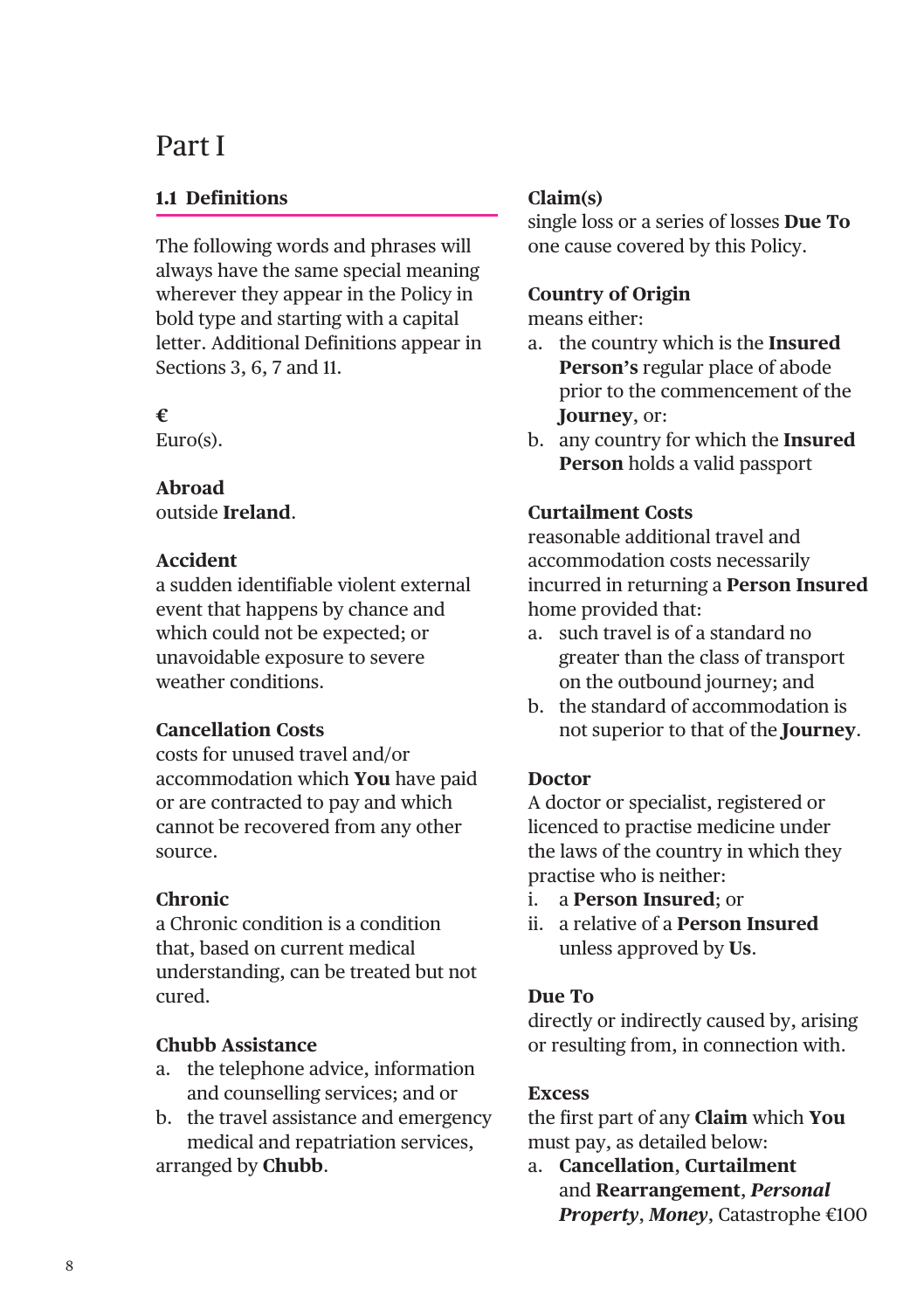b. Medical and Additional Expenses (other than those below)  $\epsilon$ 100

## **General Sports and Recreational Activities**

Abseiling\*, Aquathlon, Archery\*\*, Arm Wrestling, Badminton, Bankshot Basketball, Basketball, Beach Basketball, Biathle, Body Boarding, Bocce, Boomerang\*\*, Bowls, Canoeing (inland excluding white water), Carriage or Hay or Sleigh Rides, Clay Pigeon Shooting\*\*\*, Cricket\*\*, Croquet, Curling, Cycling (not competitive or mountain), Deep Sea Fishing (not commercial or competition), Dinghy Sailing, Dragon Boating, Dressage, Dry Skiing, Duathlon, Elephant Riding (less than 2 days), Farm Holiday, Farm **Work** (not involving machinery), Hot Air Ballooning, Fell Running, Fell Walking, Fishing, Flying Discs, Football (Association)\*\*, Footbag (hacky sack), Go Karting\*\*, Golf\*\*, Gliding with an Instructor, or qualified\*\*\*, Hammer\*\*, Handball, Heptathlon, Hiking (under 1,000 metres no guides or ropes), Horse Riding\* (helmet must be worn), In Line Skating, Javelin\*\*, Jetskiing\*\*, Kayak Polo, Kayaking (inland excluding white water), Korfball, Lacrosse, Land Sailing, Lapland Trip, Laser Games, Long Jump, Marathon Running, Maxi-Basketball, Mini-Basketball, Motor Rallies (excluding racing)\*\*\*, Mountain Biking (on road), Netball, Orienteering, Paddleball, Paintballing\*\*, Parascending (over water), Pony Trekking, Race Walking, Racquetball, Rafting (Not White Water), Rambling, Roller Skating, Rollerblading, Rounders, Rowing, Running, Safaris/ Gorilla Tours (organised only), Sail

Boarding, Sailing (inland/coastal only), Shot Put, Snorkelling, Soccer, Softball, Squash, Streetball, Swimming, Table Tennis, Team Handball, Tennis, Trekking on foot not in remote or mountainous areas), Triathlon, Triple Jump, Tug of War, Twirling, Underwater Hockey, Volleyball, Water Polo, Water Skiing\*\*, Wheelchair Racing, Windsurfing, Yachting (inside territorial waters).

#### **Important**

**You** must wear the recommended/ recognised safety equipment, and follow any safety procedures, rules and regulations that the company providing **Your** activity operates. If **You** do not do this, **We** may reject your claim (see Part 4.2 General Condition E). Participation in any activity listed above must be incidental to the main purpose of the trip, and that activity must not be the main focus, or a significant proportion of, that trip.

#### **Hijack**

the unlawful seizure or taking control of an aircraft or other means of transport in which **You** are travelling as a passenger.

#### **Hijackers**

the perpetrators of a **Hijack**.

#### **Ireland; Irish**

the island of Ireland and its islands except Northern Ireland; of or pertaining to Ireland.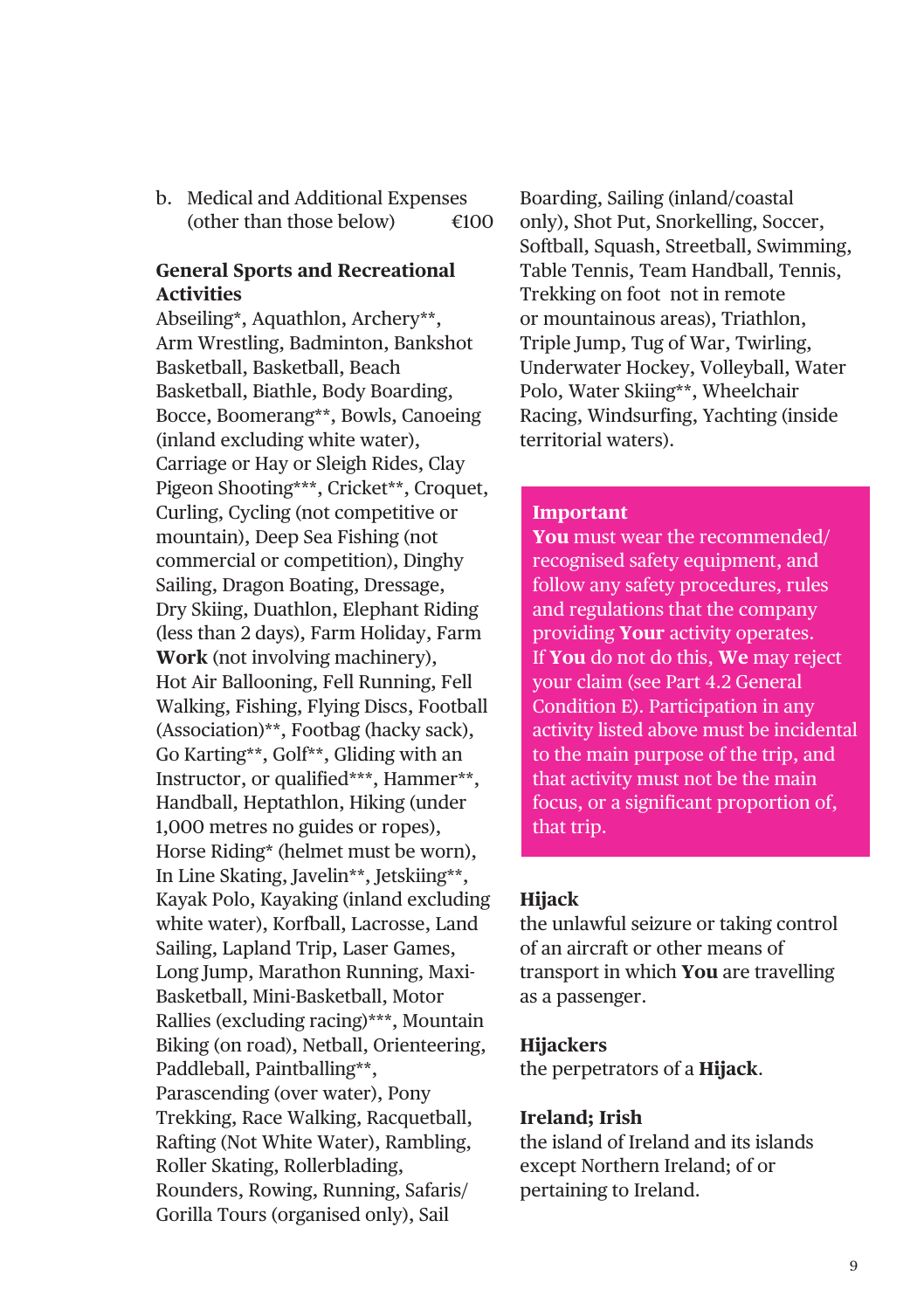#### **Journey**

trip **Abroad**, devoted to leisure, rest and relaxation or **Work**, where travel begins and ends in **Ireland**.

#### **Sedgwick**

Sedgwick Travel Claims, Merrion Hall, Strand Road, Sandymount, Dublin 4.

#### **Partner**

- a. **Your** spouse; or
- b. **Your** civil partner registered pursuant to the Civil Partnership and Certain Rights and Obligations of Cohabitants Act 2010; or
- c. Someone of either sex with whom **You** have been living with for 3 months as though they were **Your** spouse or civil partner.

## **Period of Insurance**

period of cover as shown on the Policy Schedule commencing at 00.01 or any later time the Policy Schedule is issued on the earlier date shown and finishing at 24.00 on the final day of the period shown as For up to: or on the date of return to **Ireland** (other than under Part 1.4C below), whichever is earlier.

Dates refer to Local Standard Time at **Your** address as shown in the Policy Schedule.

#### **Public Conveyance**

air, land or water vehicle operated under licence for the transport of farepaying passengers.

#### **Rearrangement Costs**

reasonable additional travel and accommodation costs necessarily incurred in returning a Person Insured home provided that:

- a. such travel is of a standard no greater than the class of transport on the outbound journey; and
- b. the standard of accommodation is not superior to that of the **Journey**.

## **Specially Designated List**

means names of a person, entities, groups, corporate specified on a list who are subject to as trade or economic sanctions or other such similar laws or regulations of the United States of America, United Nations, European Union or United Kingdom.

## **War**

armed conflict between nations, invasion, act of foreign enemy, civil war, military or usurped power.

## **Work**

any work, including work placements, incidental work and work experience, involving any of the following nonmanual or light manual work, paid or unpaid:

#### **All non-manual work**

• Any professional, clerical or administrative work

## **All Study**

• Any study course or programme

## **Childcare**

- Au pair
- Nanny
- Child minder

## **Education**

• Classroom Teacher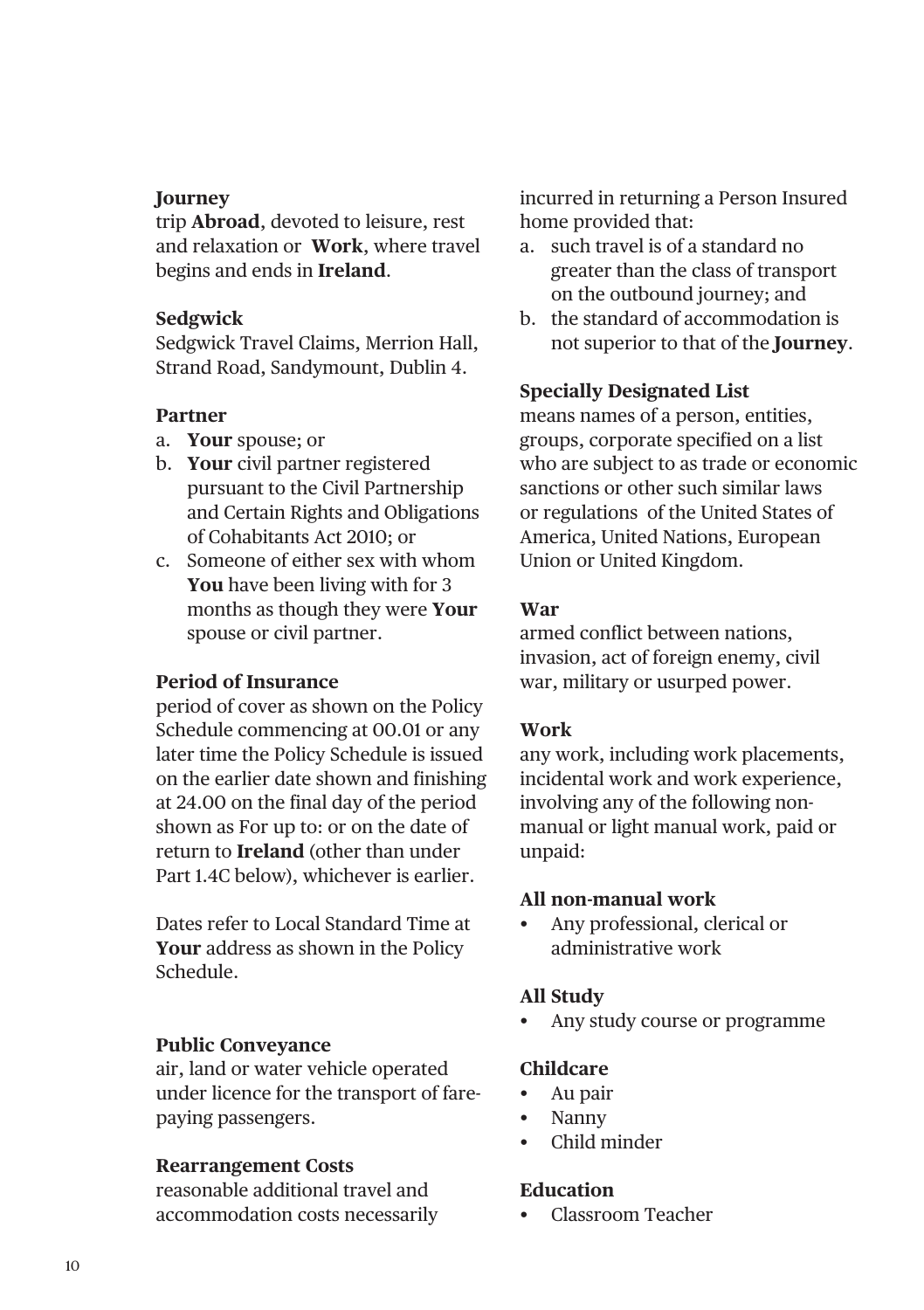- Classroom or Laboratory assistant
- Field work
- Research

**Entertainment** (not covered if **Your** livelihood currently or after **Your Journey** is dependent on **You** being able to work in entertainment)

- Musician and singer
- Comedian
- Children's Entertainer

## **Farming and Agriculture**

- Farm work (not involving the use of machinery)
- Fruit picking (not involving the use of machinery)

## **Food and drink**

- Chef
- Kitchen assistant
- Bar work
- Waiting / waitressing

## **Health and beauty**

- Gym, fitness, or dance instructor
- Hairdresser
- Beautician / body treatments
- Reflexology / aromatherapy
- Physiotherapy

## **Sports and activities**

- Sports coach (all **General Sports and Recreational Activities**, other than scuba diving, and rugby) – (not covered if **Your** livelihood currently or after **Your Journey** is dependent on **You** being able to participate in sport)
- Trekking guide (excluding the use of ropes and other climbing equipment)

## **Tourism**

- Guides or Tour leaders
- **Representatives**
- Salesmen / saleswomen
- Interpreters
- Counsellors
- Museum worker
- Summer camp worker
- National and/or theme park worker

## **Vocational**

- Conservation work (including wildlife) unless involving the following animals: snakes; crocodiles; elephants; lions; hippopotamuses; sharks.
- Community work (including supervised construction duties, but excluding the use of plant, machinery or power tools)
- Volunteer work (including supervised construction duties, but excluding the use of plant, machinery or power tools)
- Caring / nursing (excluding the administering of drugs or medicine) Fund raising and charity work

## **Other occupations**

- Photographer (studio only)
- Artist
- Cleaner (domestic and light work only)
- Market researcher (including surveys and census-taking)

## **We, Us, Our**

Chubb European Group SE; of or pertaining to Chubb European Group SE.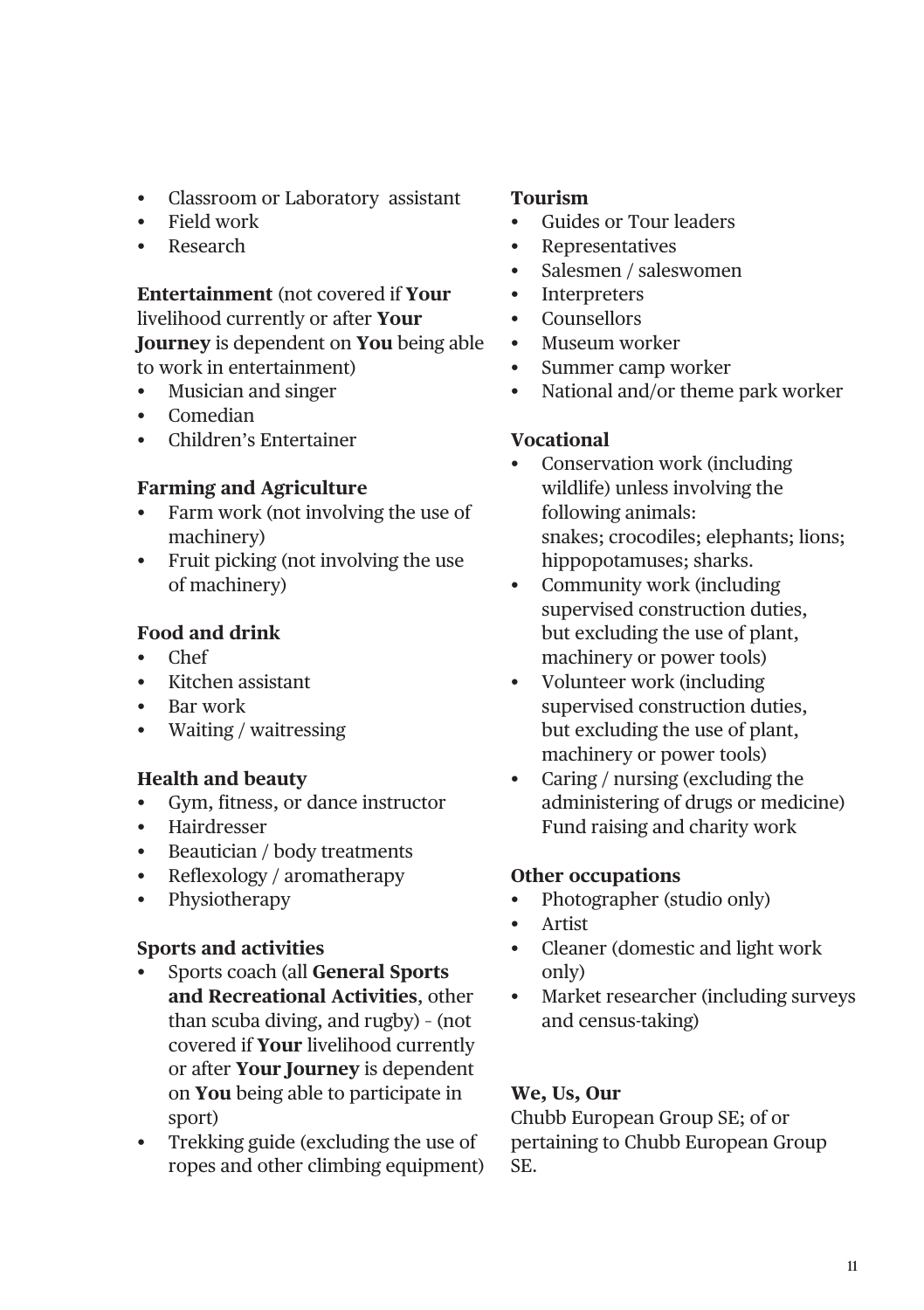## **World Regions: Australia**

**We** recognise that **Your** flight there will necessitate stopovers outside Australia. These stopovers must be an incidental part of an air journey and **Your** time on the ground not exceed 48 hours maximum.

#### **Europe**

Andorra, Austria, Belarus, Belgium, Bosnia-Herzegovina, Bulgaria, Canary Islands, the Channel Islands (unless **You** are resident in the Channel Islands), Croatia, Czech Republic, Denmark, Estonia, Finland, France, Germany, Gibraltar, Greece, Hungary, Iceland, **Ireland**, Isle of Man, Italy Latvia, Liechtenstein, Lithuania, Luxembourg, Macedonia, Madeira, Mediterranean Islands (including Majorca, Menorca, Ibiza; Corsica; Sardinia; Sicily; Malta, Gozo; Crete, Rhodes and other Greek Islands; The Republic of Cyprus), Moldova, Monaco, Morocco, Netherlands, Norway, Poland, Portugal, Romania, Russian Federation (West of Urals), San Marino, Serbia and Montenegro, Slovakia, Slovenia, Spain, Sweden, Switzerland, Tunisia, Turkey, Ukraine, United Kingdom and Vatican City. Albania, although in Europe, is excluded. If **You** wish to visit Albania **You** need to choose Worldwide cover.

## **Worldwide Excluding USA, Canada & the Caribbean**

anywhere in the world except for visits to the United States of America or Canada or the Caribbean. **We** recognise that **Your** flight may necessitate stopovers inside the United States of America, Canada or the Caribbean. These stopovers must be an incidental

part of an air journey and **Your** time on the ground not exceed 48 hours maximum.

### **Worldwide**

anywhere in the world.

#### **You; Your**

the Policyholder shown in the Policy Schedule; of or pertaining to the Policyholder shown in the Policy Schedule.

## **1.2 Journeys Covered**

This Erasmus Student Travel Insurance Policy covers a single **Journey** only, during the **Period of Insurance**.

## **1.3 Journeys not Covered**

We will not cover any Journey

- a. which involves You travelling specifically to obtain medical, dental or cosmetic treatment:
- b. when You have been advised not to travel by Your Doctor or You have received a terminal prognosis;
- c. where, on the date it is booked (or commencement of the Period of Insurance if later), You or Your Travelling Companion are aware of any reason why it might be cancelled or Curtailed, or any other circumstance that could reasonably be expected to result in a Claim under this Policy;
- d. where sports or activities are the main reason of Your Holiday;
- e. involving travel to areas where the Department of Foreign Affairs allocates a security status of 'Avoid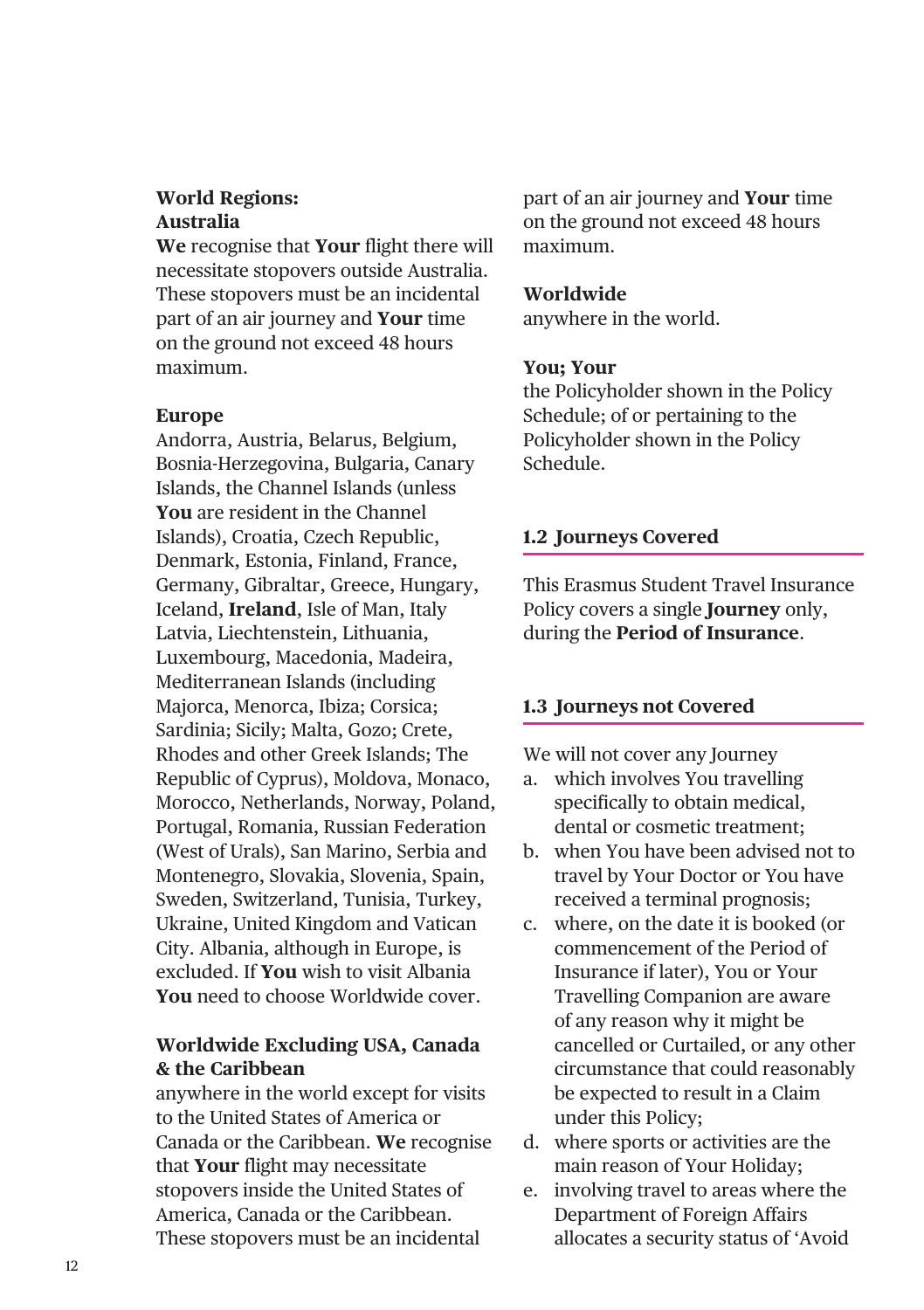non-essential travel' or 'Do not travel' If **You** are not sure whether there is a travel warning for Your destination, please check their website www.dfa.ie

## **1.4 Persons Insured**

There is no insurance under the Policy unless all of the following conditions are met:

#### **You** must be:

- i. a resident of **Ireland**; and
- ii. aged at least 18, but under 45 years on the date **You** purchase cover.

## **1.5 When cover operates for a Journey**

- i. Insurance cover for Cancellation under Part III Section 1 – Cancellation, Curtailment and Rearrangement begins when a **Journey** is booked, if this Policy is in force at the time of booking, or when **You** purchase this Policy.
- ii. Insurance cover under all other Sections operates for a **Journey** that takes place during the **Period of Insurance** and includes travel directly to and from **Your** home provided the return home is completed within 24 hours of return to **Ireland**.
- iii. If **Your** return from a **Journey** is unavoidably delayed **Due To** a **Claim**, **You** will continue to be covered without any additional premium for the period of the

delay.

iv. If **You** want to return to **Ireland** during **Your Journey** for any reason that is not **Due To** a **Claim**, cover under this Policy, other than under Part III Section 1. Cancellation, Curtailment and Rearrangement, will be suspended from the time that **You** arrive at **Your** destination in **Ireland**, or 24 hours after **You** arrive in **Ireland**, whichever is earlier. Cover under all Sections will resume when **You** leave **Your** final destination in **Ireland** to return to **Your** temporary place of residence **Abroad**.

PLEASE NOTE: **You** will not be covered for any costs incurred in returning to **Ireland** or to **Your** temporary place of residence **Abroad**.

- v. If there is a change to this Policy it will begin on the Effective From date shown on the subsequent Policy Schedule that is issued to record the change in cover. If there is a change to this Policy it will begin on the Effective From date shown on the subsequent Policy Schedule that is issued to record the change in cover.
- vi. Dates refer to Local Standard Time at **Your** address as shown in the Policy Schedule.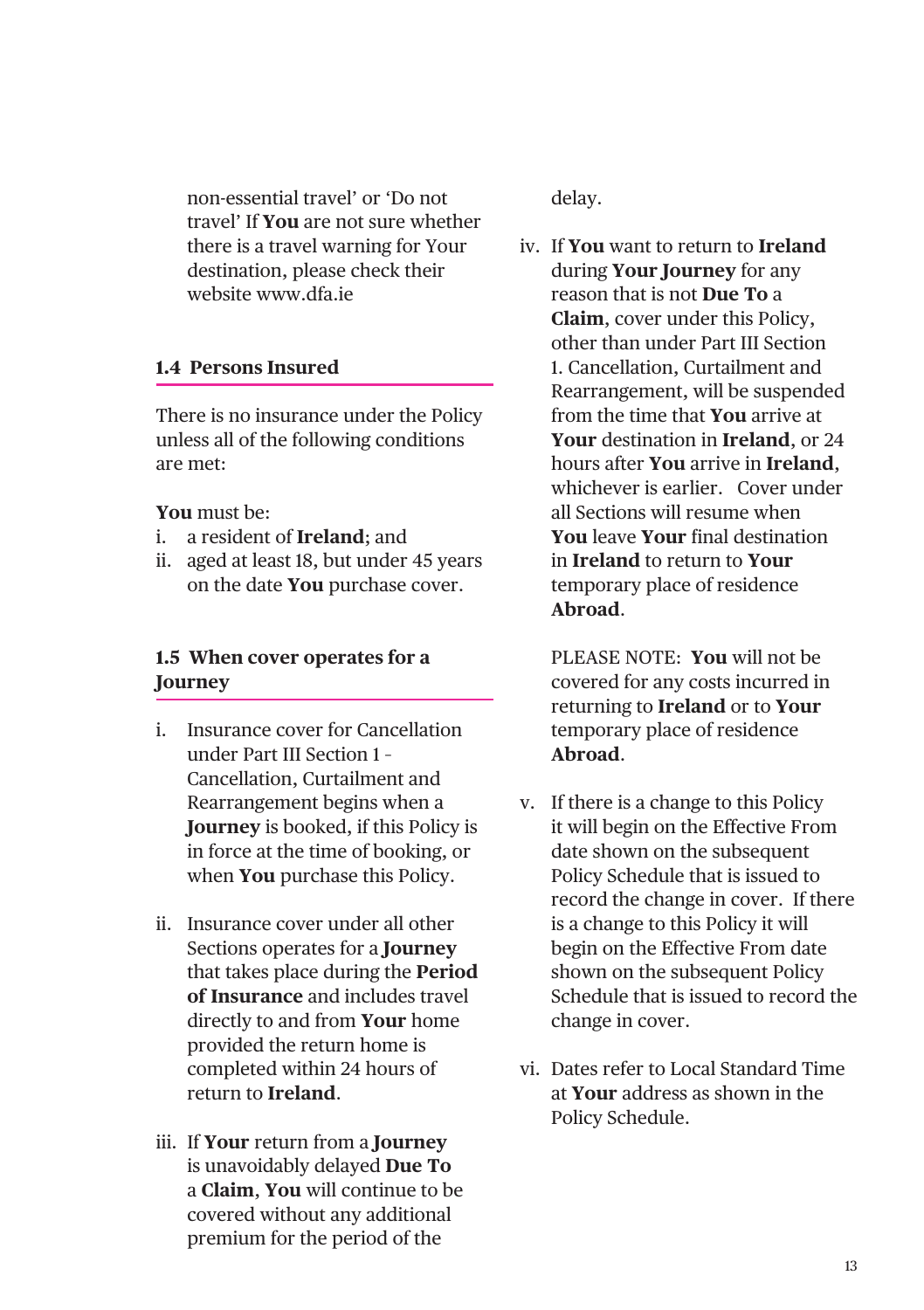### **1.6 Claims Conditions**

**We** have the right to refuse to pay any **Claim** if:

- A. **You** make a fraudulent misrepresentation when answering Our questions. **You** have a duty to answer honestly and with reasonable care all questions posed by **Us**; or
- B. the **Claim** is Due to any reason specified as not being covered in **Your** Policy Schedule under the Section entitled "Your declaration  $\frac{1}{2}$  to  $\frac{1}{2}$

## **1.7 Making a Claim**

## Type of **Claim**

- a. Medical Expenses only Please use the Medical Emergency Service (part of the cover provided under Part III Section 5 MEDICAL AND ADDITIONAL EXPENSES). Contacting **Us** first may delay treatment.
- b. Other **Claims**
	- Sedgwick Sedgwick Travel Claims Merrion Hall Strand Road Sandymount Dublin 4 T 1800 200 035
	- or + 353 (0)1 440 1765
	- E irelandenquiries@chubb.com

To make a **Claim** please phone or write to **Sedgwick** Travel Claims within 30 days of the incident, or as soon as possible afterwards and provide **Your** name, address and Policy number.

CLAIM FORMS: **You** can print off and use a claim form from **Our** website at www.chubbinsure.ie

#### **Reporting Lost or Stolen Property**

Type of lost or stolen property

- i. *Money*, *Valuables* or *Personal Property* **You** must notify the local Police within 24 hours of discovery and provide **Us** with a copy of their written report
- ii. travellers' cheques **You** must notify the local branch or agent of the issuing company
- iii. any property lost or stolen from a hotel **You** must notify the hotel

management (in addition to the local Police).

## **1.8 Health Declaration**

Please read the following carefully as it may affect the cover We provide and Your ability to Claim under Your Policy.

No person to be insured

- is under treatment, taking medication, or receiving follow up consultation for any of the following conditions:
- cancer;
- any heart/circulatory-related condition (including hypertension, angina, stroke etc); or
- any chronic lung/breathing-related condition (excluding asthma suffered in isolation and controlled by the use of one or two inhalers); or
- a clinically diagnosed psychiatric disorder, anxiety or depression;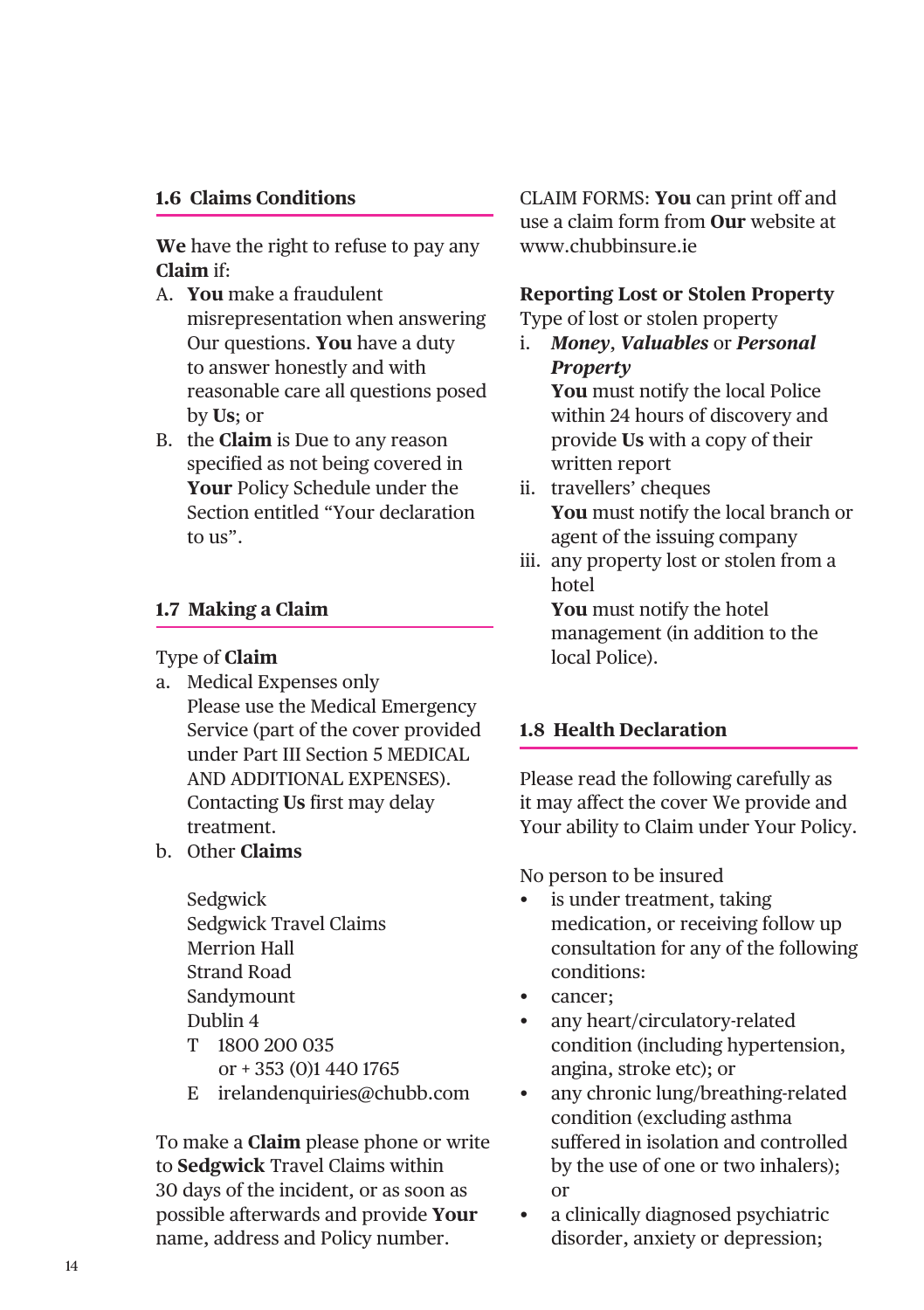- is receiving or on a waiting list for treatment in a hospital or nursing home;
- is waiting for investigation or referral, or the results of any investigation, medical treatment or surgical procedure, for any mcondition, whether diagnosed or undiagnosed
- is choosing not to take prescribed medication, or the correct dose of prescribed medicine;
- is travelling against the advice of a medically qualified Doctor;
- is travelling to obtain medical, dental or cosmetic treatment;
- is travelling with a terminal condition;
- is due to give birth within 12 weeks of the date the trip ends.

At the time You applied for this Policy, You confirmed the above statements We asked You to confirm, and which appear in Your Policy Schedule under the section entitled "Your Declaration to  $\text{Ls}^n$ .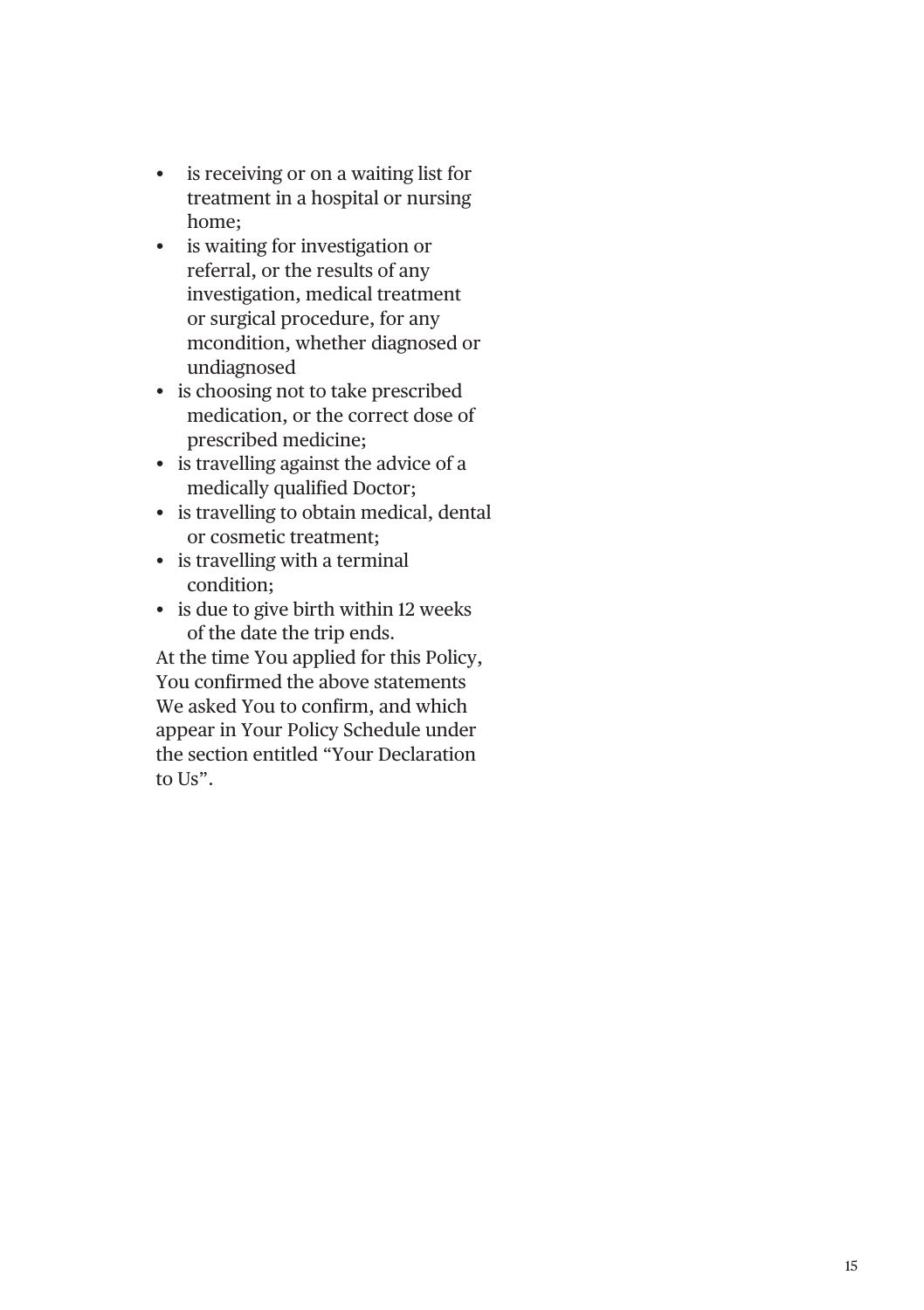## Part II

## **Chubb Assistance**

- **i. Medical Emergency and Referral and**
- **ii. Personal Assistance Services**
- T +353 (0)1 440 1762

The services under this Section are provided by **Chubb Assistance** are only available during a **Journey**

#### **Important**

This is not Private Medical Insurance. Please refer to the details provided under the heading 'Reciprocal Health Agreements' on page 5 of this Policy.

If **You** require medical treatment **You** must contact **Chubb Assistance** immediately and before incurring any costs covered under this section. If you do not do this, **We** may reject **Your** claim or reduce its payment.

## **i. Medical Emergency and Referral Services**

**Chubb Assistance** will provide **You** with the following services, in an emergency, when **You** are on a **Journey**.

If the Policy covers a service or item under any of the Sections in Part III (e.g. medical expenses if **You** have to consult a **Doctor**) **You** will be able to recover the payment other than any **Excess**.

A. Medical Referral Provision of the names and addresses of local **Doctors**, hospitals, clinics and dentists when consultation or treatment is required, arrangements for a **Doctor** to call, and, if necessary, for **You** to be admitted to hospital.

B. Repatriation

 If the **Doctor** medically appointed by **Chubb Assistance** believes treatment in **Country of Origin** is preferable, transfer will be arranged by regular scheduled transport services, or by air or road ambulance services if more urgent treatment and/or specialist care is required during the **Journey**.

- C. Payment of Bills If a Person Insured is admitted to hospital **Abroad**, the hospital or attending **Doctor** will be contacted and payment of their fees up to the policy limit will be guaranteed so that **You** do not have to make the payment form their own funds.
- D. Drug Replacement Assistance with the following:
	- i. replacement of lost drugs or other essential medication; or
	- ii. lost or broken prescription glasses or contact lenses, which are unobtainable **Abroad**
	- iii. sourcing and delivery of compatible blood supplies

 **Chubb Assistance** will not pay for the replacement costs of any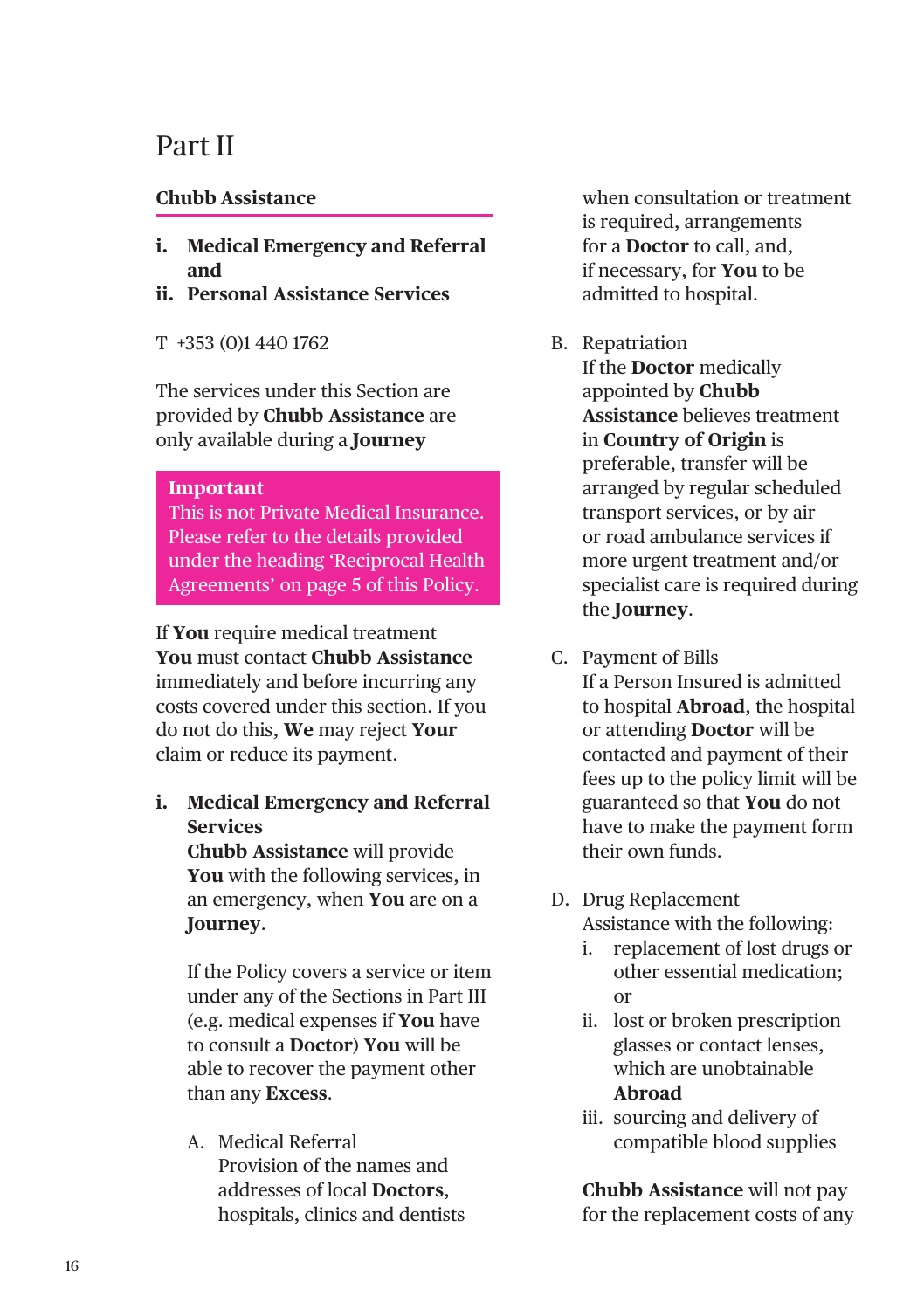item or the costs of sourcing and delivering blood supplies.

- E. Transmission of Urgent Messages To relatives or business associates.
- F. Unsupervised **Children**
	- i. organisation of an accompanying **Child's**  return home, with a suitable escort when necessary, if the **Child** is left unsupervised because **You** or **Your Partner** (if shown as insured on the Policy Schedule) are hospitalised or incapacitated.
	- ii. medical advice and monitoring, until **You** or **Your Partner** return home, if a **Child** who has been left in **Ireland** becomes ill or suffers injury.

## **ii. Non-insured Facilitation Services Chubb Assistance** will provide **You** with the Following services, in an emergency, when he or she is on **Journey**.

**You** will be responsible for paying fees and charges for non-insured facilitation services provided but not for e.g. **You** will be responsible for paying a translator for his or her services but **You** will not be charged by **Chubb Assistance** for locating the translation service.

A. Transfer of Emergency Funds Transfer of emergency funds up to €250 per trip if access

to normal financial/ banking arrangements is not available locally.

 In order to reimburse **Chubb Assistance You** must authorise **Chubb Assistance** to debit his or her credit or charge card with the amount of the transfer, or make alternative arrangements to deposit the funds in **Chubb Assistance**'s account in the UK.

- B. Message Relay Transmission of urgent messages to relatives or business associates if medical or travel problems disrupt a **Journey** travel schedule.
- C. Tracing *Personal Property* Tracing and re-delivery of *Personal Property* that has been lost or misdirected in transit if the Carrier has failed to resolve the problem.

 PLEASE NOTE: the Person Insured must have their *Personal Property* tag number available.

- D. Replacement Travel Documents Assistance with the replacement of lost or stolen tickets and travel documents, and referral to suitable travel offices. **Chubb Assistance** will not pay for any item.
- E. Lost Credit Cards Giving advice on how to contact the appropriate Card Issuers if credit or charge cards are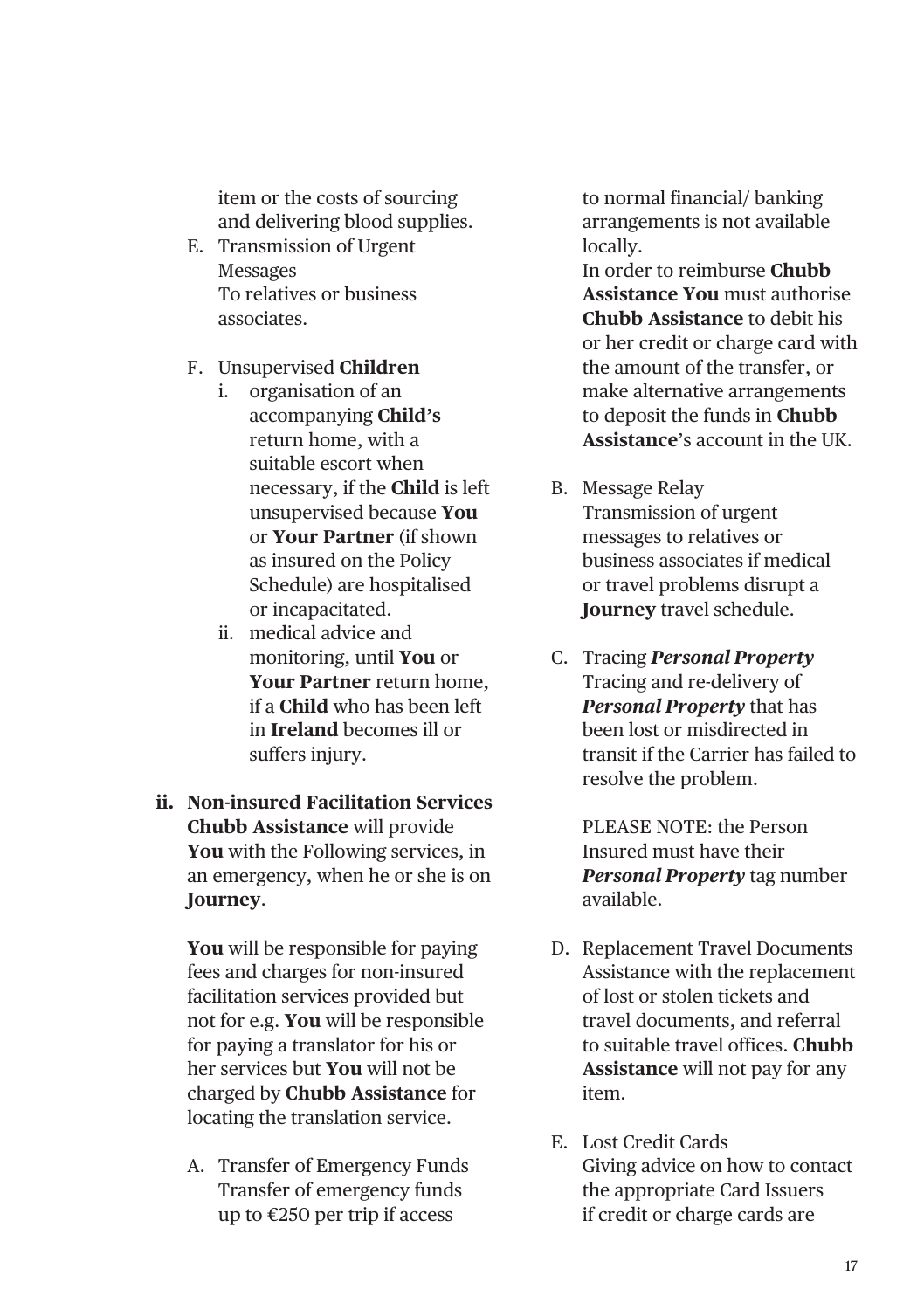lost or stolen. Data Protection legislation prevents **Chubb Assistance** from contacting the Card Issuers directly.

- F. Emergency Translation Facility Translation service if the local provider of an assistance service does not speak English.
- G. Legal Help

 Referral to a local Englishspeaking Lawyer, Embassy or Consulate if legal advice is needed, and arrangement of payment of reasonable emergency legal expenses or bail, against a guarantee of repayment.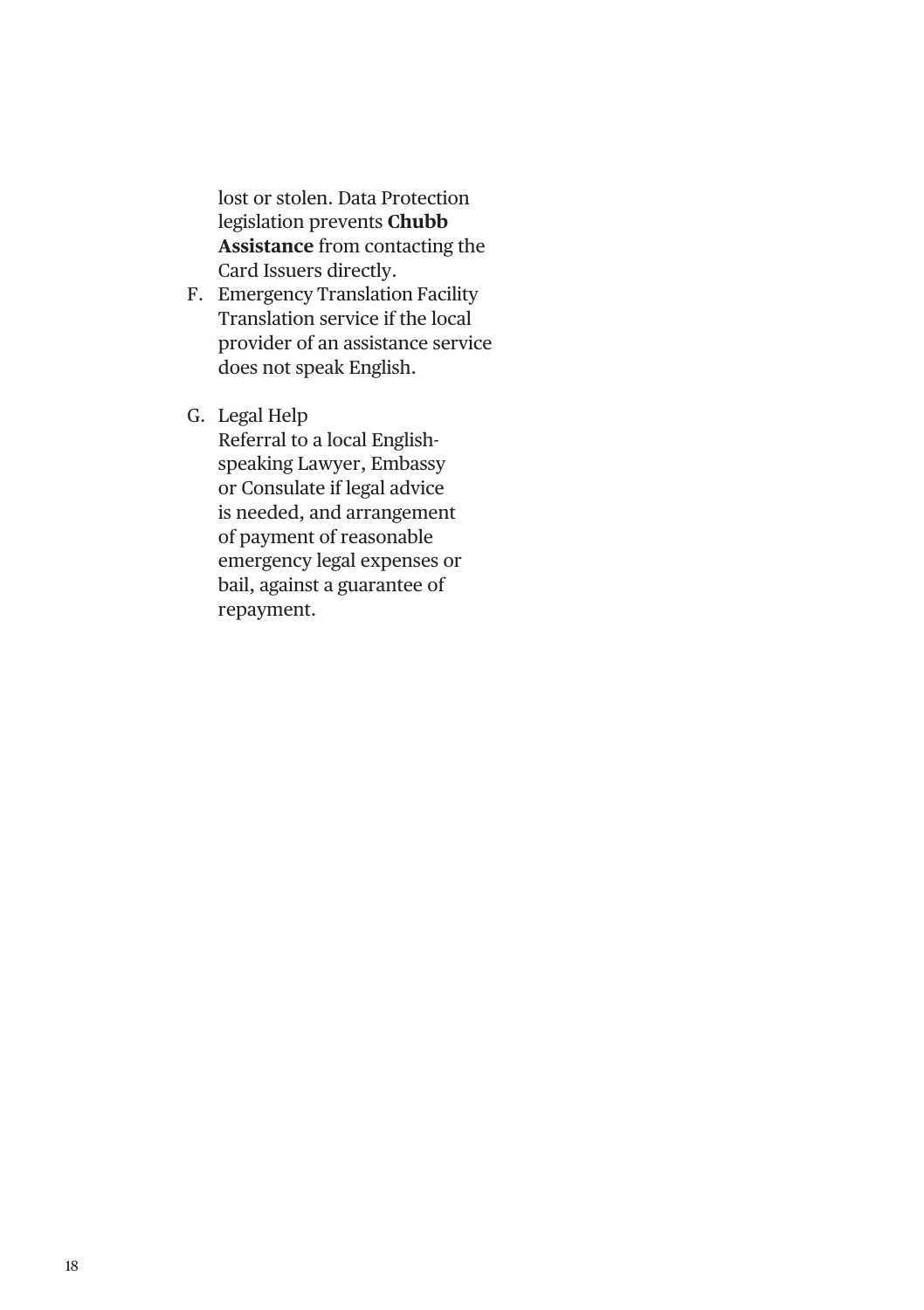## Part III

## **SECTION 1. Cancellation, Curtailment or Rearrangement**

(Maximum payable for any one **Journey**: €2,000)

## **A. Cover**

**We** will pay **Cancellation** or **Curtailment** or **Rearrangement Costs** up to €2,000 for any one **Journey** if it becomes necessary to cancel, curtail or rearrange the **Journey Due To**:

- i. the death, serious injury, sudden illness or complications in pregnancy (including complications in pregnancy as diagnosed by a **Doctor** or specialist in obstetrics, provided that if **You** are travelling between 28 and 35 weeks pregnant **You** obtained written confirmation from a **Doctor** of **Your** fitness to travel no earlier than 5 days prior to the outbound travel date) of **You** or anyone whose health or wellbeing your **Journey** depends on;
- ii. **You** being compulsorily quarantined , on the orders of a treating **Doctor**. provided that such cancellation, curtailment or rearrangement is confirmed as medically necessary by a **Doctor**;
- iii. a **Public Conveyance** being cancelled or curtailed because of adverse weather, industrial action, or mechanical breakdown or derangement;
- iv. **Your** compulsory quarantine, jury service or subpoena or hijacking of the conveyance in which **You** are travelling;
- v. **Your** unemployment which qualifies for payment under any applicable statute;
- vi. serious damage making **Your** home uninhabitable;
- vii. **Your** presence being required by the Police following a burglary or attempted burglary at **Your** home.

#### **B. Exclusions**

(General Exclusions apply as well)

- i. **Cancellation**, **Curtailment** or **Rearrangement Costs**:
	- a. where such cancellation, curtailment or rearrangement has not been confirmed as medically necessary by a **Doctor**;
	- b. **Due To** any medical condition for which **You** or a member of **Your** Immediate Family have received treatment or advice from a **Doctor** in the 12 months prior to applying for the Policy;
- ii. **Cancellation**, **Curtailment** or **Rearrangement Costs** where such cancellation or curtailment results from a medical condition affecting anyone whose health or wellbeing **Your Journey** depends on
	- a. the condition was diagnosed before **You** bought this Policy; and
	- b. at the time **You** bought this Policy, the diagnosed condition could reasonably have been expected to result in
		- i. death, serious injury or sudden illness; or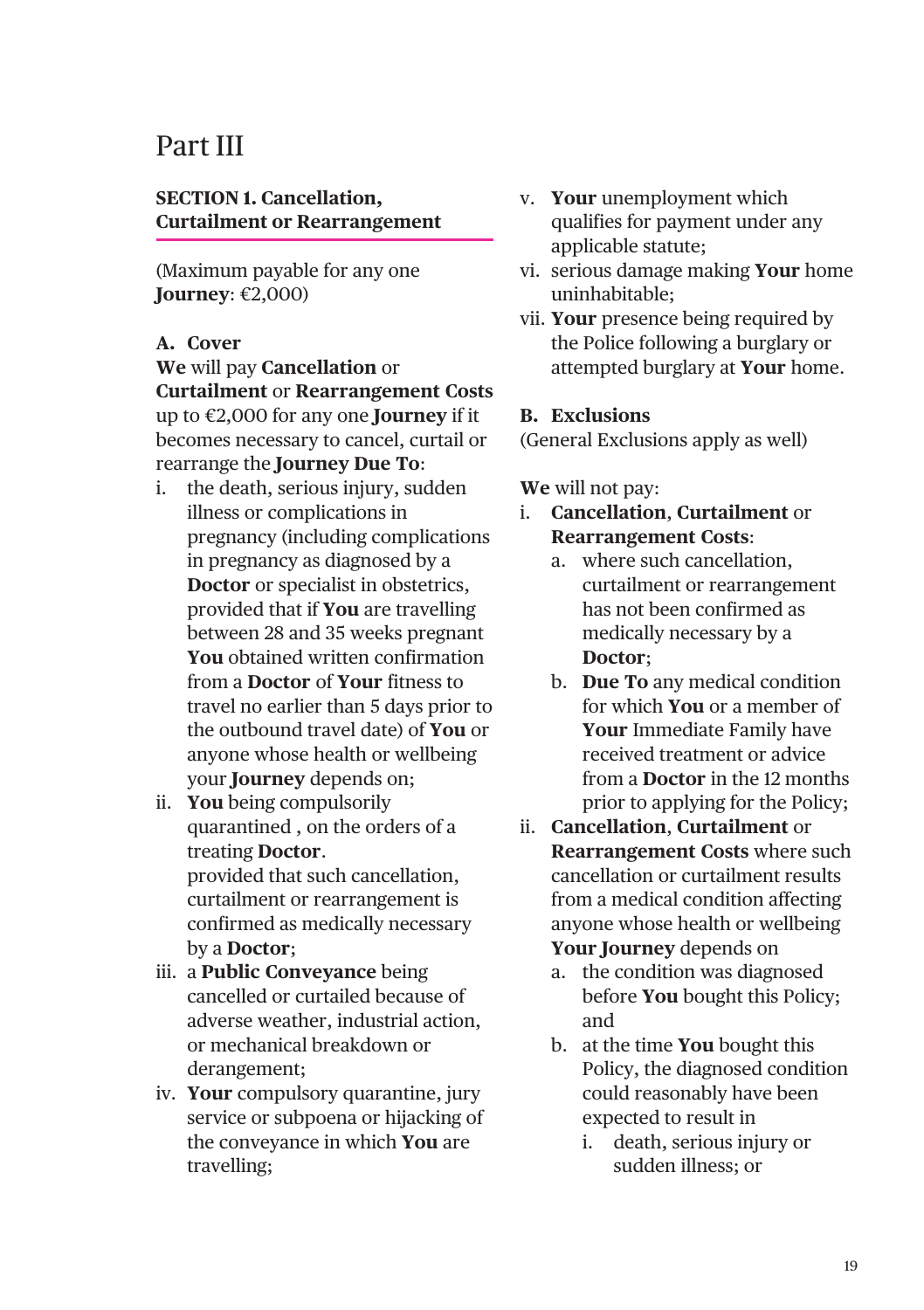- ii. a sudden deterioration in health.
- iii. if a strike or industrial action is public knowledge when this Policy is taken out or a **Journey** is booked;
- iv. if an aircraft, sea vessel or train is withdrawn from service on the orders of the recognised regulatory authority in any country;
- v. if **You** are called as an expert witness or if **Your** occupation would normally require a Court attendance;
- vi. if **You** were unemployed or knew **You** might become unemployed at the time a booking was made;
- vii. if any other adverse financial situation necessitates cancellation, curtailment or rearrangement of a **Journey**;
- viii. the **Excess**;
- ix. any loss, charge or expense **Due To**:
	- a. a delay in notifying the tour operator, travel agent, or transport or accommodation provider that it is necessary to cancel a booking;
	- b. disinclination to go on a **Journey**; or
	- c. prohibitive regulations by any government or public authority of any country;
- x. a charge or expense paid for or to be discharged with any kind of promotional voucher;
- xi. if **You** were aware of any reason, either at the time **You** booked **Your Journey** or at the time **You** purchased the Policy, that might mean **You** had to cancel, curtail or rearrange that **Journey**.

## **SECTION 2. Travel Delay**

(Maximum payable for any one **Journey**: €100)

## **A. Cover**

If **You** are delayed for at least 12 hours because the scheduled departure of a **Public Conveyance** is affected by a strike, industrial action, adverse weather, mechanical breakdown/ derangement, or grounding of an aircraft due to mechanical or structural defect, **We** will pay:

- i.  $€20$  for the first full 12 hours delay: and
- ii. €10 for each subsequent full 12 hours delay;

up to a maximum benefit of €100.

## **B. Exclusions**

(General Exclusions apply as well)

- i. if **You** do not:
	- a. check-in before the scheduled departure time shown on **Your** travel itinerary; or
	- b. provide **Us** with written details from the airline, shipping company, coach or train operators describing the length of, and reason for, the delay;
- ii. if a **Public Conveyance** is taken out of service on the instructions of a Civil Aviation Authority, Port Authority or similar authority;
- iii. if a strike or industrial action could be reasonably expected when a **Journey** is booked.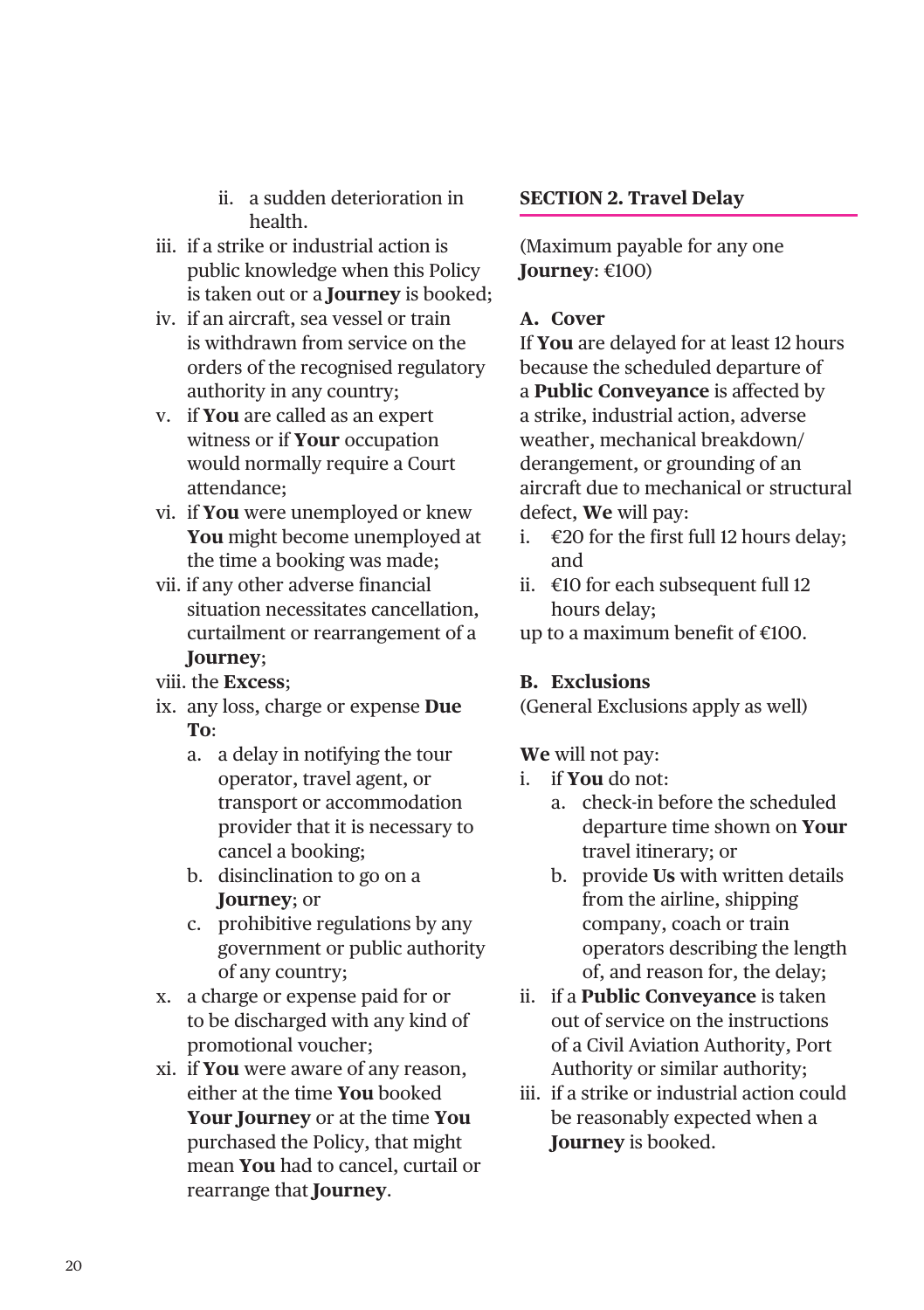#### **SECTION 3. Personal Accident**

(Maximum payable for any one **Journey**: €15,000 Accidental Death / €15,000 *Loss of Sight* or *Loss of Limb*/ €40,000 *Permanent Total Disability*)

#### **Definitions**

The following words and phrases will have the same special meaning in this Section wherever they appear in *bold italic* type and commence with a capital letter. Additional Definitions appear in specific Sections and General Definitions apply as well.

#### *Bodily Injury*

Injury that is caused only by an **Accident** and which independently of any other cause within 24 months of the date of the **Accident** directly results in death, Loss of Sight, *Loss of Limb* or Permanent Total Disability.

## *Loss of Limb*

Amputation or total and permanent loss of use of one or more hands at or above the wrist or of one or more feet above the ankle (talo-tibial joint).

## *Loss of Sight*

- a. in both eyes when **Your** name has been added to the NCBI register of Blind Persons on the authority of a qualified ophthalmic specialist.
- b. in one eye when the degree of sight remaining after correction is 3/60 or less on the Snellen Scale (i.e. **You** are only able to see at 3 feet that which **You** should normally be able to see at 60 feet) and **We**

are satisfied that the condition is permanent and without expectation of recovery.

#### *Permanent Total Disability*

A disability which has lasted for at least 12 months from which **We** believe **You** will never recover and which prevents **You** from carrying out gainful occupation for to which **You** are fitted by way of training, education or experience.

## **A. Cover**

If **You** receive a *Bodily Injury* during a **Journey We** will pay up to:

- i. €15,000 for death; or
- ii. €15,000 for Loss of Sight or *Loss of Limb*; or
- iii. €40,000 for Permanent Total Disability;

for any one **Journey**.

#### **B. Exclusions**

(General Exclusions apply as well)

- i. more than €40,000 for *Bodily Injury* **Due To** one **Accident**;
- ii. any benefit for *Permanent Total Disablement* if the Person Insured is retired from gainful employment and receiving a pension of any kind;
- iii. for *Bodily Injury* **Due To**:
	- a. a disease or any physical defect, injury or illness which existed before the **Journey**; or
	- b. Repetitive Stress (Strain) Injury or Syndrome or any gradually operating cause.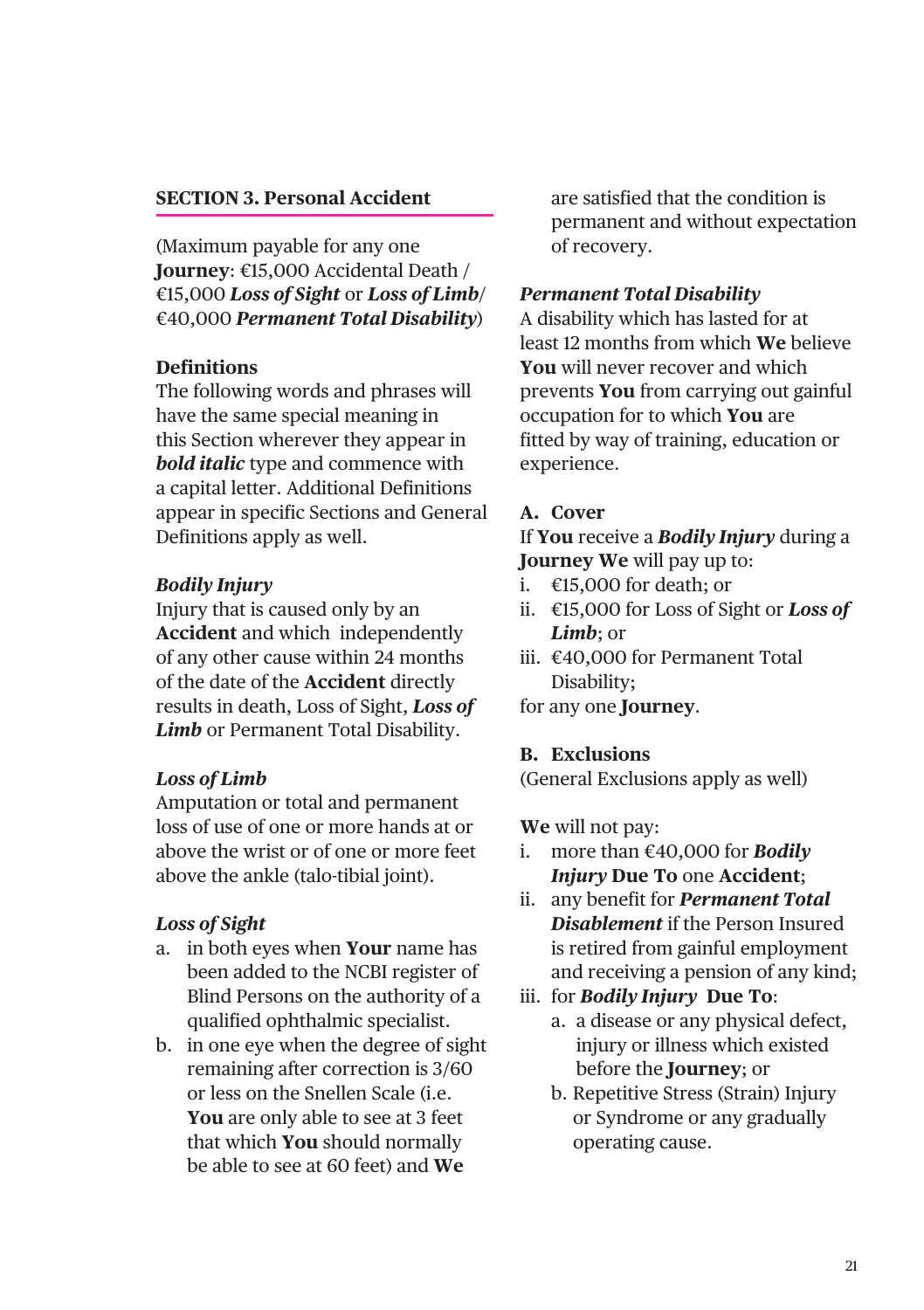## **SECTION 4. Medical and Additional Expenses**

Maximum amounts payable:

- i. for dental, physiotherapy chiropractic or osteopathy expenses – limit €250
- ii. for funeral expenses –limit €10,000
- iii. €2,000,000

See Part II for services provided by **Chubb Assistance** which are relevant to this Section

**You** must contact **Chubb Assistance** before incurring any costs covered under this Section.

#### **Important**

This is not Private Medical Insurance. Please refer to the details provided under the heading 'Reciprocal Health Agreements' on page 5 of this Policy.

If **You** require medical treatment **You** must contact **Chubb Assistance** immediately and before incurring any costs covered under this section. If you do not do this, **We** may reject **Your** claim or reduce its payment.

#### **A. Cover**

If **You** are injured or becomes ill (including complications in pregnancy as diagnosed by a **Doctor** or specialist in obstetrics, provided that if **You** are travelling between 28 and 35 weeks pregnant **You** obtained written confirmation from a **Doctor** of **Your**  fitness to travel no earlier than 5 days prior to the outbound travel date) during a **Journey**,

**We** will pay the following amounts for any one **Journey**:

- i. Up to €250 for dental expenses incurred for the relief of pain or discomfort only;
- ii. Up to €150 for physiotherapy, chiropractics or osteopathy expenses incurred;
- iii. €2,000,000 for medical (excluding dental but including optical expenses), repatriation or travel incurred within 12 months of incurring the first expense other than for i. and ii. above;

Medical expenses must be for necessary hospital, surgical or other diagnostic treatment, given or prescribed by a **Doctor**, and include charges for staying in a hospital or nursing home.

Repatriation must be:

- a. authorised by **Chubb Assistance**;
- b. necessary on medical grounds; and
- c. to **Country of Origin**.
- v. costs for additional travel and hotel expenses including those for any one other person if **You** have to be accompanied on medical advice. These must be authorized in advance by **Chubb Assistance**;
- vi. if **You** die, up to €10,000:
	- a. for cremation or burial charges in the country in which **You** died; or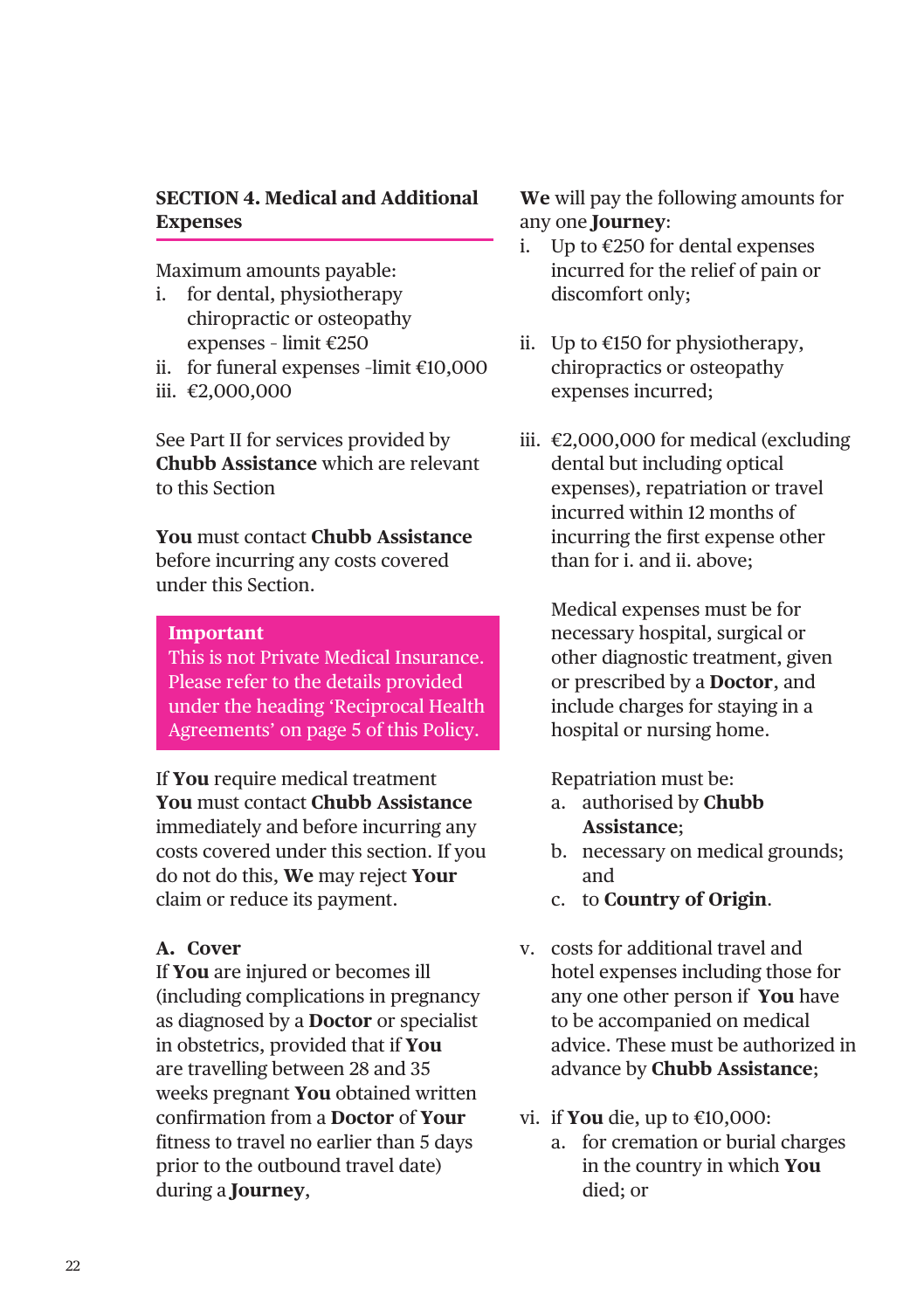b. to transport **Your** body or ashes back to **Country of Origin**.

## **B. Exclusions**

(General Exclusions apply as well)

**We** will not pay:

- i. any amount recovered under a reciprocal health agreement with any country;.
- ii. for any treatment not confirmed as medically necessary;
- iii. any expenses incurred in a private hospital unless such expenses have been authorized in advance by **Chubb Assistance**;
- iv. any expenses incurred in Australia or New Zealand for treatment which is not available under the national Medicare or equivalent scheme unless such expenses have been authorized in advance by **Chubb Assistance**;
- v. any expenses incurred in **Your** country of residence;
- vi. any additional travelling expenses not authorized by **Chubb Assistance** if **You** have to return home earlier than planned or be repatriated from a **Journey**;
- vii. for medical treatment that **You** travelled **Abroad** to obtain;
- viii.for dental expenses other than for the relief of pain or discomfort only;
- ix. for medication **You** are taking before and which **You** will have to continue taking during a **Journey**;
- x. For surgery, medical, dental or preventative treatment which can be delayed in the opinion of **Chubb Assistance** until he or she returns to **Ireland**;
- xi. more than €250 for any one **Journey** for dental expenses,

and then only provided that such expenses are incurred in providing the minimum treatment necessary to relieve pain and discomfort for the duration of the **Journey**;

- xii. more than €150 for any one **Journey** for physiotherapy, chiropractics or osteopathy, and then only provided that such treatment is prescribed by a **Doctor**;
- xiii.for any expenses incurred for alternative or complementary medicines or treatment other than as provided for in Exclusion B xii. above;
- xiv.any additional costs for single or private room accommodation;
- xv. for any expenses incurred after the date when, in the opinion of **Chubb Assistance**, **You** are fit to be repatriated to **Country of Origin**.
- xvi.any expenses incurred **Due To** a tropical disease where the Person Insured has not had the vaccinations or taken the medication appropriate and customary for the country being visited, unless they have written confirmation from a **Doctor** that they should not be vaccinated or take the medicine on medical grounds;

xvii.additional travel and hotel expenses incurred which have not been authorized in advance by **Chubb Assistance**;

xviii.cremation or burial costs in **Country of Origin**;

xix.the **Excess**, except where **You** have obtained a reduction in the cost of medical expenses in European Union countries by using the European Health Insurance Card.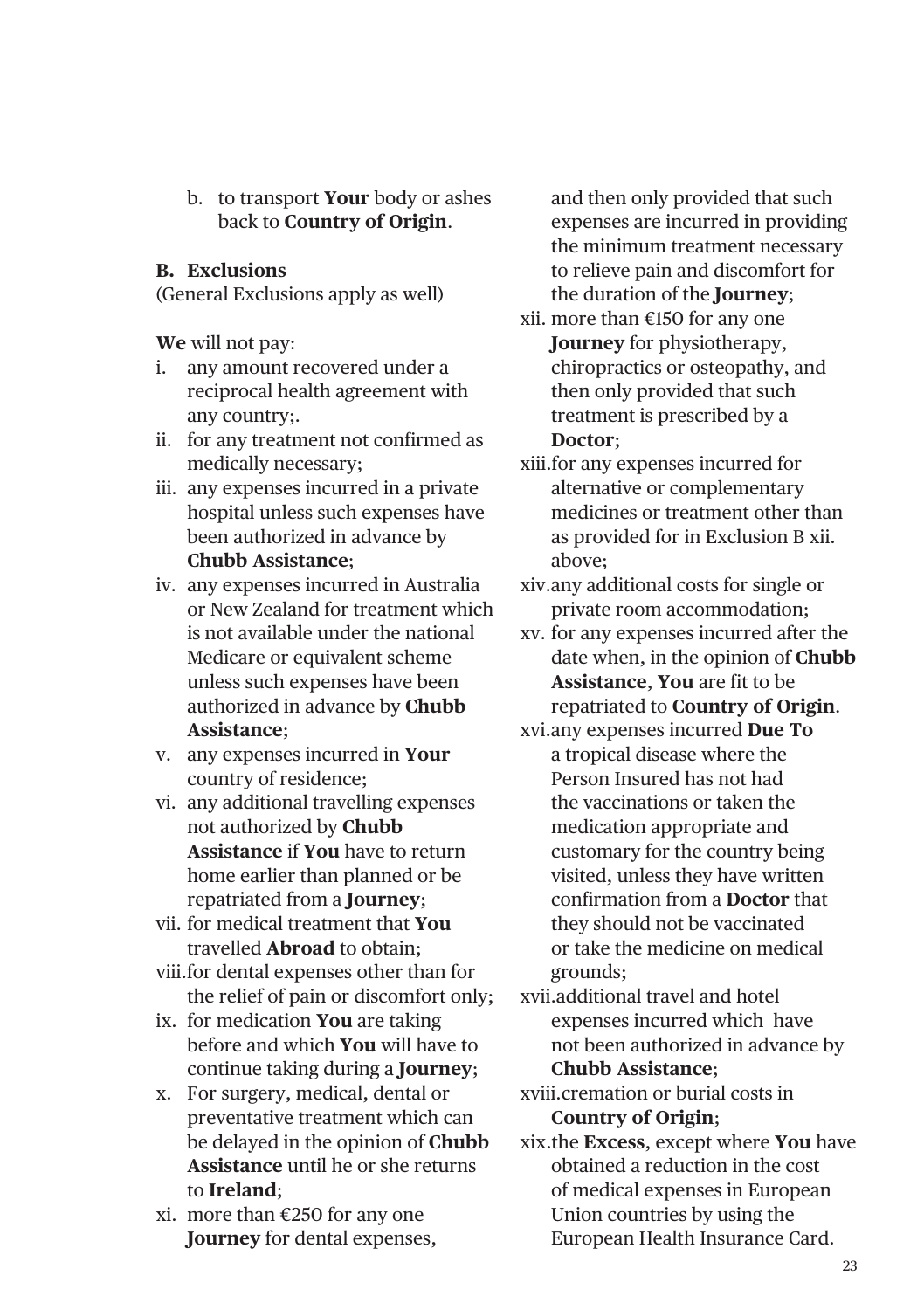## **SECTION 5. Hospital Benefit**

(Maximum payable for any one **Journey**: €200)

#### **A. Cover**

If **You** are a hospital in-patient during a **Journey** and have a **Claim** the MEDICAL AND ADDITIONAL EXPENSES Section, **We** will pay a benefit of €20 for each full 24 hours **You** spend in hospital up to a maximum of €200 for any one **Journey**.

#### **B. Exclusions**

(General Exclusions apply as well)

**We** will not pay for time spent in an institution not recognised as a hospital in the country of treatment.

## **SECTION 6. Personal Property**

(Maximum payable for any one **Journey**: €1,000)

NOT COVERED IF YOU HAVE CHOSEN THE BUDGET OPTION

#### **Warning**

Personal belongings left unattended, out of **Your** sight or in a position where **You** cannot prevent interference with them (e.g. if **You** go for a swim, or a drink or other reason) are not covered by this insurance. Do not leave personal belongings unattended unless locked away.

See Part II for services provided by **Chubb Assistance** which are relevant to this Section.

#### **Definitions**

The following words and phrases will have the same special meaning in this Section wherever they appear in *bold italic* type and commence with a capital letter. Additional Definitions appear in specific Sections and General Definitions apply as well.

#### *Personal Property*

Suitcase, trunk or container of a similar kind and its contents, and any article worn or carried by **You** that is not excluded under B. Exclusions.

## *Repair and Replacement Costs*

Cost of repairing partially damaged property, or, if property is totally lost or destroyed or uneconomical to repair, the cost of replacing property as new less a deduction for wear, tear or depreciation.

NOTE: **We** will pay a reasonable proportion of the total value of a set or pair to repair or replace an item that is part of a set or pair.)

#### *Unattended*

Away from **You** where **You** are unable clearly to see or get hold of **Your** *Personal Property*.

#### *Valuables*

Cameras and other photographic equipment, telescopes and binoculars, Audio/Video equipment, (including radios, cassette/compact disc players, Ipods, mp3 and mp4 players, camcorders,) DVD, video, televisions and other similar music and video players, mobile phones, satellite navigation equipment, computer games equipment (including consoles, games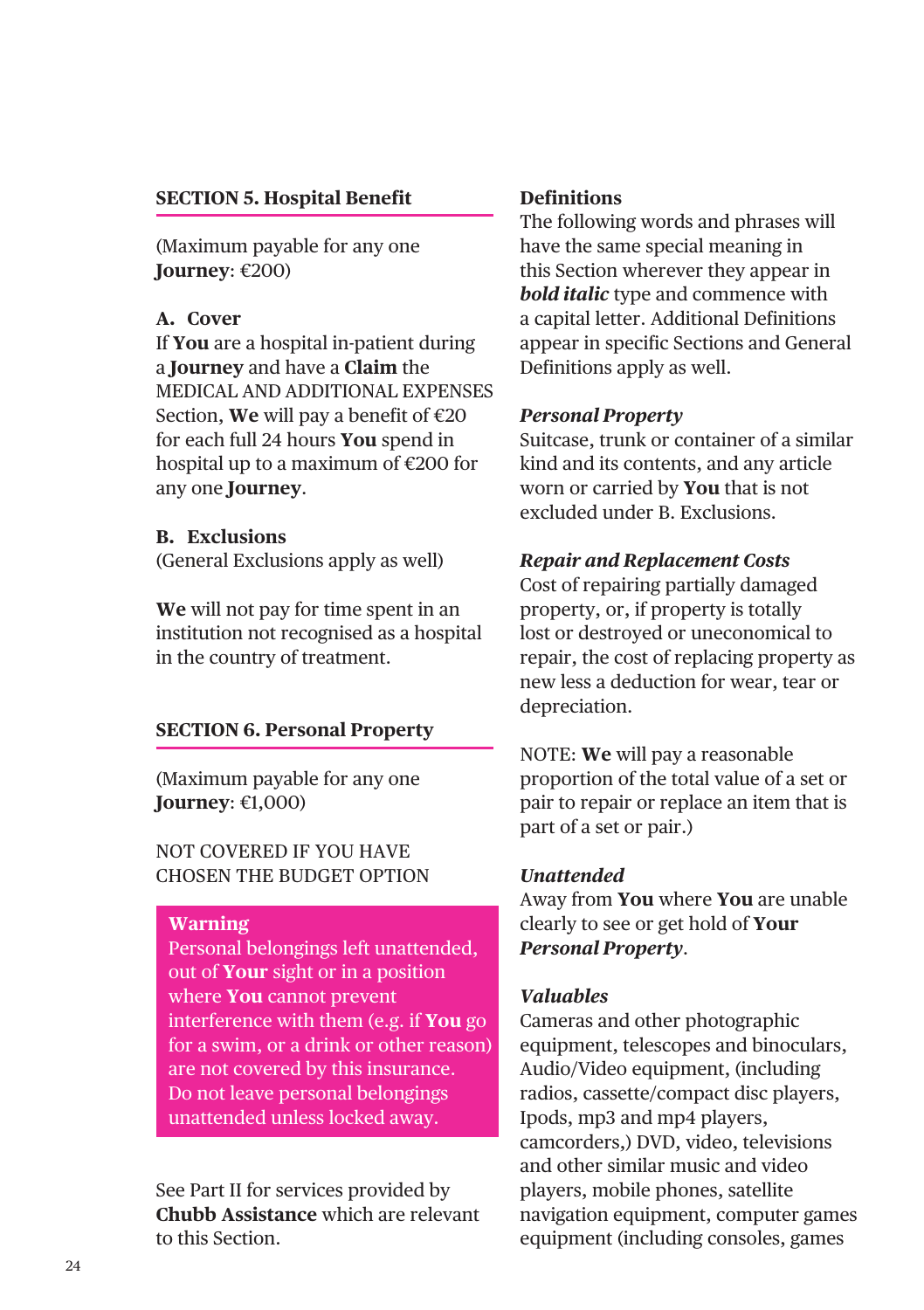and peripherals), jewellery, watches, furs, precious and semi-precious stones and articles made of or containing gold, silver or other precious metals.

- **A. Cover**
- i. If *Personal Property* is lost, damaged or stolen during a **Journey**, **We** will pay Repair or Replacement Costs up to €1,000 for any one **Journey**.
- ii. **We** will also reimburse the cost of essential items of clothing and toiletry requisites up to €100 for any one **Journey** that **You** have to purchase because *Personal Property* is lost or misplaced by an airline or other Carrier.

## **B. Exclusions**

(General Exclusions apply as well)

- i. **We** will not pay
	- a. more than €250 for a single item, pair or set, or part of a pair or set;
	- b. more than €100 for golf clubs, bags and accessories;
	- c. more than €250 for *Valuables* in total and will only pay if the *Valuables* are attended by **You** or are in a safety deposit box at the time they are lost, damaged or stolen;
	- d. unless a loss or theft is reported to the Police (and the hotel management if the loss or theft occurs in a hotel) within 24 hours of discovery and **We** are provided with a copy of the original written Police report and report to the hotel management as applicable;
- e. for loss, theft or damage to:
	- i. *Personal Property* more specifically insured or recoverable under any other insurance policy;
	- ii. *Personal Property* left *Unattended* in a public place;
	- iii. *Personal Property* left in an unattended vehicle:
		- i. unless it was in the locked boot of the vehicle or in the luggage space at the rear of a locked estate car or hatchback under a top cover and out of view, and there is evidence of forced entry;
		- ii. between the hours of 2200 and 0800;
	- iv. *Personal Property* in the custody of an airline or other Carrier unless the loss or damage is reported in writing to the airline or other Carrier within 24 hours of discovery and **We** are provided with a copy of the original written airline or Carrier report;
	- v. *Personal Property* **Due To** leaking powder or fluid carried within **Your** luggage;
	- vi. household goods, contact or corneal lenses, sunglasses (including prescription sunglasses), dentures, hearing aids, samples or merchandise, bonds, securities or documents of any kind;
	- vii. antiques, musical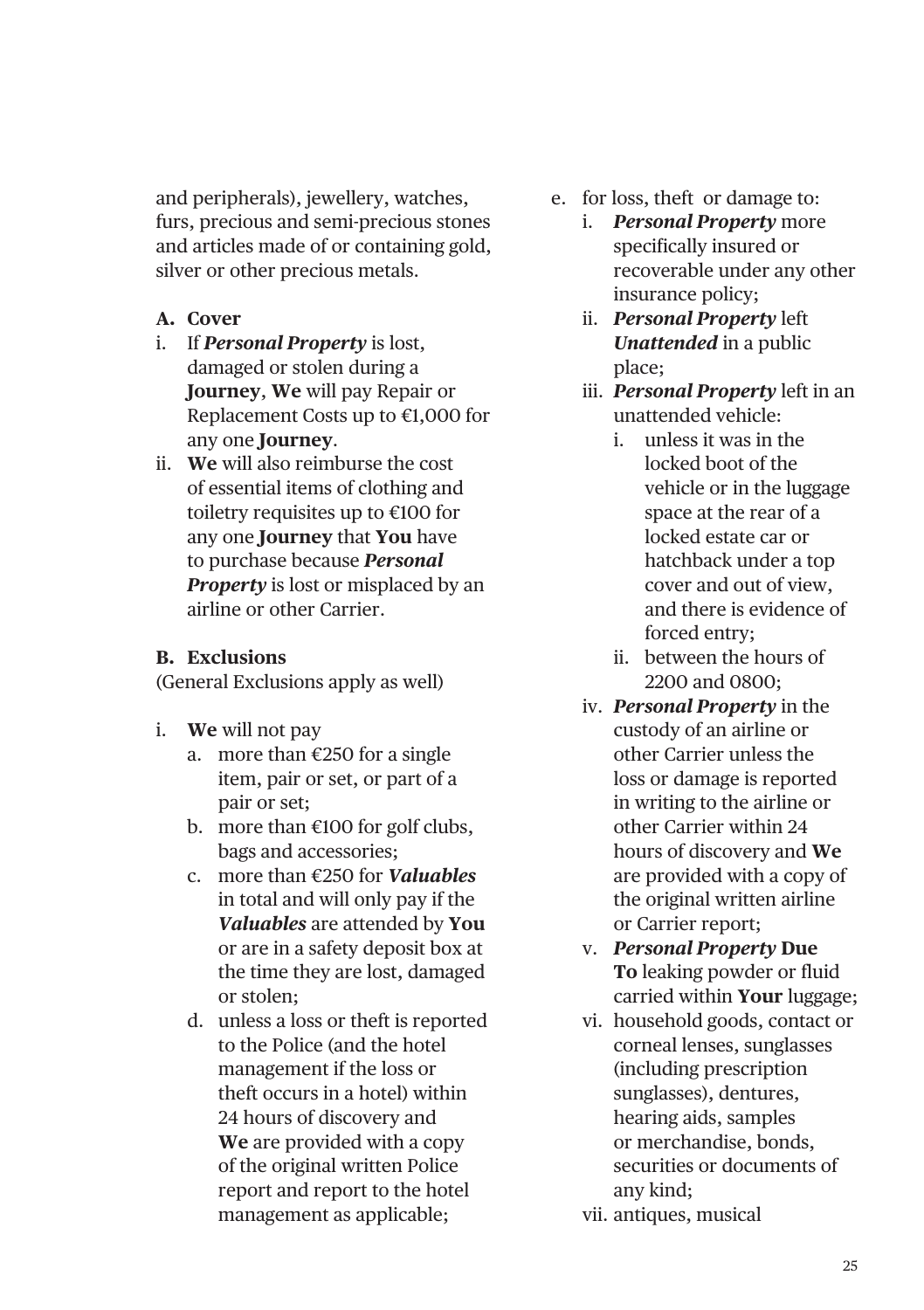instruments, pictures, typewriters, mobile or portable telephones, computers and computer equipment, (including PDA's, personal organizers, laptops, Ipads, notebooks, netbooks and the like), electronic navigation equipment, televisions, sports equipment whilst being used (except for ski equipment), vehicles or their accessories, watercraft and ancillary equipment, glass, china or similar fragile items, perishables (i.e. items that can decay or rot and will not last for long, e.g. foodstuffs) and pedal cycles; or

- viii.jewellery (other than wedding rings) whilst engaging in **General Sports and Recreational Activities**:
- f. for depreciation in value, normal wear and tear, denting or scratching, damage by moth or vermin, electrical, electronic or mechanical derangement, or damage due to atmospheric or climatic conditions;
- g. for delay, detention, seizure or confiscation by customs or other officials.
- ii. **We** will not pay
	- a. unless **We** are provided with original written confirmation from the Carrier or tour representative that the lost or misplaced *Personal Property* was delayed for at least 12

hours after **You** arrived at **Your** destination;

b. for *Personal Property* lost or misplaced on a **Journey** returning **You** to **Ireland**.

PLEASE NOTE: **Your** *Personal Property* is at risk if it is left *Unattended* at airports, railway stations, on trains and beaches etc. Please ensure that **You** take proper care of **Your** *Personal Property*, otherwise **We** may not pay for **Your** loss.

#### **SECTION 7. Money**

(Maximum payable for any one **Journey**: €200)

NOT COVERED IF YOU HAVE CHOSEN THE BUDGET OPTION

See Part II for services provided by **Chubb Assistance** which are relevant to this Section.

#### **Definitions**

The following word will have the same special meaning in this section wherever it appears in *bold italic* type and commences with a capital letter. Additional Definitions appear in specific Sections and General Definitions apply as well.

#### *Money*

Coins, banknotes, traveller's cheques, postal or money orders, travel tickets, pre-paid vouchers, non-refundable pre paid entry tickets.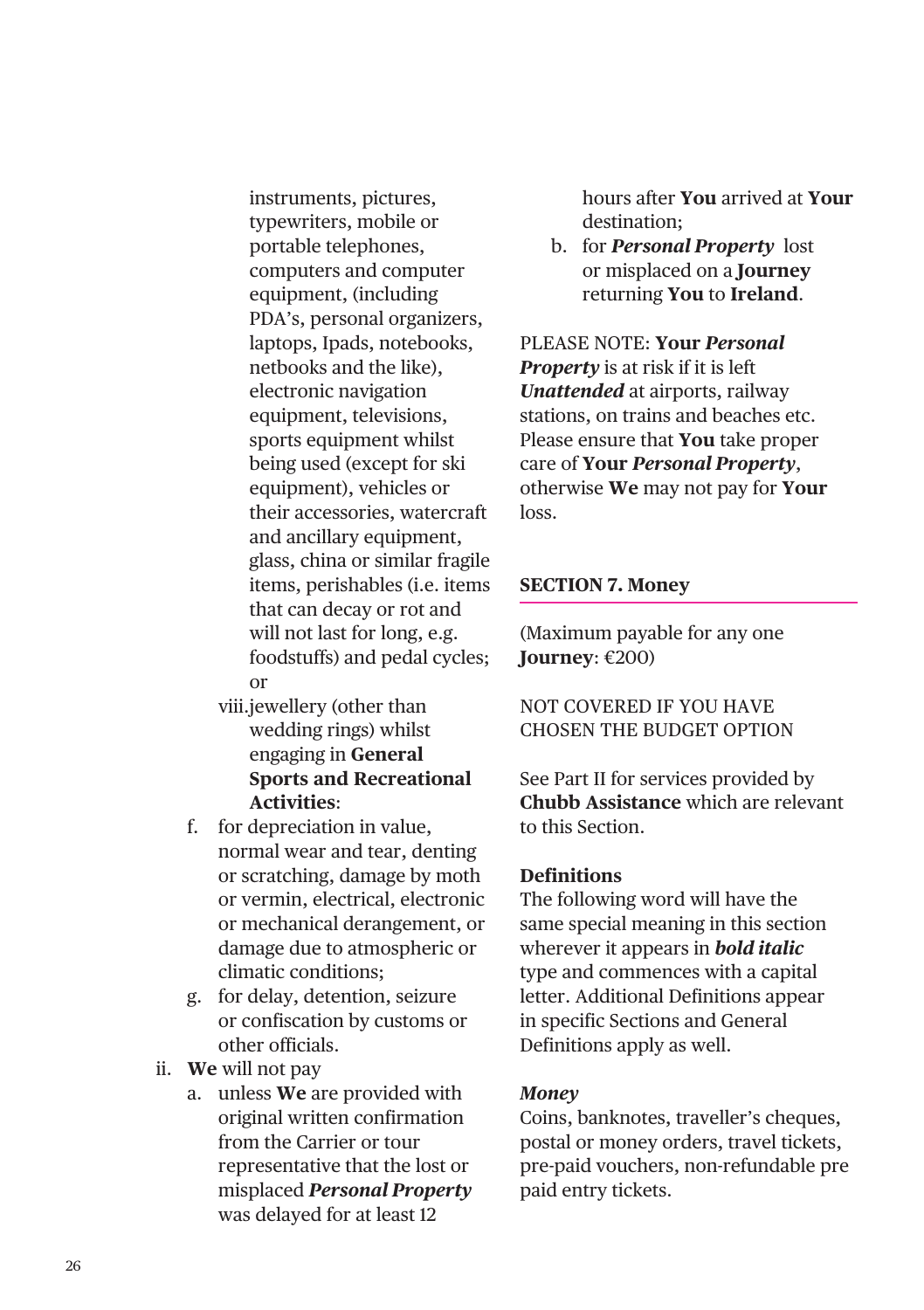## **A. Cover**

**We** will pay

- i. up to €200 if *Money* which is held by **You** for **Your** personal use is lost or stolen during a **Journey** whilst
	- a. being carried by **You**; or
	- b. left in a safety deposit box. or
- ii. up to €200 if **You** sustain financial loss directly as a result of a credit, charge or bankers card being lost or stolen during a **Journey** and subsequently being used fraudulently by any person other than:
	- a. a member of **Your** family; or
	- b. **Your** employer where the card is issued on **Your** behalf; - provided that **You** have fully complied with all the terms and conditions under which such card has been issued.

## **B. Exclusions**

(General Exclusions apply as well)

**We** will not pay:

- i. the **Excess**;
- ii. for delay, detention, seizure or confiscation by customs or other officials;
- iii. unless a loss or theft is reported to the Police (and the hotel management if the loss or theft occurs in a hotel) within 24 hours of discovery and **We** are provided with a copy of the original written Police report and report to the hotel management as applicable;
- iv. for traveller's cheques:
	- a. unless the loss or theft is reported immediately to the local branch or agent of the

issuing company; or

- b. if the issuing company provides a replacement service;
- v. for depreciation in value or shortage due to any error or omission.
- vi. for more than €200 in total in for any one **Claim** in respect of loss of or damage to *Money* or fraudulent misuse of lost or stolen credit, charge or bankers cards.
- vii. for fraudulent misuse of lost or stolen credit, charge or bankers cards unless the terms and conditions under which such cards were issued were fully complied with.

## **SECTION 8. Loss of Passport/Driving Licence Expenses**

(Maximum payable for any one **Journey**: €200)

See Part II for services provided by **Chubb Assistance** which are relevant to this Section.

## **A. Cover**

**We** will pay up to €200 to cover

- i. the cost of obtaining any temporary replacement travel documents required to enable a Person Insured to return to **Ireland**, including any additional travel and accommodation costs incurred by or on behalf of the Person Insured during a **Journey**; and
- ii. the replacement passport or driving licence fee payable.

following the loss or theft of his or her original documents during a **Journey**.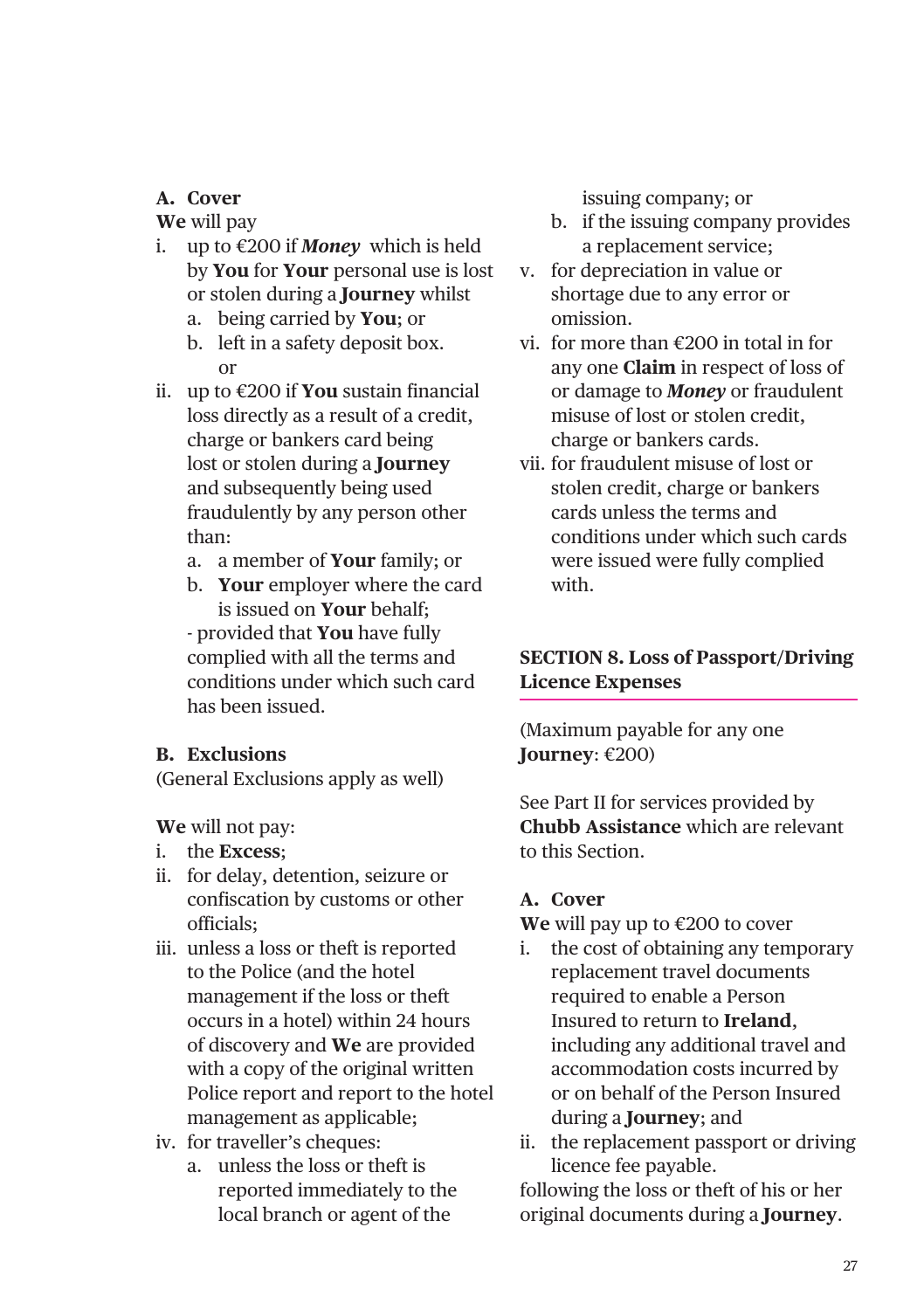## **B. Exclusions**

(General Exclusions apply as well)

**We** will not pay:

- i. for delay, detention, seizure or confiscation by customs or other officials;
- ii. unless a loss or theft is reported to the Police (and the hotel management if the loss or theft occurs in a hotel) within 24 hours of discovery and **We** are provided with a copy of the original written Police report and report to the hotel management as applicable;
- iii. for a passport or driving licence stolen from an unattended vehicle, unless it was in the locked boot of the vehicle or in the luggage space at the rear of a locked estate car or hatchback under a top cover and out of view, and there is evidence of forced entry.

## **SECTION 9. Hijack**

(Maximum payable for any one **Journey**: €500)

Cover under this Section applies only to **Journey**

## **A. Cover**

If **You** are held hostage by **Hijackers** during a **Journey**, **We** will pay a benefit of €50 for each full 24 hours **You** are held hostage up to a maximum benefit of €500 for any one **Journey**.

## **B. Exclusions**

(See General Exclusions)

## **SECTION 10. Personal Liability**

(Limit of Liability €2,000,000)

See Part II for services provided by **Chubb Assistance** which are relevant to this Section.

## **A. Cover**

**We** will indemnify **You** against all sums which **You** are legally liable to pay as damages in respect of:

- i. accidental bodily injury (including death illness or disease) to any person;
- ii. accidental loss of or damage to material property;

which occurs during the **Period of Insurance** arising out of the **Journey**.

The maximum that **We** will pay under this Section for all damages as a result of any one occurrence or series of occurrences arising directly or indirectly from one source or original cause shall be €2,000,000 (hereafter called the Limit of Liability).

**We** will in addition pay Costs and Expenses.

Costs and Expenses shall mean:

- i. all costs and expenses recoverable by a claimant from **You**;
- ii. all costs and expenses incurred with **Our** written consent;
- iii. solicitors' fees for representation at any coroner's inquest or fatal accident inquiry or in any Court of Summary Jurisdiction;

in respect of any occurrence to which this Section applies - except that in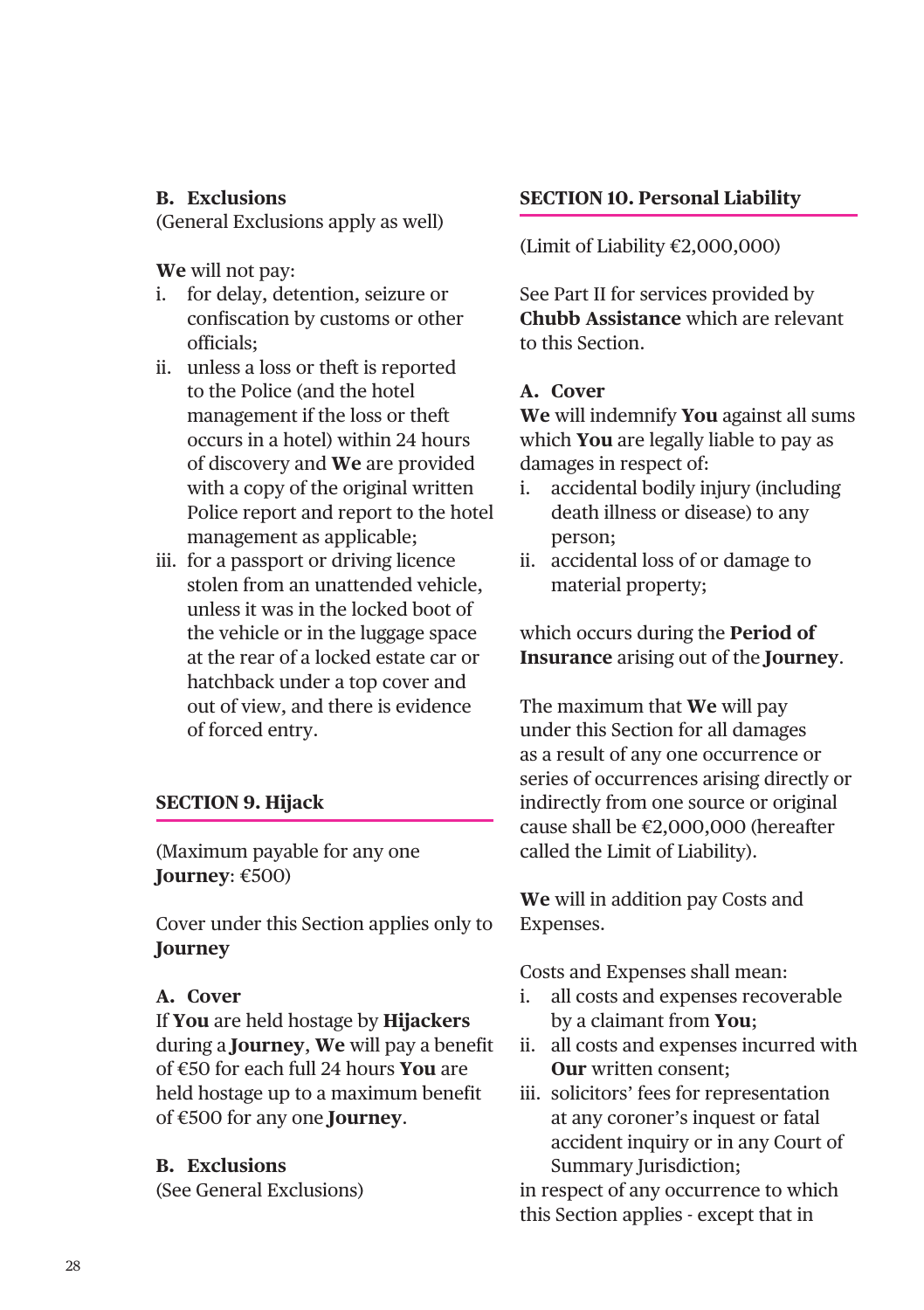respect of occurrences happening in or claims or legal proceedings brought or originating in the United States of America and Canada or any other territory within the jurisdiction of either such country, Costs and Expenses described in i., ii. and iii. above are deemed to be included in the Limit of Liability.

## **B. Exclusions**

(General Exclusions apply as well)

- **We** will not provide indemnity for any liability:
- i. in respect of bodily injury to any person who is:
	- a. under a contract of service with **You** when such injury arises out of and in the course of their employment by **You**;
	- b. A member of the **Your** family.
- ii. in respect of loss of or damage to property in **Your** care custody or control.

However this Exclusion shall not apply in respect of loss of or damage to buildings and their contents not belonging to but temporarily occupied by a **You** in the course of the **Journey**.

- iii. liability in respect of bodily injury loss or damage caused directly or indirectly in connection with ownership, possession of or use by **You** of:
	- a. mechanically propelled vehicles(other than golf buggies used on golf course and not on public roads); or
- b. aircraft, hovercraft or watercraft (other than manually propelled watercraft less than 30 feet in length used on inland waters);
- c. firearms (other than sporting guns);
- iv. liability in respect of bodily injury loss or damage caused directly or indirectly in connection with:
	- a. the ownership, possession or use of land or building other than any building temporarily occupied by **You** in the course of a **Journey**; or
	- b. any wilful or malicious act; or
	- c. the carrying on of any trade business or profession;
	- d. activities or volunteer work organised by, or under the auspices of, a charitable, voluntary, not for profit, social or similar organisation when liability for such activities or work should reasonably be included within the organisation's own Public Liability policy.
- v. any liability assumed by **You** under any contract or agreement unless such liability would have attached in the absence of such contract or agreement;
- vi. punitive or exemplary damages;

## **C. Conditions applying to this Section**

i. no admission, offer, promise or indemnity shall be made without the consent of **Us** which shall be entitled to take over and conduct in **Your** name the defence or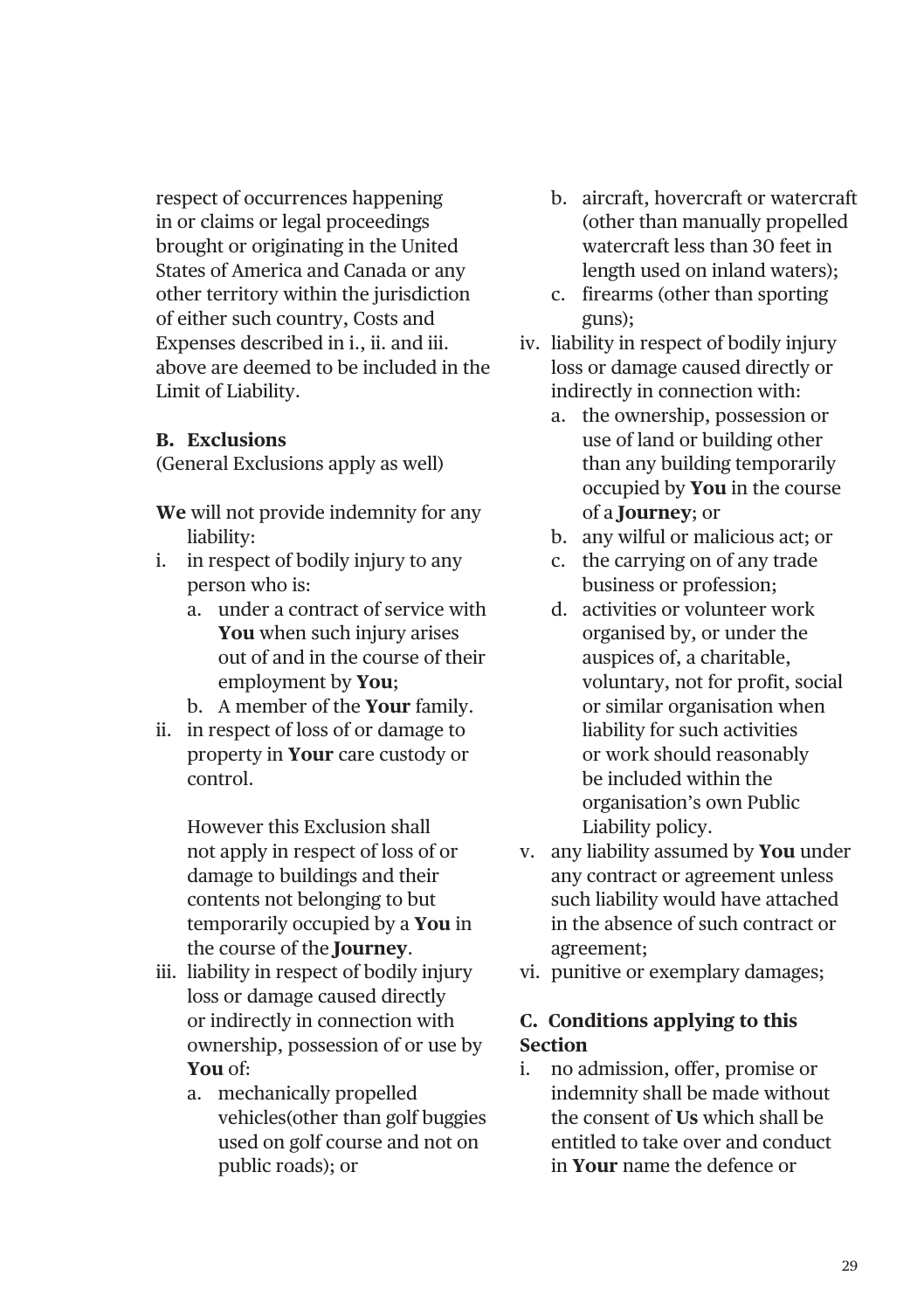settlement of any claim or to prosecute in **Your** name for its own benefit any claim for indemnity or damages or otherwise and shall have full discretion in the conduct of any proceedings and in the settlement of any claim and **You** shall give all information and assistance as **We** may require. Every letter, claim, writ, summons and process shall be forwarded to **Us** on receipt. Written notice shall be given to **Us** immediately **You** shall have notice of any prosecution or inquest in connection with any circumstances which may give rise to liability under this Section.

- ii. **We** may at any time pay to **You** in connection with any claim or series of claims the Limit of Liability for this Section (after deduction of any sum(s)already paid as compensation) or any lesser amount for which such claim(s) can be settled and upon such payment being made **We** shall relinquish the conduct and control of and be under no further liability in connection with such claim(s) except for the payment of costs and expenses recoverable or incurred prior to the date of such payment.
- iii. **You** shall as though they were the Insured observe, fulfil and be subject to the terms, Exclusions and Provisions of this Section.

## **SECTION 11. Overseas Legal Advice & Expenses**

(Maximum payable €15,000)

See Part II for services provided by **Chubb Assistance** which are relevant to this Section.

#### **Definitions**

The following words and phrases will have the same special meaning in this Section wherever they appear in *bold italic* type and commence with a capital letter. Additional Definitions appear in specific Sections and General Definitions apply as well.

#### *Legal Expenses*

- a. Fees, expenses, costs/expenses of expert witnesses and other disbursements reasonably incurred by the *Legal Representatives* in pursuing a claim or legal proceedings for damages and/ or compensation against a third party who has caused accidental bodily injury or illness to **You** or in appealing or resisting an appeal against the judgment of a court, tribunal or arbitrator.
- b. Costs for which **You** are legally liable following an award of costs by any court or tribunal or an out of court settlement made in connection with any claim or legal proceedings.

#### *Legal Representatives*

The solicitor, firm of solicitors, lawyer, advocate or other appropriately qualified person firm or company appointed to act on **Your** behalf.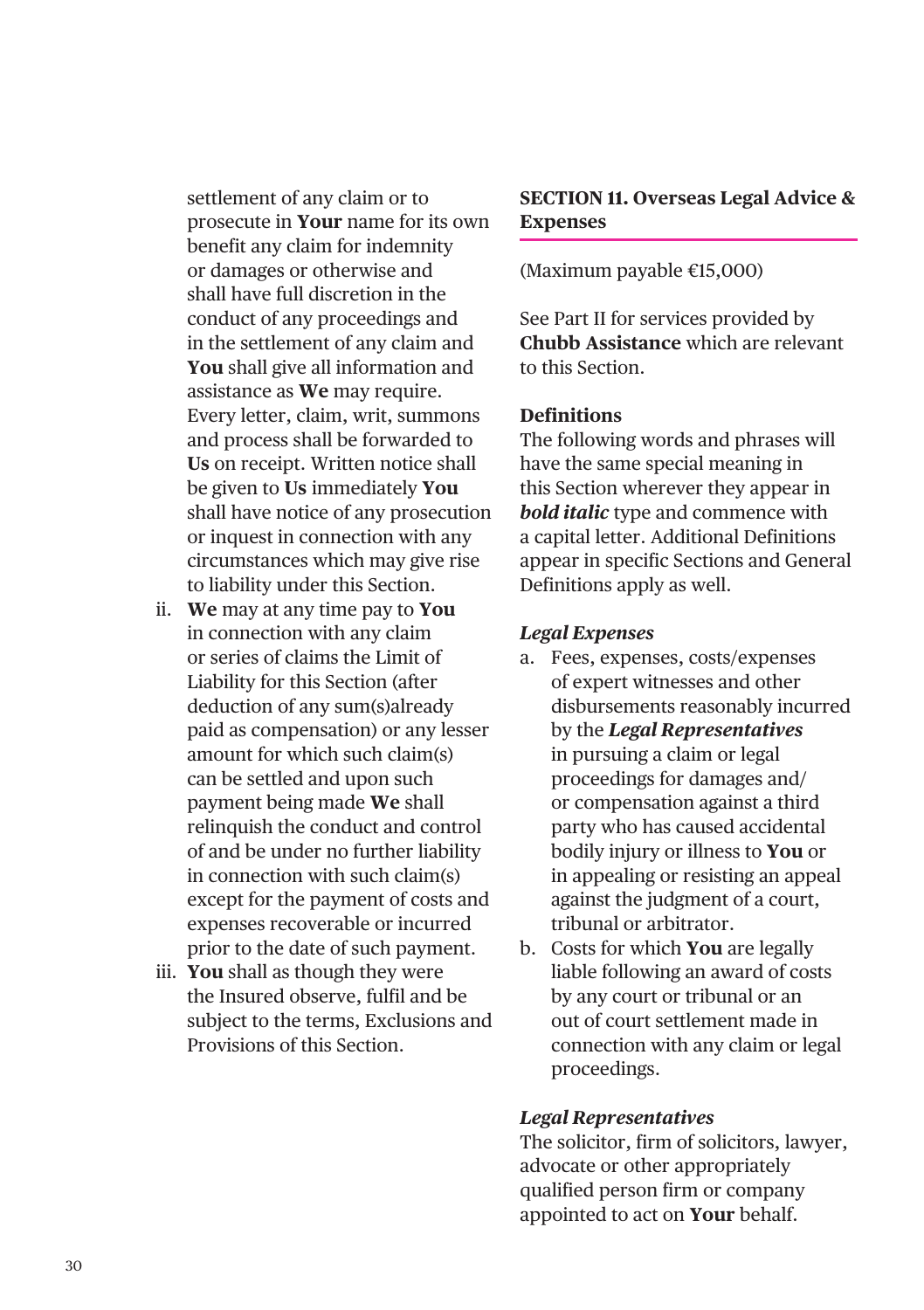## *Any One Claim*

all claims or legal proceedings including any appeal against judgment consequent upon the same original cause, event or circumstance.

## **A. Cover**

If during a **Journey You** sustain bodily injury or illness which is caused by a third party **We** will pay up to a benefit amount of €10,000 to cover *Legal Expenses* arising out of *Any One Claim*.

## **B. Exclusions**

(General Exclusions apply as well)

In respect of each **Claim** under this insurance **We** will not pay for:

- i. any **Claim** reported to **Us** more than 24 months after the beginning of the incident which led to the **Claim**;
- ii. any **Claim** where it is **Our** opinion that the prospects for success in achieving a reasonable settlement are insufficient and/or where the laws, practices and/or financial regulations of the country in which the incident occurred would preclude the obtaining of a satisfactory settlement or the costs of doing so would be disproportionate to the value of the **Claim**;
- iii. *Legal Expenses* incurred before receiving **Our** prior authorization in writing unless such costs would have been incurred subsequent to **Our** authorisation;
- iv. *Legal Expenses* incurred in connection with any criminal or wilful act;
- v. *Legal Expenses* incurred in the defence against any civil claim or

legal proceedings made or brought against **You** unless as a counter claim;

- vi. Fines, penalties compensation or damages imposed by a court or other authority;
- vii. *Legal Expenses* incurred for any claim or legal proceedings brought against:
	- a. a tour operator, travel agent, carrier, insurer or their agents where the subject matter of the claim or legal proceedings is eligible for consideration under an Arbitration Scheme or Complaint Procedure;
	- b. **Us** or **Our** agents; or
	- c. **Your** employer;
- viii.actions between persons insured under a Erasmus Student Travel Insurance Policy or pursued in order to obtain satisfaction of a judgement or legally binding decision;
- ix. *Legal Expenses* incurred in pursuing any claim for compensation (either individually or as a member of a group or class action) against the manufacturer, distributor or supplier of any drug, medication or medicine;
- x. *Legal Expenses* chargeable by the *Legal Representatives* under contingency fee arrangements;
- xi. *Legal Expenses* incurred where **You** have:
	- a. failed to co-operate fully with and ensure that **We** are fully informed at all times in connection with any claim or legal proceedings for damages and or compensation from a third party; or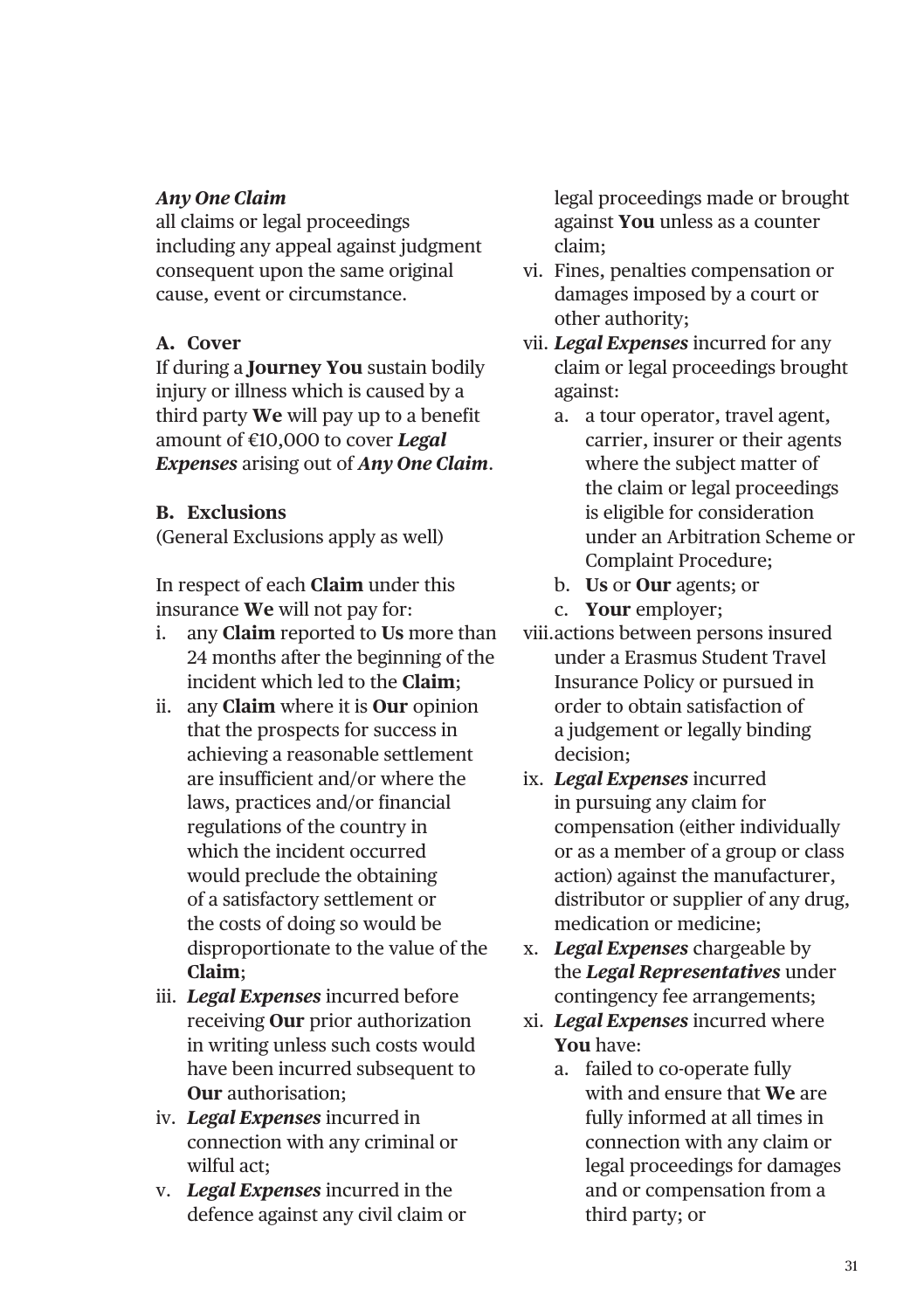- b. settled or withdrawn a **Claim** in connection with any claim or legal proceedings for damages and or compensation from a third party without the agreement of **Us**. In such circumstances **We** shall be entitled to withdraw cover immediately and to recover any fees or expenses paid;
- xii. *Legal Expenses* incurred after **You** have not:
	- a. accepted an offer from a third party to settle a claim or legal proceedings where the offer is considered reasonable by **Us**; or
	- b. accepted an offer from **Us** to settle a **Claim**;
- xiii. *Legal Expenses* which **We** consider unreasonable or excessive or unreasonably incurred.

## **C. Special Conditions applicable to this section**

- i. *Legal Representatives* must be qualified to practise in the Courts of the country where the event giving rise to the **Claim** occurred or where the proposed defendant under this Section is resident.
- ii. **You** have the right to select and appoint a *Legal Representative* of **Your** choice to represent **You** in any legal inquiry or legal proceedings (provided any appointment of a *Legal Representative* is not on a contingency fee basis, where the *Legal Representative* charges a proportion of the amount recovered as a fee). **You** shall provide **Us** with details of the selected *Legal Representative's*

name and address. **We** may provide information about *Legal Representatives* in **Your** local area if **You** ask **Us** to do so.

- iii. **You** and the *Legal Representatives* must co-operate fully with and ensure that **We** are fully informed at all times in connection with any claim or legal proceedings for damages and or compensation from a third party. **We** are entitled to obtain from the *Legal Representatives* any information, document or advice relating to a claim or legal proceedings under this Insurance. On request **You** will give to the *Legal Representatives* any instructions necessary to ensure such access.
- iv. **Our** authorisation to incur *Legal Expenses* will be given if **You** can satisfy **Us** that:
	- a. there are reasonable grounds for pursuing or defending the claim or legal proceedings and the *Legal Expenses* will be proportionate to the value of the claim or legal proceedings; and
	- b. it is reasonable for *Legal Expenses* to be provided in a particular case.

The decision to grant authorization will take into account the opinion of the *Legal Representatives* as well as that of **Our** own advisers. If there is a dispute, **We** may request, at **Your** expense, an opinion of a barrister as to the merits of the claim or legal proceedings. If the **Claim** is admitted, **Your** costs in obtaining this opinion will be covered by this Insurance.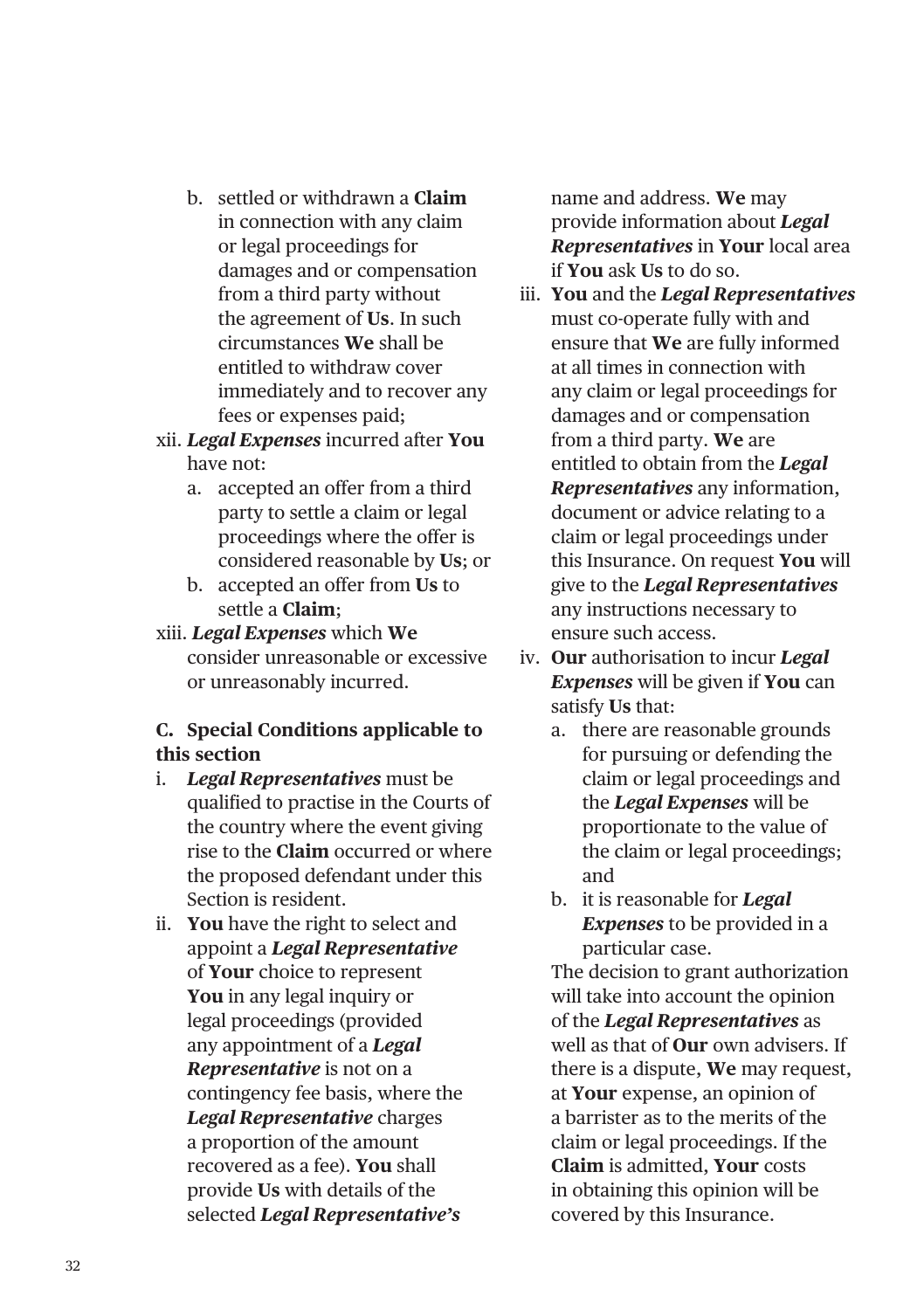- v. Any dispute between **You** and **Us** (about **Our** liability over a claim or the amount to be paid, where the amount of the claim is €5,000 or more) must be referred (within 12 months of the dispute arising) to an arbitrator appointed jointly by **You** and **Us**. If **You** and **Us** cannot agree on an arbitrator, the President of the Law Society of **Ireland** will decide on the arbitrator and the decision of that arbitrator will be final. **We** may not refer the dispute to arbitration without your consent where the amount of the claim is less than €5,000. If **You** do not refer such a dispute to arbitration (in the case of a claim for €5,000 or more) or to the **Irish** courts (in the case of a claim for less than €5,000 or where **You** have agreed with us, after the dispute between **You** and **Us** has arisen, that the claim will be dealt with by arbitration), within 12 months, **We** will treat the claim as abandoned.
- vi. **We** may at its discretion assume control at any time of any claim or legal proceedings in **Your** name for damages and or compensation from a third party.
- vii. All **Claims** within this section must be submitted to **Us** in writing within 90 days.
- viii.Any *Legal Expenses* incurred without the written agreement of **Us** shall entitle **Us** to withdraw cover immediately and to recover any fees or expenses paid to **You**.
- ix. **We** may at its discretion require **You** to obtain at **Your** expense an

opinion of a barrister agreed by **You** and **Us** as to whether or not there are reasonable grounds for continuing to pursue or defend any claim or legal proceedings. **We** will pay such expense if the opinion indicates that there are reasonable grounds for pursuing or defending the claim or legal proceedings.

- x. **We** may at its discretion offer to settle a counter-claim against **You** which it considers to be reasonable instead of continuing any claim or legal proceedings for damages and/ or compensation by a third party.
- xi. **You** shall be responsible for the repayment to **Us** of all sums paid by **Us** in respect of the *Legal Expenses* where:
	- a. an award of costs is made in **Your** favour in the claim or legal proceedings; or
	- b. costs are agreed to be paid to **You** as part of any settlement of the claim or legal proceedings.
- xii. If a conflict of interest arises, where **We** are also the insurers of the third party or proposed defendant to the claim or legal proceedings, **You** have the right to select and appoint other *Legal Representatives* in accordance with Provision 2 of this Section.
- xiii.If the *Legal Representatives* refuse to continue acting for **You** with good reason or if **You** dismiss the *Legal Representatives* without good reason the cover **We** provide will end at once, unless **We** agree to appoint other *Legal Representatives*.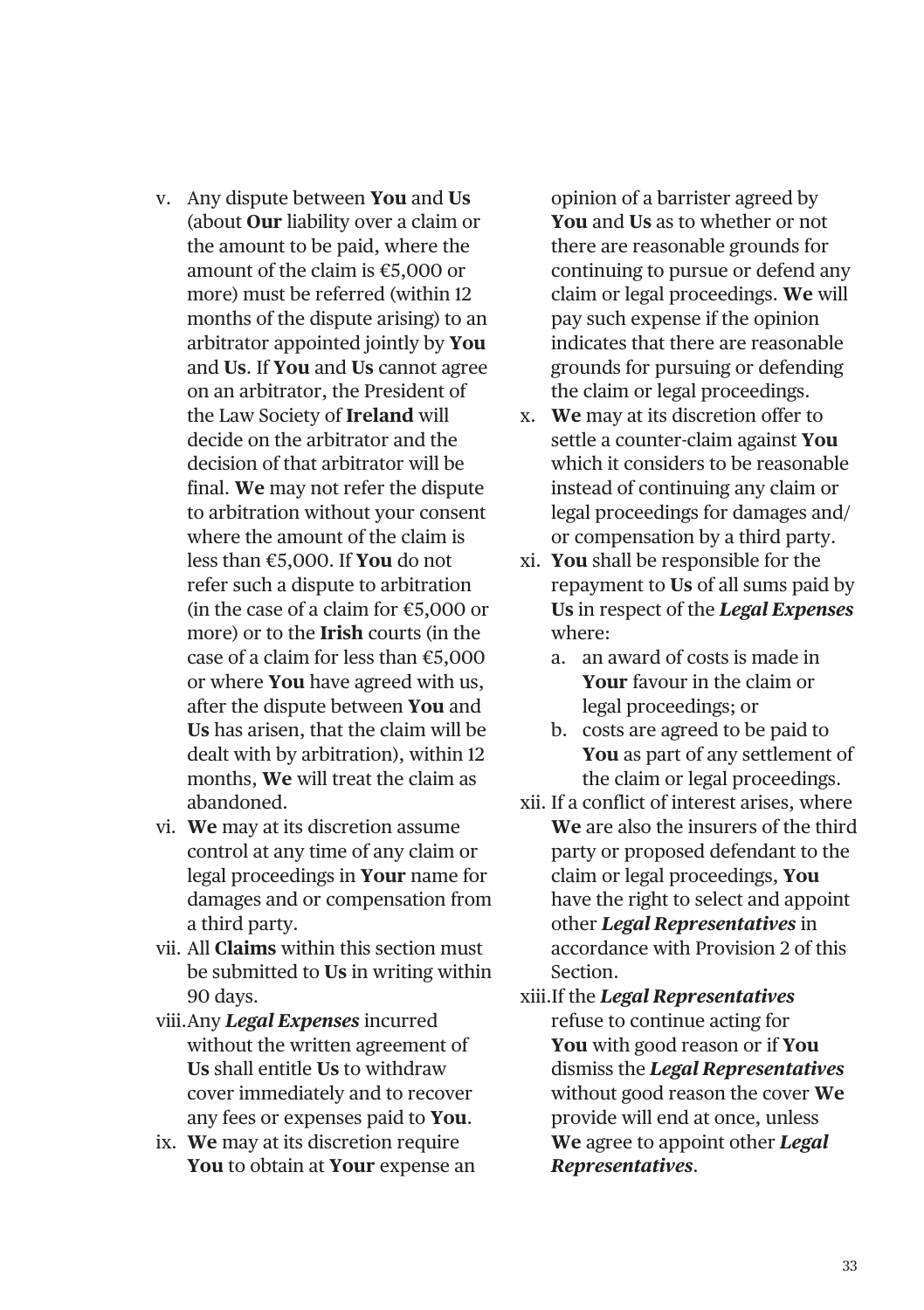#### **SECTION 12. Mugging**

#### **A. Cover**

**We** will pay:

If **You** are a hospital in-patient during a **Journey** as a result of being mugged or attacked and sustain actual bodily injury, **We** will pay an additional €50 per day, subject to a maximum of €500 for any one **Journey**, for each 24 hours **You** spend in hospital, provided the incident was reported to the Police within 24 hours.

#### **B. Exclusions**

(General Exclusions apply as well)

**We** will not pay:

If the mugger or attacker is known to **You**.

#### **SECTION 13. Search and Rescue**

(Maximum payable €5,000)

## **A. Cover**

**We** will pay up to €5,000 in respect of the cost of rescue or recovery services **You** incur during the **Period of Insurance**, provided that the rescue or recovery is provided by a recognized recovery service.

#### **B. Exclusions**

(General Exclusions apply as well)

#### **SECTION 14. Catastrophe**

(Maximum payable for any one **Journey**: €500)

## **A. Cover**

**We** will pay up to €500 for any one **Journey** if **You** are forced to move from pre-booked and pre-paid accommodation as a result of fire, explosion, earthquake, tsunami, storm, hurricane, flood, for the irrecoverable travel or accommodation costs necessarily incurred to continue with the **Journey** or if the **Journey** cannot be continued for **Your** return to **Ireland**.

#### **B. Exclusions**

(General Exclusions apply as well)

- i. the **Excess**;
- ii. any expenses incurred following **Your** disinclination to travel or to continue with the **Journey** when the official directive from the local or national authority states it is acceptable to do so;
- iii. any expenses or costs payable by or recoverable from tour operator, airline, hotel or other provider of services.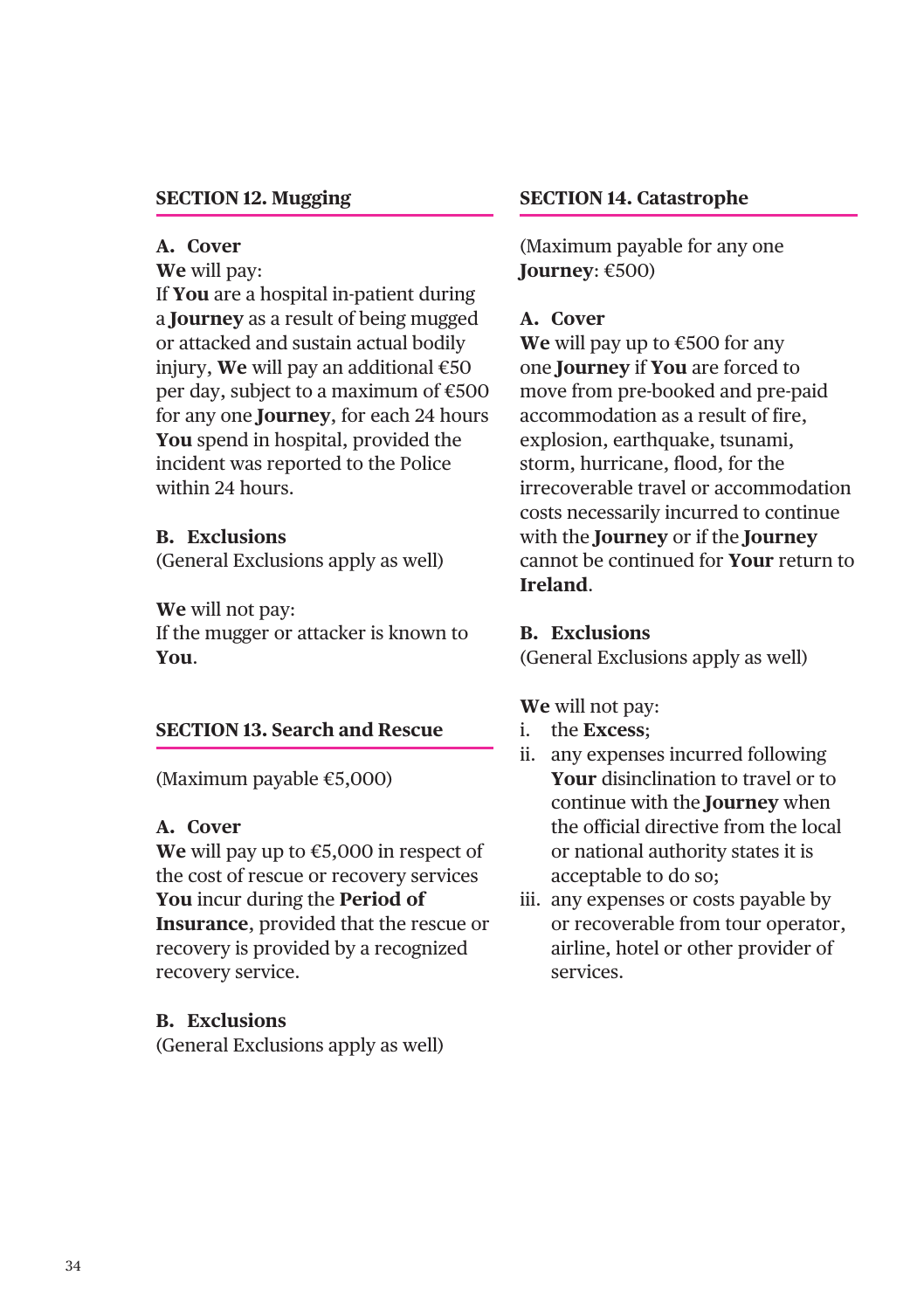## Part IV

## **4.1 General Exclusions**

(Exclusions that apply to the whole Policy)

**We** will not be liable to make any payment under this Policy where any event that would otherwise be insured is **Due To**

**A. Coronavirus disease (COVID-19) Claims** of any kind directly or indirectly arising from, relating to or in any way connected with the Coronavirus Disease 19 (COVID-19) (or any mutation or variation thereof) and / or its outbreak. This exclusion applies to all sections of cover except for Section 4 – Medical Expenses and Repatriation provided **You** are not travelling in, to or through any area to which the Department of Foreign Affairs has allocated a security status of 'Avoid non-essential travel' or 'Do not travel'. To the extent that any term or condition in the Policy may be inconsistent with this exclusion, this exclusion shall prevail..

## **B. Air travel/sports**

unless:

- i. **You** are travelling as a farepaying passenger in a fixed wing aircraft which is provided by a licensed airline or air charter company; or,
- ii. the aerial pursuit or sport is listed in this Policy under **General Sports and Recreational Activities**.

### **C. Business**

business of any description that is undertaken on a **Journey** other than **Work**.

#### **D. Currency**

currency exchange.

## **E. Illegal acts**

any illegal act committed by **You**.

## **F. Alcohol/drugs**

- i. **You** consuming too much alcohol, alcohol abuse or alcohol dependency. **We** do not expect **You** to avoid alcohol on **Your Journey**, but **We** will not cover any claims arising because **You** have consumed so much alcohol that **Your** judgement is seriously affected and **You** need to make a claim as a result (for example, any medical claim where in the opinion of the treating **Doctor** and/or **Chubb Assistance** excessive alcohol consumption has caused the bodily injury);
- ii. Drugs ingested by **You** except for drugs which are properly prescribed; and
- iii. **You** driving a vehicle of any kind whilst under the influence of alcohol or drugs in the country where **You** are driving.

## **G. Radiation**

 i. ionising radiation or contamination by radioactivity from any nuclear fuel or from any nuclear waste resulting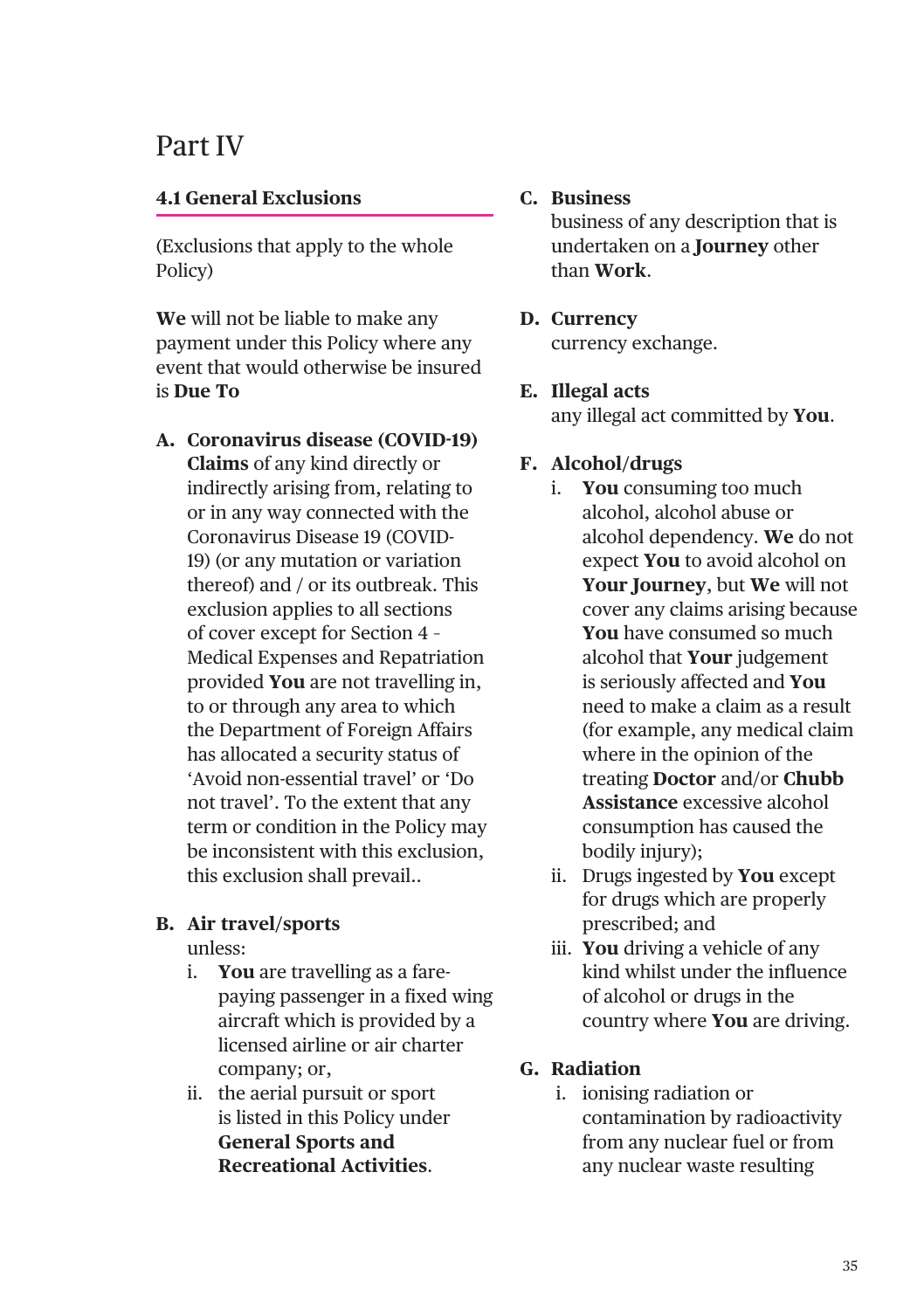from the combustion of nuclear fuel; or

ii. the radioactive, toxic, explosive or other hazardous properties of any explosive nuclear assembly or nuclear component of such assembly.

## **H. Sanction Country**

This Policy does not cover, and **We** will not in any event be liable to pay any claims arising directly or indirectly from, caused by, a consequence of, arising in connection with or contributed to by any of the following:

- Any loss or expenses with respect to Cuba or a specially designated person, entity, group or company on the **Specially Designated List** or which if reimbursed or paid by **Us** would result in **Us** being in breach of trade or economic sanctions or other such similar laws or regulations.
- Arising out of or relating to any travel to, from or in Cuba or any travel which starts, ends or has a scheduled stop in Cuba
- Arising out of or relating to any **Person Insured** whose main residence is in Cuba; and/ or
- Which would result in **Us** being in breach of United Nations resolutions or trade or economic sanctions or other laws of the European Union, United Kingdom, Ireland or United States of America.

**You** should contact Chubb's Customer Services Team on 1800 200 035 or + 353 (0)1 440 1765

for clarification of Policy cover for travel to countries which may be subject to United Nations resolutions or trade or economic sanctions or other laws of the European Union, United Kingdom, Ireland or United States of America.

## **I. Sonic waves**

pressure waves from aircraft and other airborne devices travelling at sonic or supersonic speeds.

## **J. Specified diseases**

- i. infection with Human Immune Deficiency Virus (HIV) or other forms of the virus, Acquired Immune Deficiency Syndrome (AIDS) and AIDS-Related Complex (ARC); or
- ii. sexually transmitted disease.

## **K. Sports**

- i. unless the sport or activity is listed in this Policy under **General Sports and Recreational Activities**;
- ii. **You** engaging in sport as a professional sportsperson (other than as a coach of **General Sports and Recreational Activities**, (not scuba diving) and Rugby Union/League).

## **L. Suicide/self-injury**

- i. suicide, attempted suicide or deliberate self-inflicted injury regardless of the state of **Your** mental health; or
- ii. needless self-exposure to danger except in an attempt to save human life.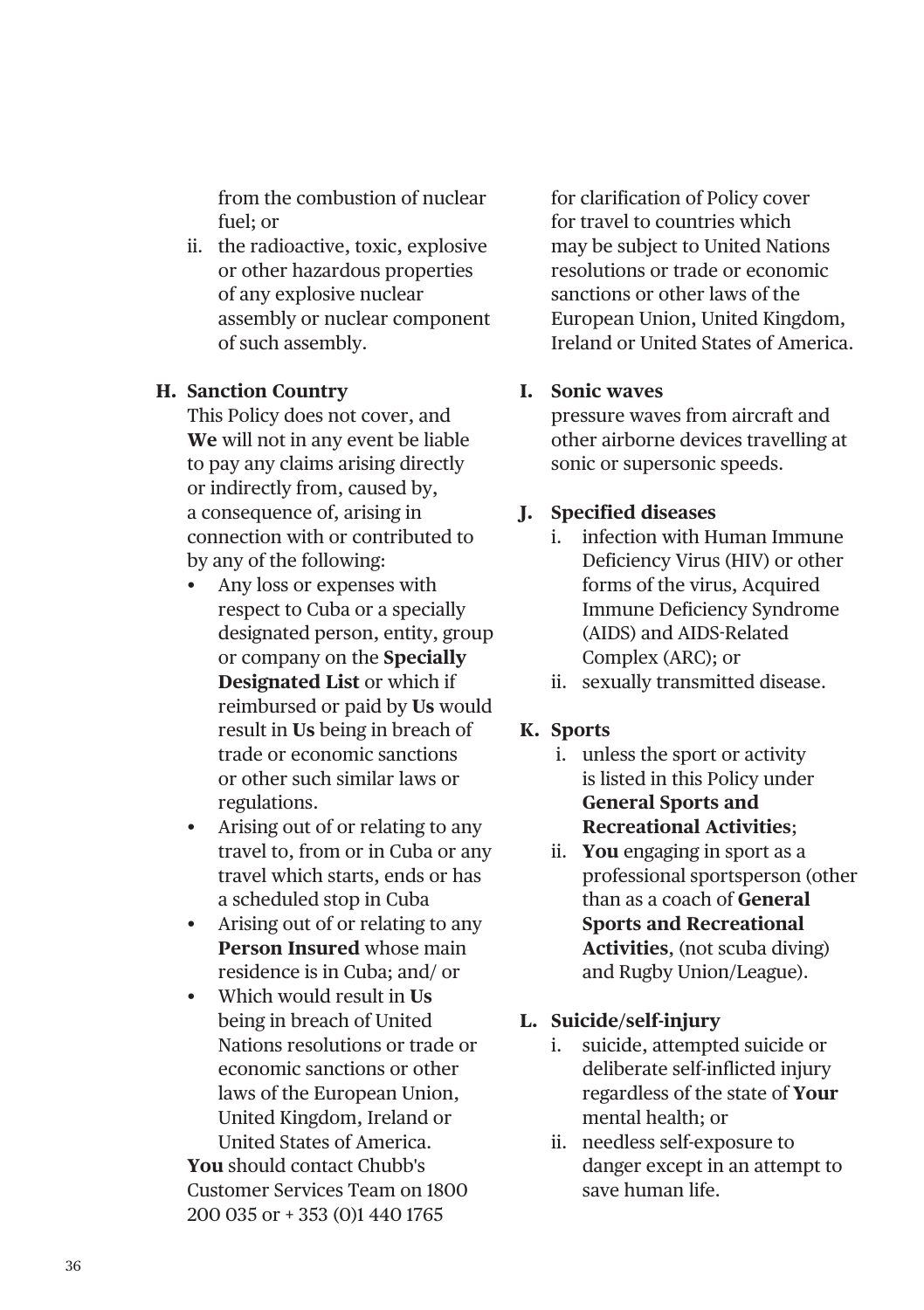### **M. War**

**War** or any act of **War** whether **War** is declared or not

## **N. Journeys not Covered**

As described under "Journeys not Covered", on page 12 of this Policy.

## **4.2 General Conditions**

(Conditions that apply to the whole Policy)

## **A. Contract**

This Policy, the Policy Schedule and any information provided in **Your** application will be read together as one contract.

## **B. Legal Interpretation and Language**

Current legislation allows the parties to this contract to choose which law is used to interpret this Policy. **You** and **Us** agree that:

- i. this Policy will be governed and interpreted in accordance with the Law of **Ireland** and only the **Irish** Courts will have jurisdiction in any dispute; and
- ii. communication of and in connection with this Policy shall be in the English language.

## **C. Observing Policy Terms & Conditions**

**We** will not be liable to make any payment under this Policy if **You** or **Your** personal representative(s) do not observe and fulfil its Terms, Exclusions and Conditions.

## **D. Your duty to avoid or minimise a Claim**

**You** must take ordinary and reasonable care to safeguard against loss, damage, **Accident**, injury or illness as though **You** were not insured. If **We** believe **You** have not taken reasonable care of property, the **Claim** may not be paid. The items insured under this Policy must be maintained in good condition and kept in good repair.

## **E. Interest**

**We** will not pay interest on any benefit payable under this Policy unless payment has been unreasonably delayed by **Us** following receipt of all the required certificates, information and evidence necessary to support the **Claim**. Where interest becomes payable by **Us** it will be calculated only from the date of final receipt of such certificates, information or evidence.

## **F. Other taxes**

**We** are required to notify **You** that other taxes or costs may exist which are not imposed by **Us**.

## **G. Stamp Duty**

The appropriate stamp duty has been or will be paid in accordance with the provisions of Section 125 of the Stamp Duties Consolidation Act 1999 or any future law, enactment or regulation.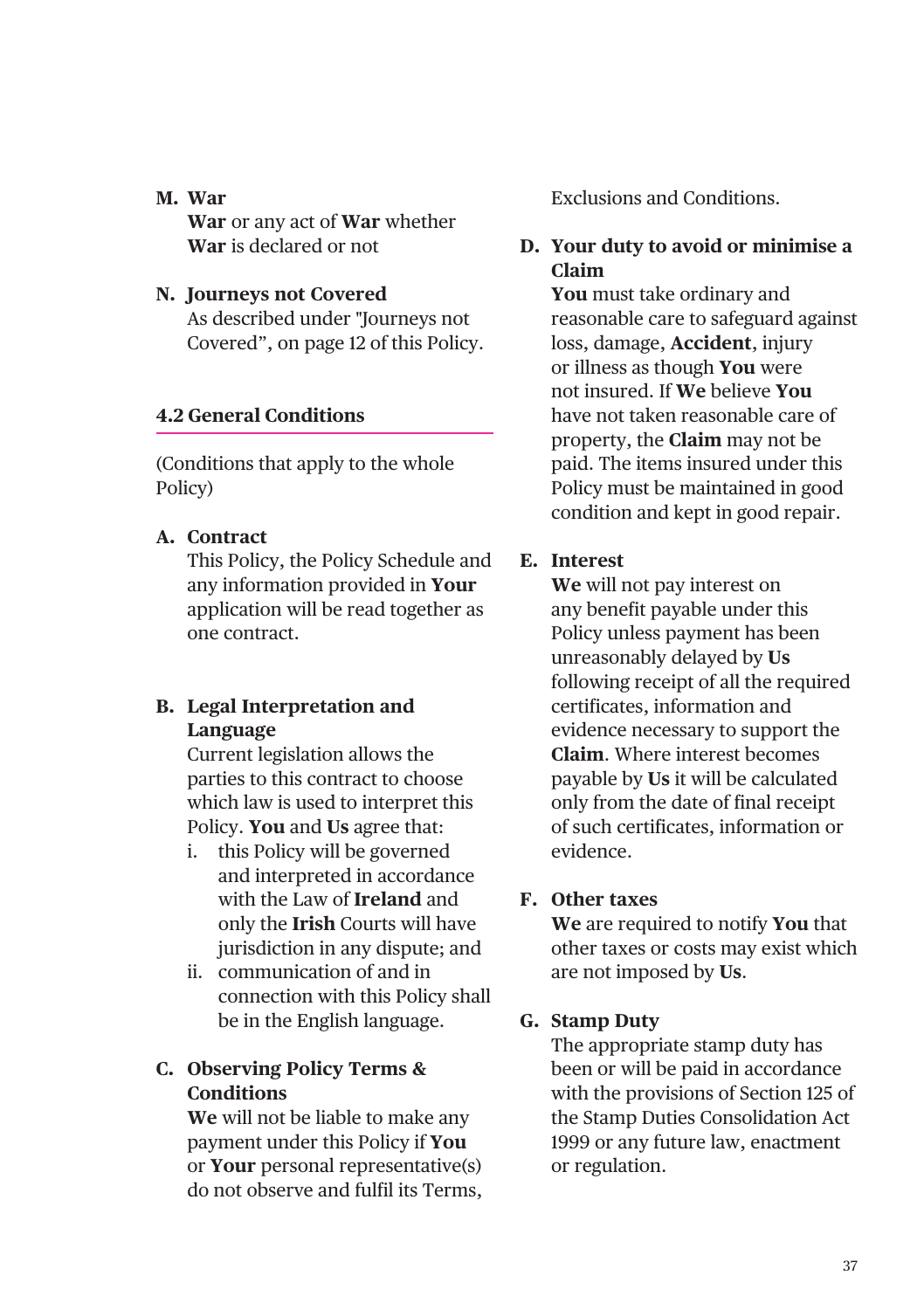**H. Moneys payable in Ireland** All moneys which become due and payable by **Us** under this policy shall being accordance with Section 93 of the Insurance Act 1936, payable and paid in **Ireland**.

## **4.3 Claims Provisions**

- A. **You** must:
	- **i. Notify Sedgwick immediately** email **Sedgwick** Travel Claims immediately or download a claim form from this Web Site and send it to **Sedgwick** Travel Claims as soon as possible and within 30 days of becoming aware of anything likely to result in a **Claim**. A personal representative can do this if **You** cannot;
	- **ii. Supply details & documents** supply at **Your** own expense any information, evidence and receipts **We** require including medical certificates signed by a **Doctor**, Police reports and other reports;

## **iii. Protect property**

take all reasonable steps to protect any item or property from further loss or damage and to recover any lost or stolen article;

**iv. Send Us summons, writs etc** send **Us** any original writ, summons, legal process or other correspondence received in connection with a **Claim**

immediately it is received and without answering it.

- B. **You** must not do the following without **Our** written agreement:
	- **i. Admit liability** admit liability, or offer or promise to make any payment; or

## **ii. Dispose of items**

sell or otherwise dispose of any item or property for which a **Claim** is being made, or abandon any item or property to **Us**.

- C. **You** must recognise **Our** right to:
	- **i. Pay, repair or replace** choose either to pay the amount of a **Claim** (less any **Excess** and up to any Policy limit) or repair, replace or reinstate any item or property that is damaged, lost or stolen;
	- **ii. Inspect & dispose of items** inspect and take possession of any item or property for which a **Claim** is being made and handle any salvage in a reasonable manner;
	- **iii. Handle a Claim in Your name** take over and deal with the defence or settlement of any **Claim** in **Your** name and keep any amount recovered;
	- **iv. Pay in euro** settle all **Claims** in euro;
	- **v. Be reimbursed promptly**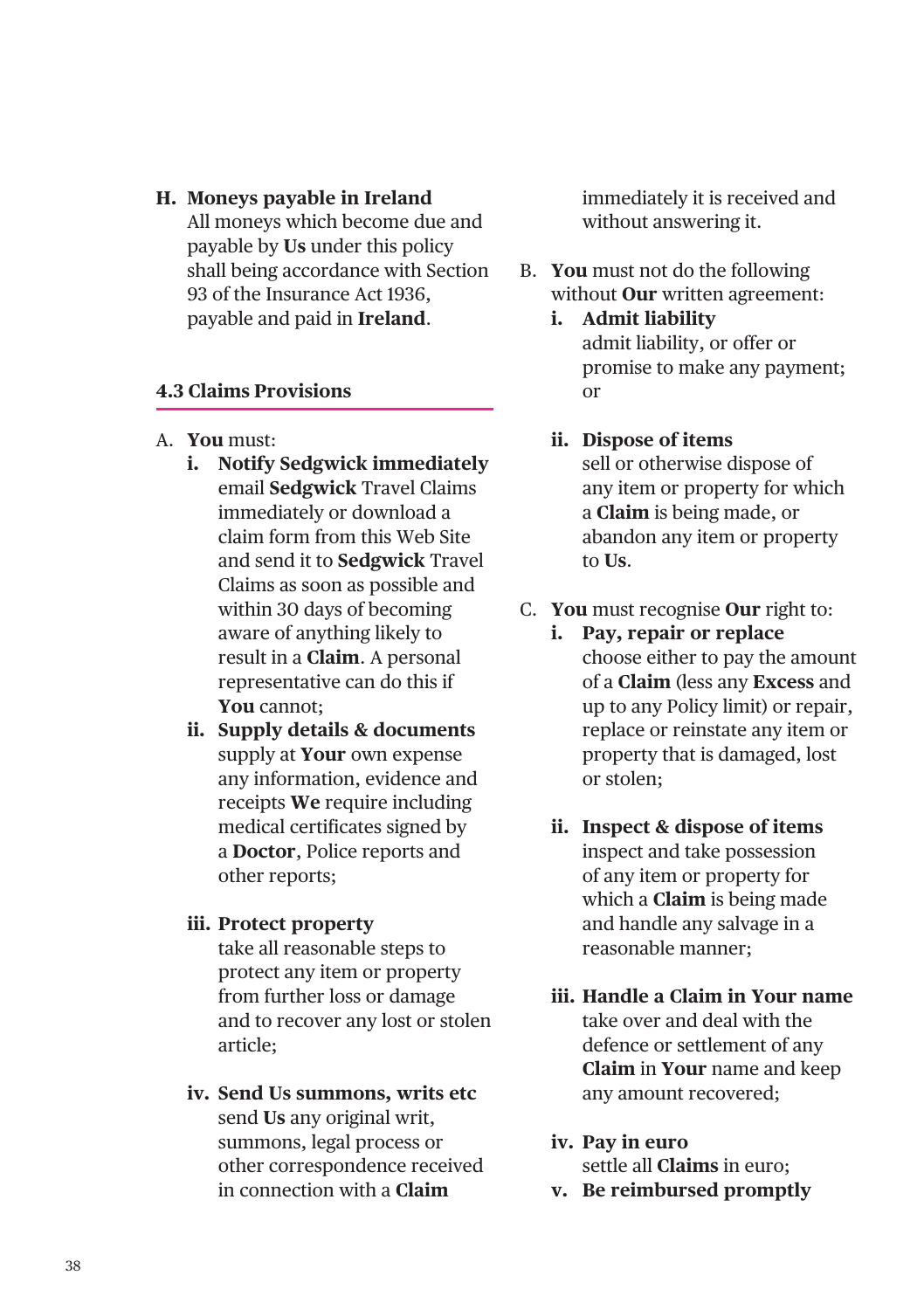be reimbursed within 30 days for any costs or expenses that are not insured under this Policy, which **We** pay to **You**, or on **Your** behalf;

**vi. Receive medical certificates** be supplied at **Your** expense with appropriate original medical certificates before paying a **Claim** under the **Cancellation**, **Curtailment** or **Rearrangement**; Personal Accident; Medical Expenses and Hospital Benefit Sections in Part III;

## **vii.Carry out medical examinations**

request and carry out a medical examination and insist on a post-mortem examination, if the law allows **Us** to ask for one, at **Our** expense.

- D. **We** will not be liable to pay a **Claim** and may cancel the Policy immediately in either of the following circumstances:
	- **a) Fraudulent claims**
		- if a **Claim** is false or misleading in any material respect and which the **Person Insured** either knows to be false or misleading or consciously disregards whether it is false or misleading.
	- **b) Fraud**

 if **You** or anyone acting on **Your** behalf uses fraudulent means to benefit under this Policy.

## **Paying Claims**

#### **A. Death**

**We** will pay the **Claim** to **Your** estate and the receipt given to **Us** by the personal representatives shall be a full discharge of liability by **Us** in respect of the **Claim**.

## **B. All other Claims**

**We** will pay the **Claim** to **You** and **Your** receipt shall be a full discharge of all liability by **Us** in respect of the **Claim**.

## **4.4 Ending or Changing Your cover**

- **A. 14 day cancellation option** If **You** are not satisfied with this Policy and have not taken or booked a **Journey** protected by the cover provided, **You** may return it to **Us** within 14 days and **We** will cancel it. If this happens, the Policy will have provided no cover and **We** will refund any premiums **You** have paid.
- **B. Cancellation after 14 days** If **You** write and tell **US** to cancel this Policy, **We** will cancel it from the date **Your** letter is received or any later date **You** stipulate. **We** reserve the right to charge **You** a premium proportionate to the cover that has been in force up to the date of your cancellation, and a reasonable administration charge for any costs incurred.

#### **C. Changing Your Policy You** must email or write to **Us** if either your insurance needs or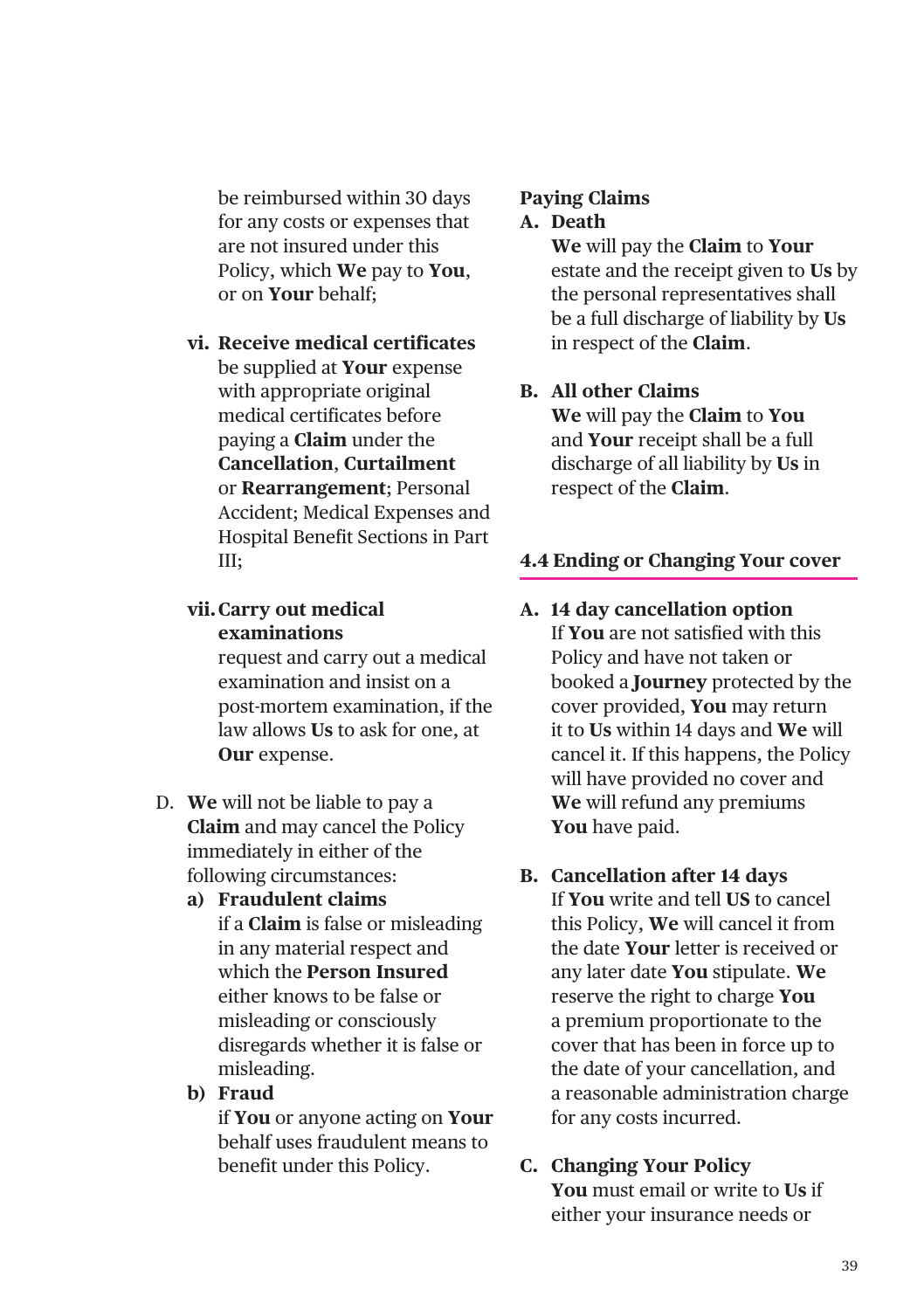any of the information **You** have given **Us** changes. A change in circumstances may affect **Your** cover, even if **You** do not think a change is significant, and **We** may need to change this Policy. **We** will update the Policy and issue a new Policy Schedule each time a change is agreed.

## **D. if We want to cancel or change Your Policy**

- i. **We** reserve the right to make changes or add to these policy terms; for legal regulatory or taxation reasons; and/or to reflect new industry guidance and codes of practice.
- ii. If **We** want to cancel **Your** policy or make any changes other than those above, **We** will write to **You** at the latest address **We** have for **You**. **We** will then cancel or change the policy 30 days after the date of the letter.
- iii. If **We** cancel the policy **We** will refund any premium **You** paid for the cancelled period provided **You** have not made a claim under the Policy during the current **Period of Insurance**.

## **4.5 Automatic ending of cover**

Cover will end when the **Period of Insurance** ends unless a **Claim** unavoidably delays **Your** return from a **Journey**, when cover will continue

without any additional premium for the period of the delay.

## **Complaints Procedures**

**We** are dedicated to providing a high quality service and wants to maintain this at all times. If **You** are not satisfied with this service, please contact **Us** immediately, quoting **Your** Policy details, so that **Your** complaint can be dealt with as soon as possible.

The Customer Service Manager Chubb Travel Insurance 5 George's Dock International Financial Services Centre Dublin 1

- T 1800 200 035 or + 353 (0)1 440 1765
- E irelandenquiries@chubb.com

Or, if **You** have arranged **Your** Policy via an intermediary, **You** should contact them first.

**We** are a member of the Financial Services and Pensions Ombudsman, which may be approached for assistance in limited circumstances if there is still dissatisfaction with **Our** response.

Their contact details are given below. A leaflet explaining the procedure is available on request.

**Financial Services and Pensions Ombudsman** 3rd Floor Lincoln House Lincoln Place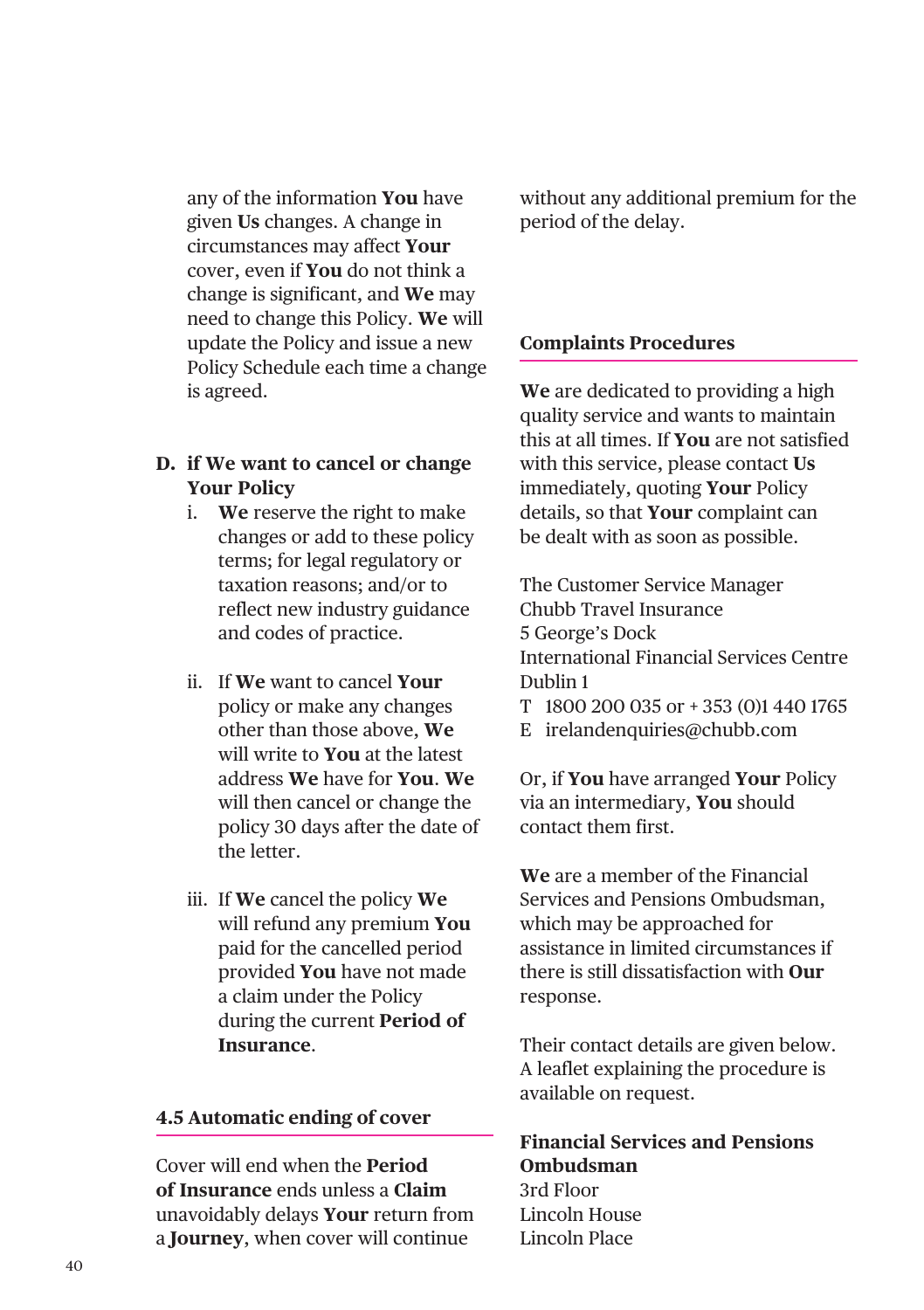Dublin 2 D02 VH29 T (01) 567 7000 E info@fspo.ie W www.fspo.ie

#### **Insurance Ireland**

5 Harbourmaster Place IFSC Dublin 1 T 01 676 1914 F 01 676 1943 E feedback@insuranceireland.eu W www.insuranceireland.eu

The existence of these complaint procedures does not reduce an **Insured Person's** Statutory Rights relating to this Policy. For further information about Statutory Rights, an **Insured Person** should contact the Competition and Consumer Protection Commission.

## **European Online Dispute Resolution Platform**

If **You** arranged **Your** Policy with **Us** online or through other electronic means, and have been unable to contact **Us** either directly or through the Financial Services and Pensions Ombudsman, **You** may wish to register **Your** complaint through the European Online Dispute Resolution platform: http://ec.europa.eu/consumers/odr/. **Your** complaint will then be re-directed to the Financial Services and Pensions Ombudsman and to **Us** to resolve. There may be a short delay before **We** receive it.